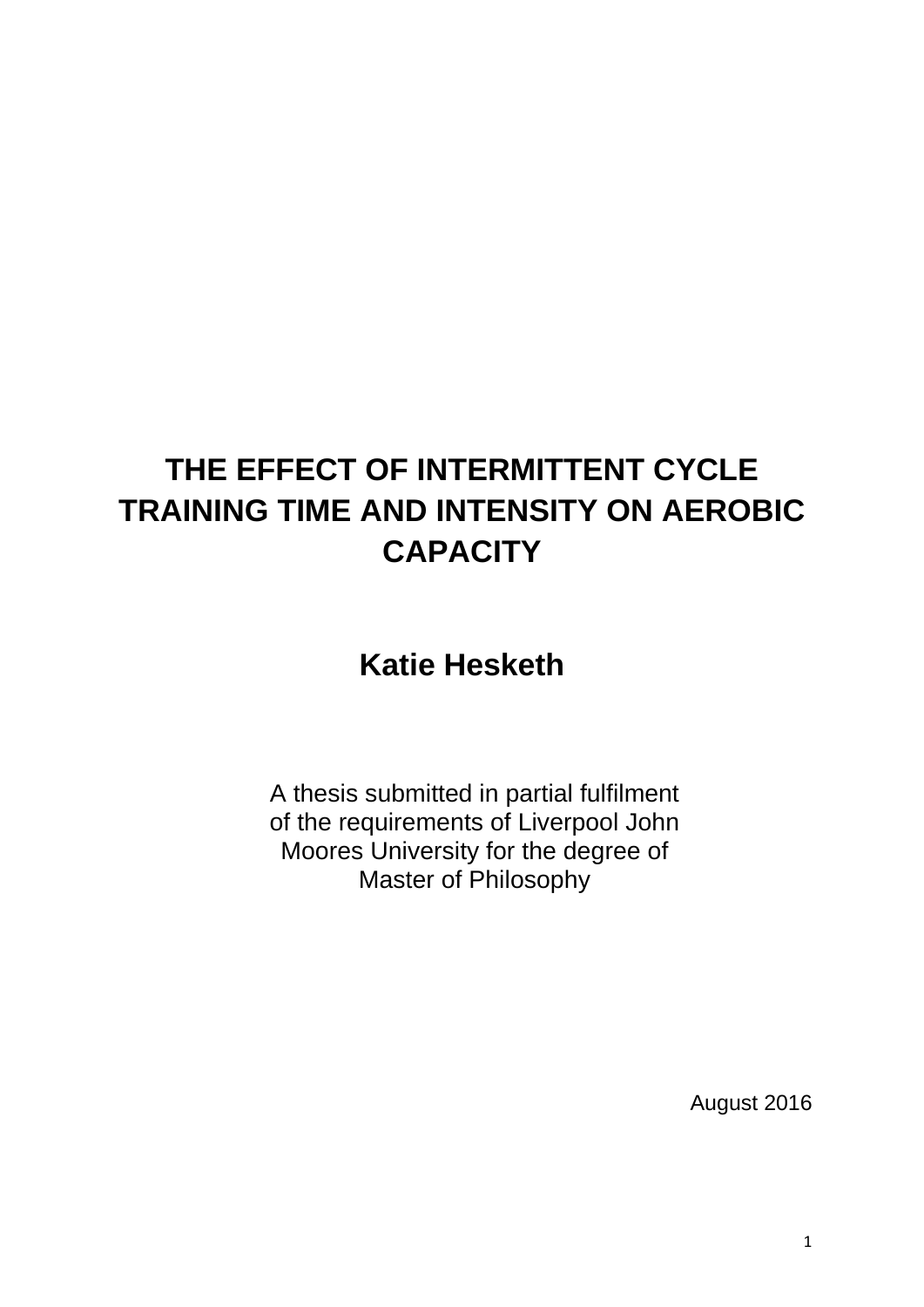# <span id="page-1-0"></span>**Table of Contents**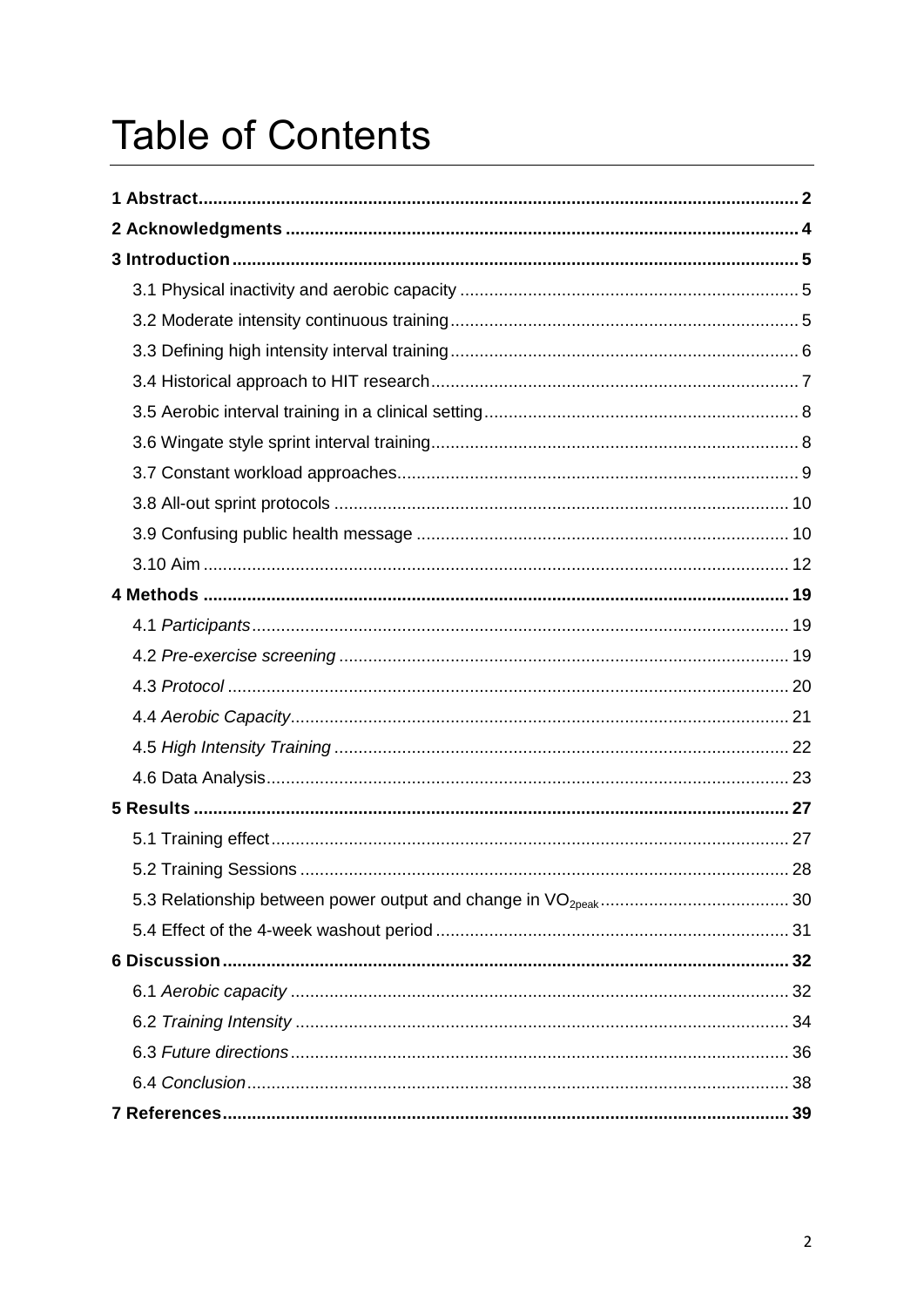## 1. Abstract

**Introduction:** Aerobic exercise capacity outperforms established clinical risk factors such as smoking, hypertension, obesity and diabetes in predicting all-cause mortality (Myer *et al.*, 2004). 'Lack of time' is the most commonly cited barrier to sufficient amounts of physical activity (Trost *et al*., 2002). High intensity interval training (HIT) is a time-efficient alternative to moderate intensity continuous training (MICT), but the feasibility for exercise-naïve individuals has been questioned. Success has depended on vigorous encouragement by the researchers and the presence of expensive specialised cycle ergometers.

**Aim:** To investigate whether two popular HIT protocols (30HIT and 60HIT) can increase aerobic exercise capacity without verbal encouragement or specialised cycle ergometers, such that HIT interventions can be delivered in a real life setting independent of instructors.

**Methods:** Twenty-eight previously sedentary males (n=6) and females (n=22) aged 18-55 participated (28 $\pm$ 2 y, BMI 25 $\pm$ 1 kg.m<sup>2</sup>). In a randomised counterbalanced cross-over design, participants completed either 6 weeks of 30HIT (4-8x30s with 120s active recovery) or 60HIT (6-10x60s with 60s active recovery). Training sessions were completed on a Wattbike, 3 times per week. Participants were told to reach > 80% of maximal heart rate ( $HR_{max}$ ). VO<sub>2peak</sub> and Watt <sub>max</sub> were assessed pre and post each intervention, with a 4-6 weeks wash-out period between interventions.

**Results:** VO<sub>2peak</sub> increased post intervention in 30HIT (37 $\pm$ 1 to 38 $\pm$ 1 ml.min<sup>-1</sup>.kg<sup>-1</sup>) and 60HIT (35 $\pm$ 1 to 38 $\pm$ 1 ml.min<sup>-1</sup>.kg<sup>-1</sup>). There was a significant main effect of training on  $VO<sub>2peak</sub>$  ( $P < 0.001$ ), with no difference between training modes (*P*=0.849). When normalized to Watt max those participants producing higher peak power output (PPO) improved their  $VO_{2peak}$  significantly more than those producing a low PPO, irrespective of group (30HIT *P*<0.05, 60HIT *P*<0.05), despite all participants achieving the target heart rate.

**Conclusion:** Non-encouraged self-paced 30HIT and 60HIT can increase aerobic capacity. Participants were only guided by their heart rate, but when investigated further the participants reaching a higher PPO during the intervals had the greatest improvement in aerobic capacity.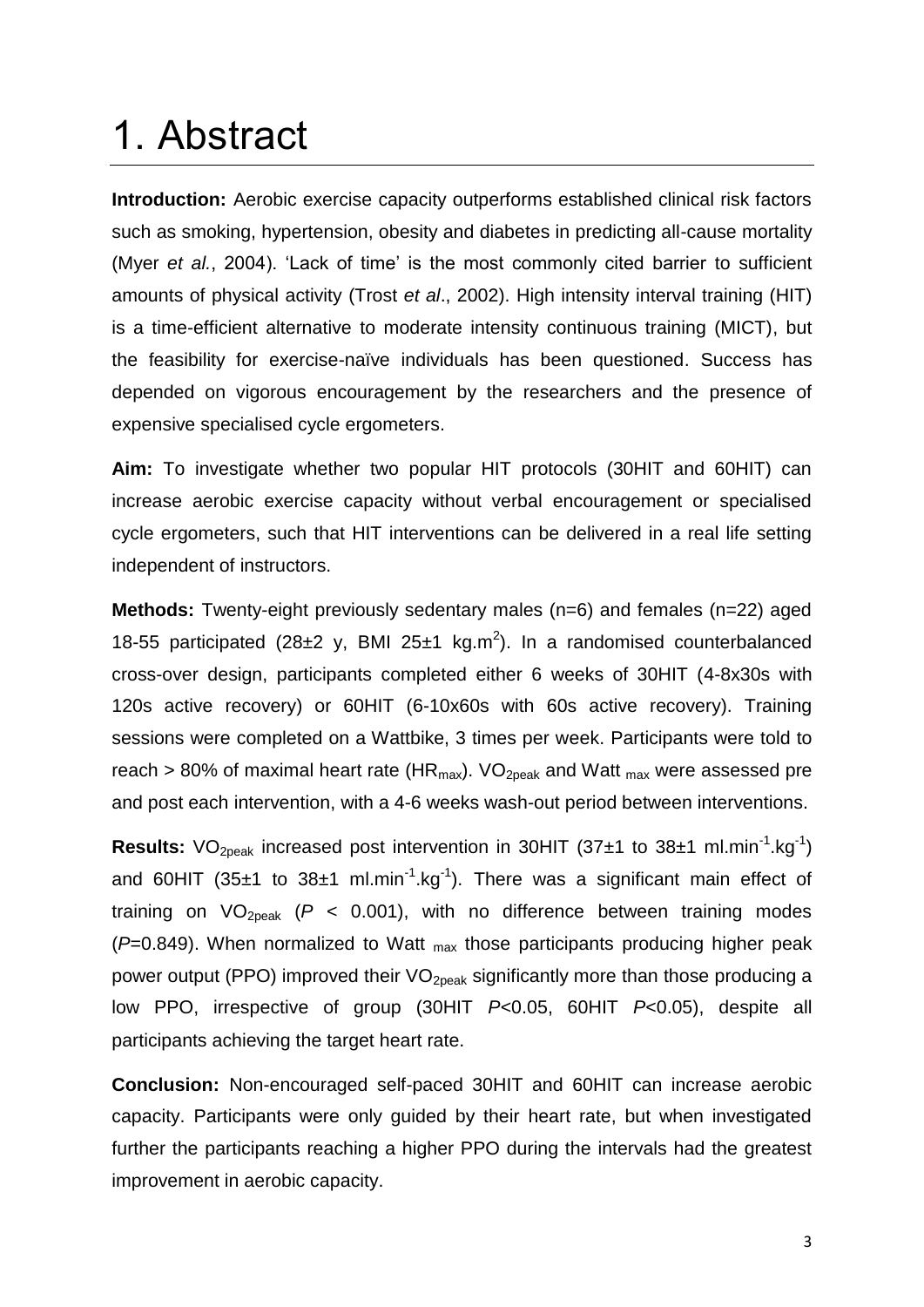# <span id="page-3-0"></span>2. Acknowledgments

Firstly, I wish to acknowledge my supervisors Juliette Strauss, Matthew Cocks, Sam Shepherd and Anton Wagenmakers for your continuous support and guidance. Secondly the rest of Team Anton, Katie Whytock, Sam Scott and Raffaella Rodighiero, thank you for all the cannulas and help throughout this year. Also thank you to the extremely helpful technicians Gemma Miller and Dean Morrey.

This study would not have been possible or been as enjoyable without my wonderful participants. I hope that any future studies I conduct will also have such interesting and lovely participants involved.

Mum and dad without your constant support I wouldn't be where I am today. You have always encouraged me to keep going and to continue aiming higher, even when I ring you crying because my hard-drive has broken. Thank you Benjamin for always being there, through the ups and downs.

Last, but definitely not least, my delightful grandparents. I would like you to know how much I appreciated you helping me during my undergraduate. It meant I could complete this year without worry and debt free. Therefore I dedicate this to you, I hope I can continue to make you proud.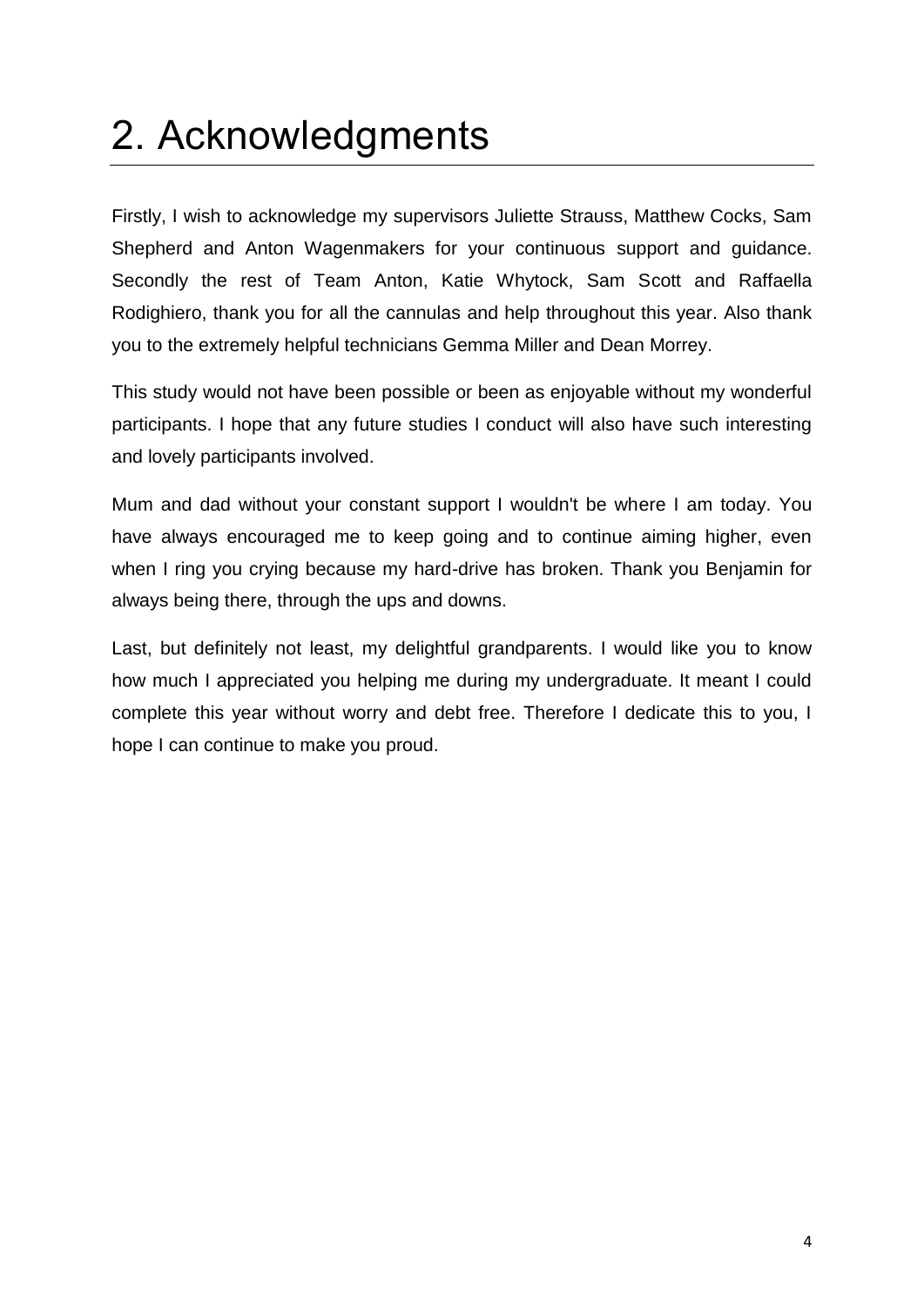## <span id="page-4-0"></span>3. Introduction

#### <span id="page-4-1"></span>*3.1 Physical inactivity and aerobic capacity*

Levels of physical inactivity are rising in many countries with major implications for health and the prevalence of non-communicable diseases such as cardiovascular disease, type II diabetes and cancer. Physical inactivity has been identified as the fourth leading risk factor for global mortality (6% of deaths globally) (WHO, 2010). According to the National Institute for Health and Care Excellence (NICE, 2006), inactivity is costing the national economy in England £8.2 billion per year. Lower levels of aerobic exercise capacity have been associated with high risk of all-cause mortality (Myers *et al.*, 2004; Kodama *et al.,* 2009). A study from Lee *et al.* (2010) further reported that moderate to high level of cardiorespiratory fitness, as well as an improved cardiorespiratory fitness are associated with a lower risk of mortality, regardless of age, smoking status, body composition and other risk factors. However, Blair *et al*., (1989) reported that higher levels of physical fitness appear too delay allcause mortality suggesting that increasing physical activity and reducing sedentary behaviour will protect the general public from early mortality.

#### <span id="page-4-2"></span>*3.2 Moderate intensity continuous training*

Traditionally, moderate intensity continuous training (MICT) has been the preferred method of training to elicit adaptations that facilitate elevated aerobic capacity. This leads to an improvement in performance and disease prevention. MICT has long been seen as the best method to increase aerobic exercise capacity and various health aspects in sedentary participants. It is only recently though that clinical trials are beginning to show that exercise training can reduce the risk for obesity and metabolic syndrome to include hypertension, type 2 diabetes, cardiovascular disease (MacAuley *et al.,* 2015). MICT elicits various cardiac and vascular adaptations (Blomquist & Saltin, 1983), leading to an improvement in aerobic capacity (Berthouze *et al., 1995*), blood pressure (Arroll & Beaglehole, 1992) and insulin sensitivity (Colberg *et al.,* 2010). Due to the effectiveness of MICT the current public health guidelines recommend at least 150 minutes of moderate intensity exercise per week. Despite the known importance of physical activity to improving health 12.5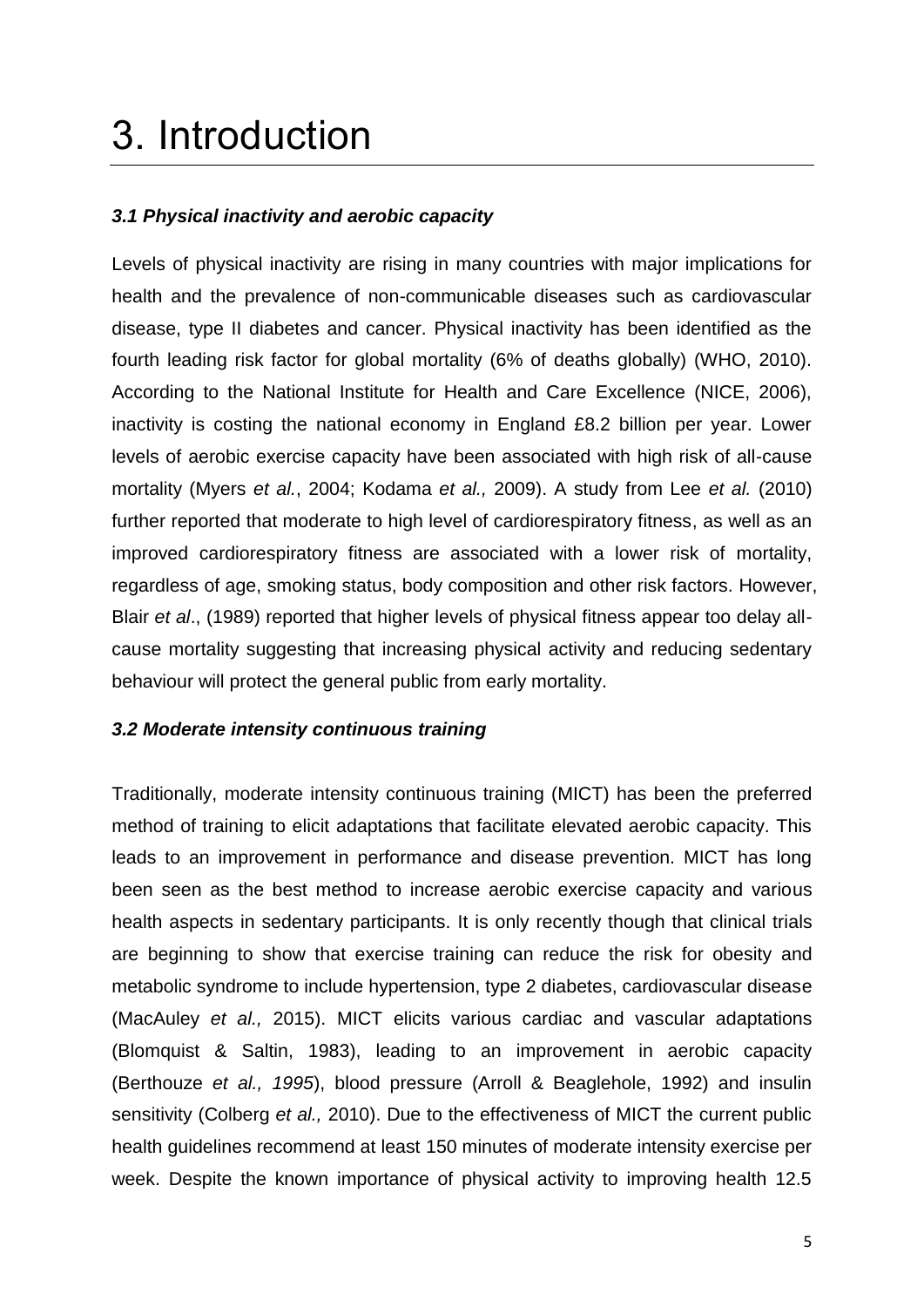million people in England failed to achieve 30 minutes of moderate intensity physical activity per week within a 28-day period during 2013. (Sport England, Active People Survey, 2013). Many individuals consider the lengthy time requirement associated with MICT to be a barrier to performing exercise regularly (Booth *et al*.; 1997, Trost *et al.,* 2002), as the most commonly cited barrier for physical activity is 'lack of time' (Trost *et al.,* 2002). Therefore, less time consuming alternative approaches to decrease physical inactivity are needed.

#### <span id="page-5-0"></span>*3.3 Defining high intensity interval training*

High Intensity Interval Training (HIT) is a potential alternative to MICT, inducing similar or even superior changes in a range of physiological, performance and health-related markers, in both healthy individuals and diseased populations. HIT involves alternating bouts of intense exercise with low intensity recovery periods. Fox *et al.* (1975) maintained HIT typically involves a work interval duration ranging from 1-8 min and eliciting an oxygen demand equal to around 90-100%  $VO<sub>2max</sub>$  and a rest interval varying from 30 secs to 5 min (Seiler & Sjuresen, 2004). Buchheit and Laursen (2013) suggested different groupings of HIT depending on the intensity and time duration of the intervals; long intervals [>45s], short intervals [<45s], repeated sprints training [<10s] all out sprints, sprint interval training (SIT) [20-30s] all out sprints, this approach is used to categorise protocols in **Table 1**. Following the recent interest in HIT in clinical populations Weston *et al.* (2014) have proposed an easier classification, whereby the term 'HIT' is used in the case of intervals near to maximal or at a target intensity between 80-100%  $HR_{max}$  whereas SIT to be used for protocols that involve 'all out' or supramaximal efforts, in which target intensities correspond to workloads greater than 100% of  $VO<sub>2max</sub>$ . The conflicting definitions are understandable as HIT protocols can differ greatly by manipulating certain variables, such as the intensity and duration of the interval, intensity and duration of the recovery period, number of intervals and duration of the intervention (**Figure 1**). This also makes HIT a complex training approach to study and implement optimally. Physiological adaptations to HIT are also highly variable and therefore, providing general recommendations to the general public is difficult.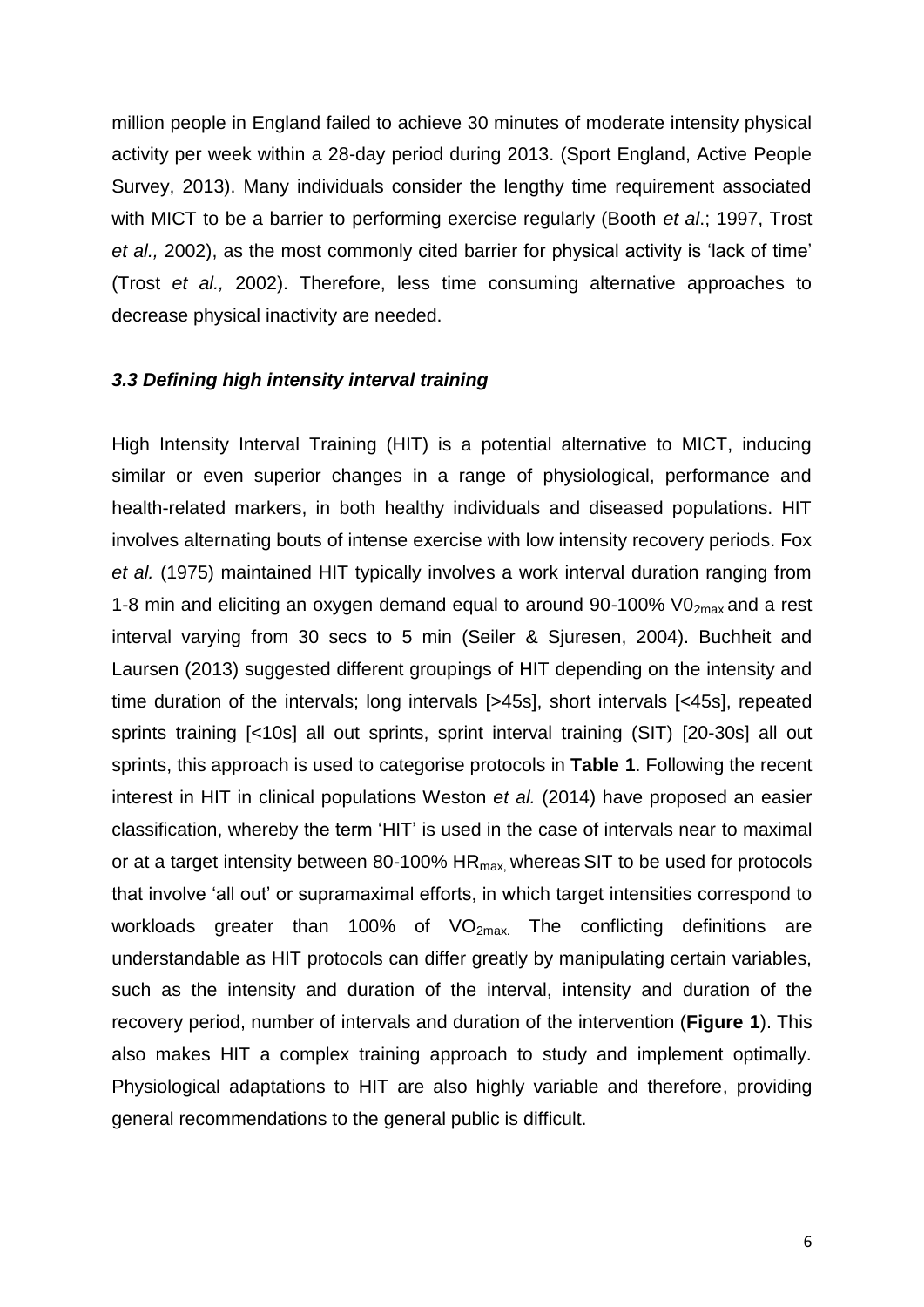

**Figure 1.** Illustration of the different factors incorporated when designing a HIT programme. Adapted from Buchheit (2008).

#### <span id="page-6-0"></span>*3.4 Historical approach to HIT research*

<span id="page-6-1"></span>Athletes and coaches have historically used HIT to improve exercise performance in the preparation period for important competitive events (Stoggl & Sperlich 2014, 2015). Even as early as 1920 athletes, such as Paavo Nurmi, were using a form of HIT in their training programmes. It was further popularised in the 1950s by the Olympic Champion Emil Zatopek. It was not until this time that interval training was first described in a scientific journal by Reindell and Roskamm (1959). The appearance of HIT amongst elite athletes is the first evidence of its effectiveness, specifically to increase  $VO<sub>2max</sub>$  and therefore maximal running speed at specific distances (i.e. 'best practice' theory) (Buchheit and Laursen 2013). Initial studies were carried out in athletic populations, and were designed to optimise training responses. Astrand and co-workers published several ground-breaking papers in the 1960s on the acute physiological responses to HIT (Astrand *et al.,* 1960; Christensen *et al.,* 1960). Astrand *et al.* (1960) demonstrated by using 0.5, 1, 2 or 3 minute periods of work and rest that manipulating the work and rest duration during interval training can dramatically impact physiological responses during prolonged exercise. They found that when heavy work was split into short periods (0.5 or 1min) the load on the cardiorespiratory system became submaximal and this coincided with a higher workload tolerance during exercise periods lasting 1 hour.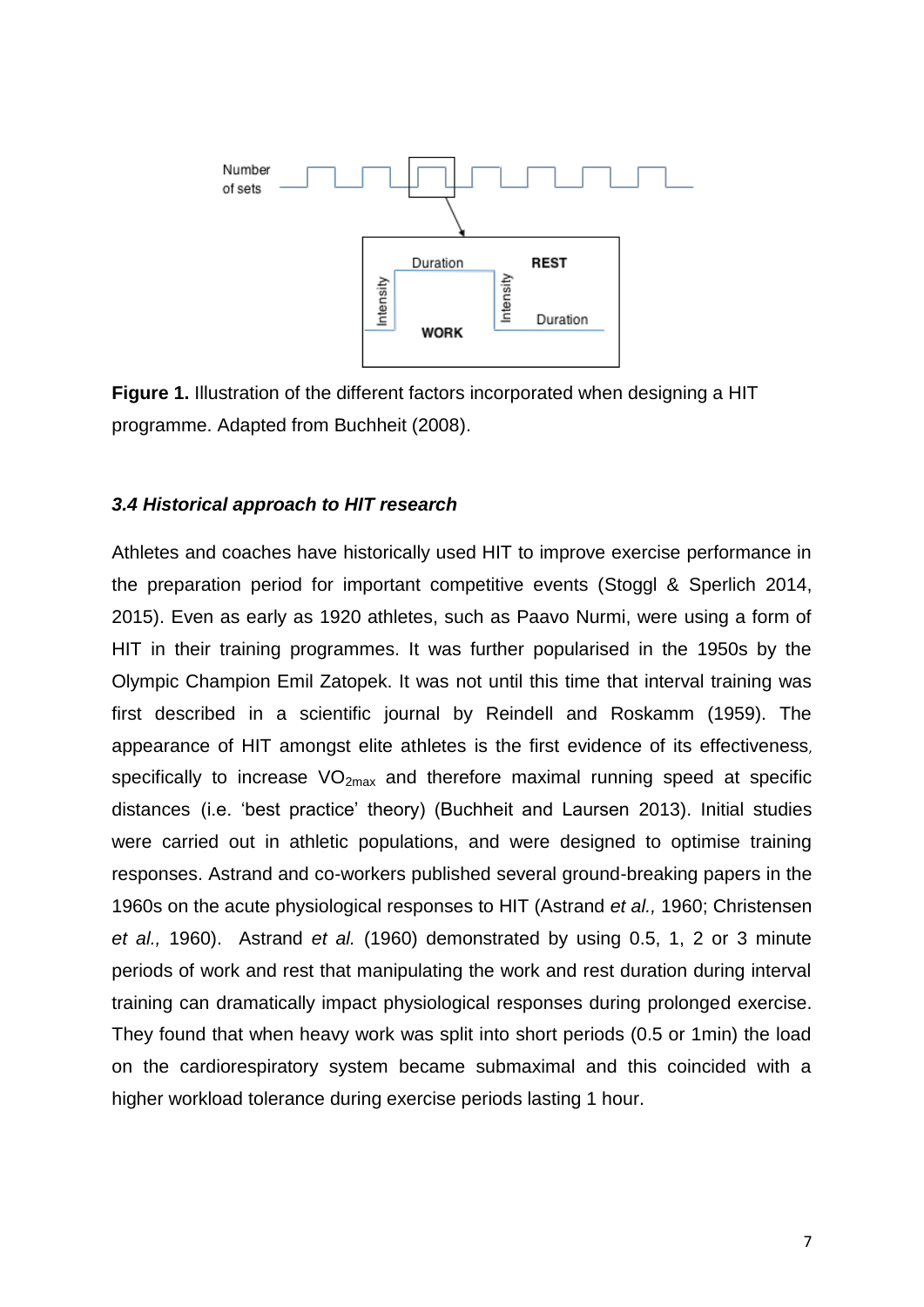#### *3.5 Aerobic interval training in a clinical setting*

Following on from the initial studies used to improve performance of athletes, research began into sedentary and diseased populations. The first studies to investigate the effect of HIT on health were carried out by Helgerud *et al.* (2007) and Wisloff *et al.* (2007). Both researchers compared the effect of four intervals of 4 minutes duration at 90-95%  $HR_{max}$  interspersed with 3 minutes of active rest at 70% HRmax on aerobic capacity. This protocol was named aerobic interval training (AIT), however following the suggestion from Weston *et al.* (2014) AIT also comes under the HIT definition. Helgerud *et al* also compared AIT to 15s of running at 90-95%  $HR_{max}$  followed by 15s active rest at 70%  $HR_{max}$  running at lactate threshold (85%  $HR_{max}$  for 24.25min) and running at 70%  $HR_{max}$  for 45mins. AIT improved aerobic capacity, measured as  $VO<sub>2max</sub>$ , beyond that of the lactate threshold or the MICT conditions. The aftermath of this study resulted in a flurry of work investigating AIT as a method to improve health in a number of at risk populations. Hypertensive patients (Molmen-Hansen *et al.,* 2012), patients with cardiovascular failure (Wisloff *et al.,* 2007) and metabolic syndrome (Tjonna *et al.,* 2008) have all seen a superior increases in aerobic capacity following AIT compared to MICT. Even though the 4x4min protocol has been shown to be extremely effective at increasing aerobic capacity and having major benefits on health in patients with cardiovascular failure and metabolic syndrome, this type of HIT is very demanding and may only be successful in a clinical setting with continuous encouragement and motivation by the doctors and nurses. Therefore, because the participant needs to keep pushing themselves throughout the interval to maintain the intensity, sedentary and diseased populations are unlikely be able to complete the long-interval sessions unsupervised. The AIT protocol takes 40minutes to complete therefore it may not represent a training modality to increase participation, especially given that the main barrier for participation in physical activity is time commitment.

#### <span id="page-7-0"></span>*3.6 Wingate style sprint interval training*

As AIT does not reduce the time commitment to exercise, Wingate style sprint interval training (SIT) protocols, containing only 2 minutes of intense exercise, have begun to increase in popularity within the research. The most common model employed in SIT sessions from the literature has been the Wingate test, which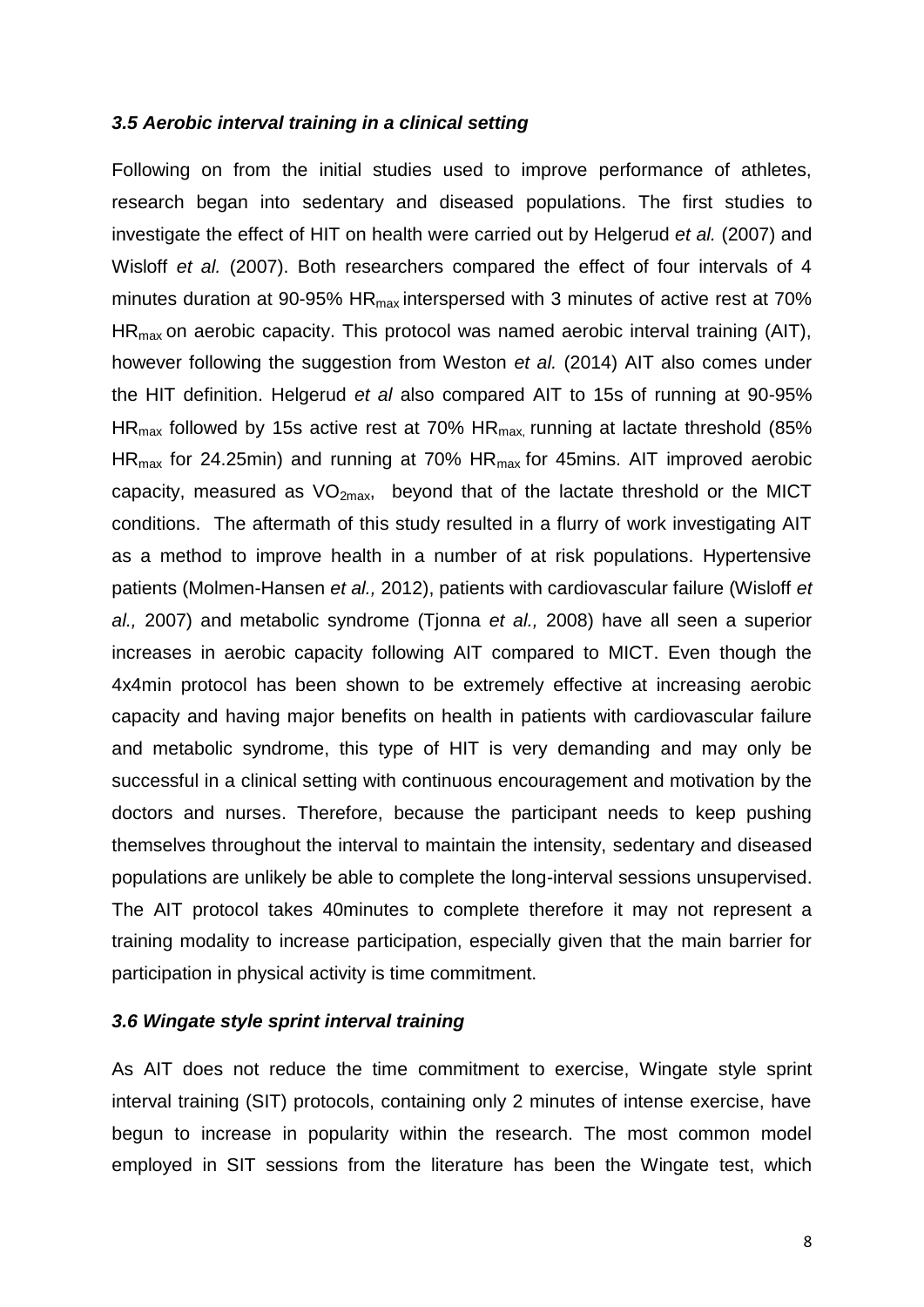consists of a 30s 'all out' cycling effort. Subjects typically perform four to six 30 s bouts separated by 4 to 4.5 min of recovery. This method has been shown to be a time-efficient strategy for rapid physiological and performance improvement that are comparable to traditional MICT (Burgomaster *et al.,* 2008; Rakobowchuk *et al.,* 2008; Cocks *et al.,* 2013; Shepherd *et al.,* 2013). This training protocol is extremely lowvolume as only 15 minutes of 'all-out' exercise over 2 weeks was enough to increase skeletal muscle oxidative capacity (Burgomaster *et al.* 2005). When Wingate SIT was compared against MICT over 6 weeks, similar improvements were seen in markers of skeletal muscle and cardiovascular adaptations in both the HIT and MICT groups (Burgomaster *et al.,* 2008; Rakobowchuk *et al.,* 2008; Cocks *et al.,* 2013; Shepherd *et al.,* 2013,). These improvements were seen even though the SIT protocol involved 90% lower weekly training volume and 67% lower time commitment (1.5h vs 4.5 hours per week). Despite its effectiveness Wingate SIT has been criticised. A critical question that has been controversial among health professionals is still whether it is safe for individuals to complete "all out" sprints.

#### <span id="page-8-0"></span>*3.7 Constant workload approaches*

The 'all-out' protocol used in Wingate SIT is very demanding and requires encouragement and/or high level of internal motivation; therefore it is not regarded to be a practical modality for sedentary populations. Due to these criticisms of 'all out' protocols, researchers began to investigate alternatives, one potential alternative is a constant work load. Constant work load SIT or HIT protocols differ from 'all-out' protocols as the work load is maintained at a constant wattage throughout of the intervals. Unlike 'all-out' HIT where the workload will vary within each interval depending on the level of fatigue the participant has developed throughout the training session. This protocol could be a more effective approach to HIT in the general population as the 'all-out' protocol is very challenging and therefore constant load would negate the all out nature but with reduced rest, which may be safer and better tolerated by sedentary participants. Little *et al.* (2010) used a protocol which consists of 10 x 60s work bouts at a constant load of 100% peak power output, eliciting a heart rate above  $90\%$  HR<sub>max</sub> followed by 60s recovery. The protocol has a reduced intensity in the interval, which allows for the reduced rest period. This results in a time efficient HIT protocol with only 10 minutes high intensity work completed in a 20-minute session. To maintain the nature of Wingate SIT, Cocks *et*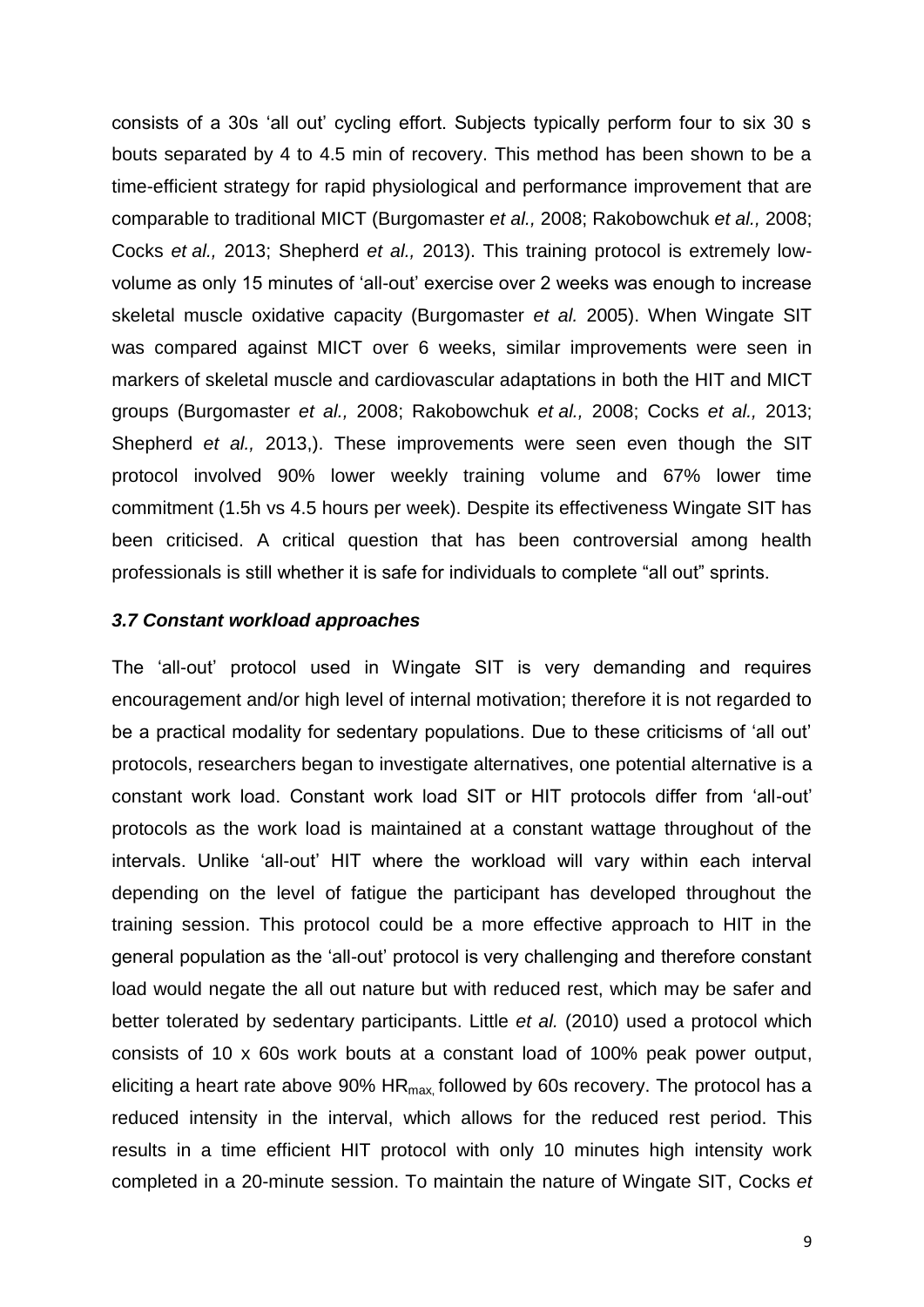*al.* (2015) developed a SIT protocol designed to maintain the anaerobic nature of 'allout' protocols whilst utilising the accessibility of the constant load modality. Therefore, the work intensity during the intervals was clamped at 200%  $W_{max}$ . Constant workload approaches have been used and proven to be effective in healthy lean (Little *et al.,* 2010) and obese and diseased populations (Little *et al.,* 2011; Cocks *et al.,* 2016). Therefore, suggesting that constant load protocols are time efficient and effective interventions which can induce adaptations beneficial to improving health.

#### <span id="page-9-0"></span>*3.8 All-out sprint protocols*

Wingate-style SIT and the constant work load studies are both effective interventions, but there has been some criticism in the literature questioning the time efficiency of these approaches as in many studies with longer intervals a single session lasted  $\sim$ 20 to 30 minutes, not including the warm-up and cool down (Gillen & Gibala 2014). In response to this criticism, more recent studies have investigated the effect of very brief SIT protocols involving a total session time of 10 minutes, including warm up and cool down. The protocol used by Gillen *et al.* (2014) included 3 x 20s 'all-out' sprints with a 2-minute recovery between bouts. This very brief protocol improved aerobic capacity (12%) when performed 3 times per week for 6 weeks, in overweight/obese participants. Gillen *et al.* (2016) then directly compared this 3 minute per week SIT protocol to traditional MICT over 12 weeks. Participants aerobic exercise capacity improved to the same extent as MICT, despite a 5-fold lower training volume and total training time.

#### <span id="page-9-1"></span>*3.9 Confusing public health message*

Various HIT/SIT protocols have therefore been established as time-saving alternatives to MICT, but all of the different approaches mentioned thus-far have led to an extremely confusing public health message. Evidence of this is illustrated by **Table 1** outlining a number of different HIT protocols used within the literature. There are conflicting methods used by researchers in terms of intensity and duration of intervals, intensity and duration of rest periods, number of intervals and duration of intervention. The vast amount of HIT protocols used by researchers has resulted in an inability to compare the results of the HIT protocols. More importantly it has led to a very confusing public health message, as members of the public are unaware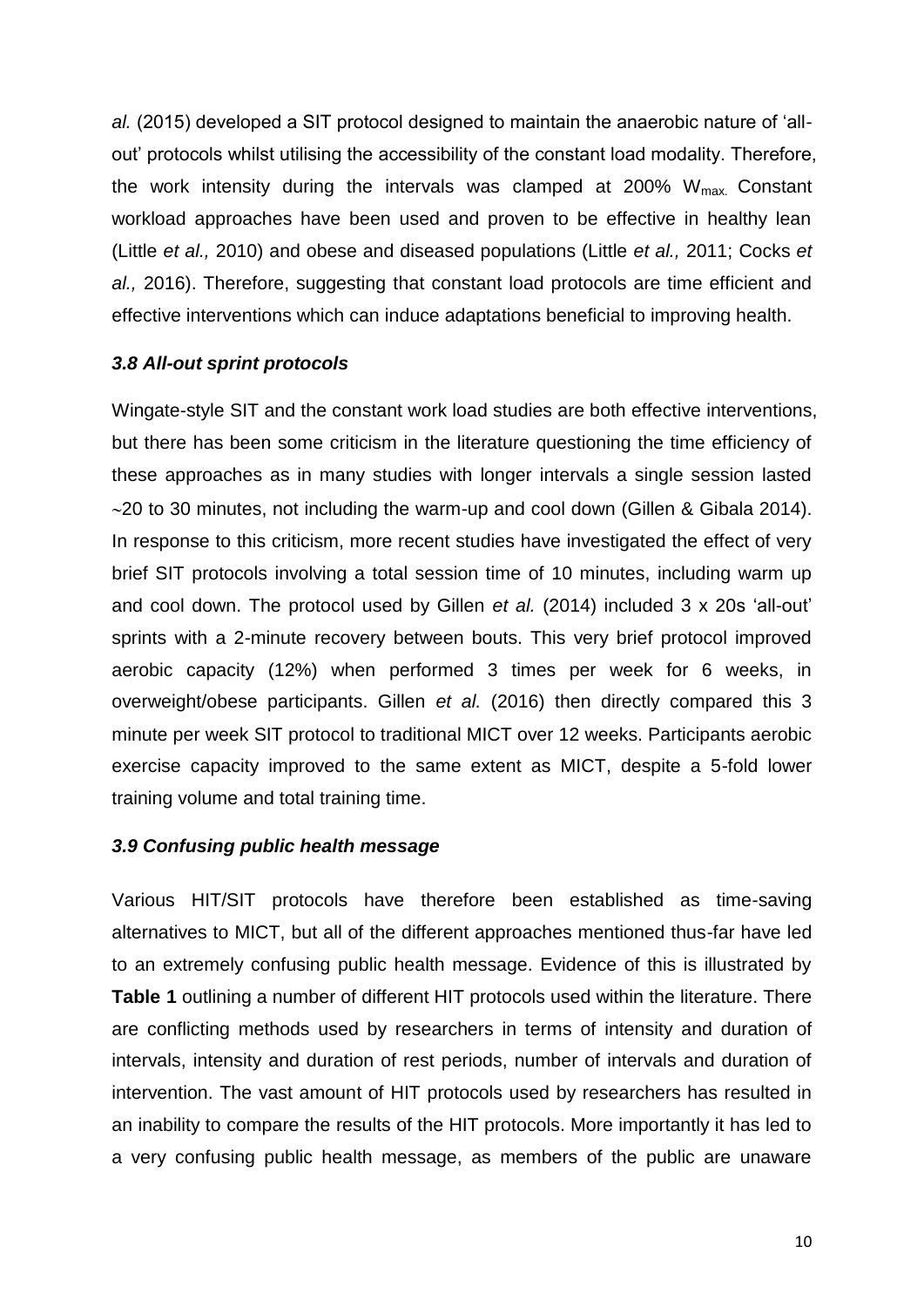which protocol is best to improve health. Likewise, the HIT protocols used in a laboratory are often completed using specialised equipment. But the general public are not trained in the usage of specialised equipment (e.g. Wingate bike) and may be put off by the complicated nature to carry out a HIT session. The increase time commitment associated with going to a gym/laboratory to perform a HIT session could also decrease motivation. Furthermore, the majority of the studies conducted involve high levels of encouragement from the researchers in a highly controlled laboratory environment. Therefore, questions remain around the feasibility and effects of HIT interventions implemented on a larger scale beyond the confines of the laboratory (Harcastle *et al*., 2014). The only papers to the researcher's knowledge to provide information into the outcome of HIT in a 'real-world' setting are Lunt *et al.* (2014) and Shepherd *et al.* (2015).

In the study of Lunt *et al.* (2014) overweight, inactive participants were randomized into three groups; MICT ( $\sim$ 50mins walking at 65-75% HR<sub>max</sub>), AIT (4x4 mins fast walking/jogging at 85-95%  $HR_{max}$ , 3 mins easy walking) and Wingate style running (3-6 x 30s all-out, 4 mins easy walking). The exercise interventions lasted for 12 weeks with 3 weekly sessions. The intensity of MICT and AIT were both measured using heart rate monitors. As the participants improved their fitness the workload during MICT was increased to keep them in the set heart rate zone. More intervals were added to the Wingate style protocol. All exercise sessions were held outdoors in a 459-acre public park. Modest changes in aerobic capacity were seen, with the largest change (10%) in the AIT group. Shepherd *et al.* (2015) used a dedicated cycling suite at the University of Birmingham Sports Centre to carry out a 'spinning class' style HIT intervention consisting of 15-60s intervals interspersed with 45 to 120s rest. This group-based HIT intervention improved aerobic capacity to a similar extent to that of an MICT control condition, HIT 9±4%, MICT 8±3%. In the study of Shepherd *et al.* (2015) during the HIT sessions the average maximum heart rate obtained at the end of each interval was equivalent to  $91\pm6\%$  HR<sub>max</sub>. No encouragement was provided by a member of the research group but the sessions were led by a trained instructor appointed by the University Sports Centre. Heart rate was projected on a screen and could be seen by all individuals attending the class. However it is important to note that, apart from Shepherd *et al*. (2015) all other HIT studies have a member of the research group encouraging the participants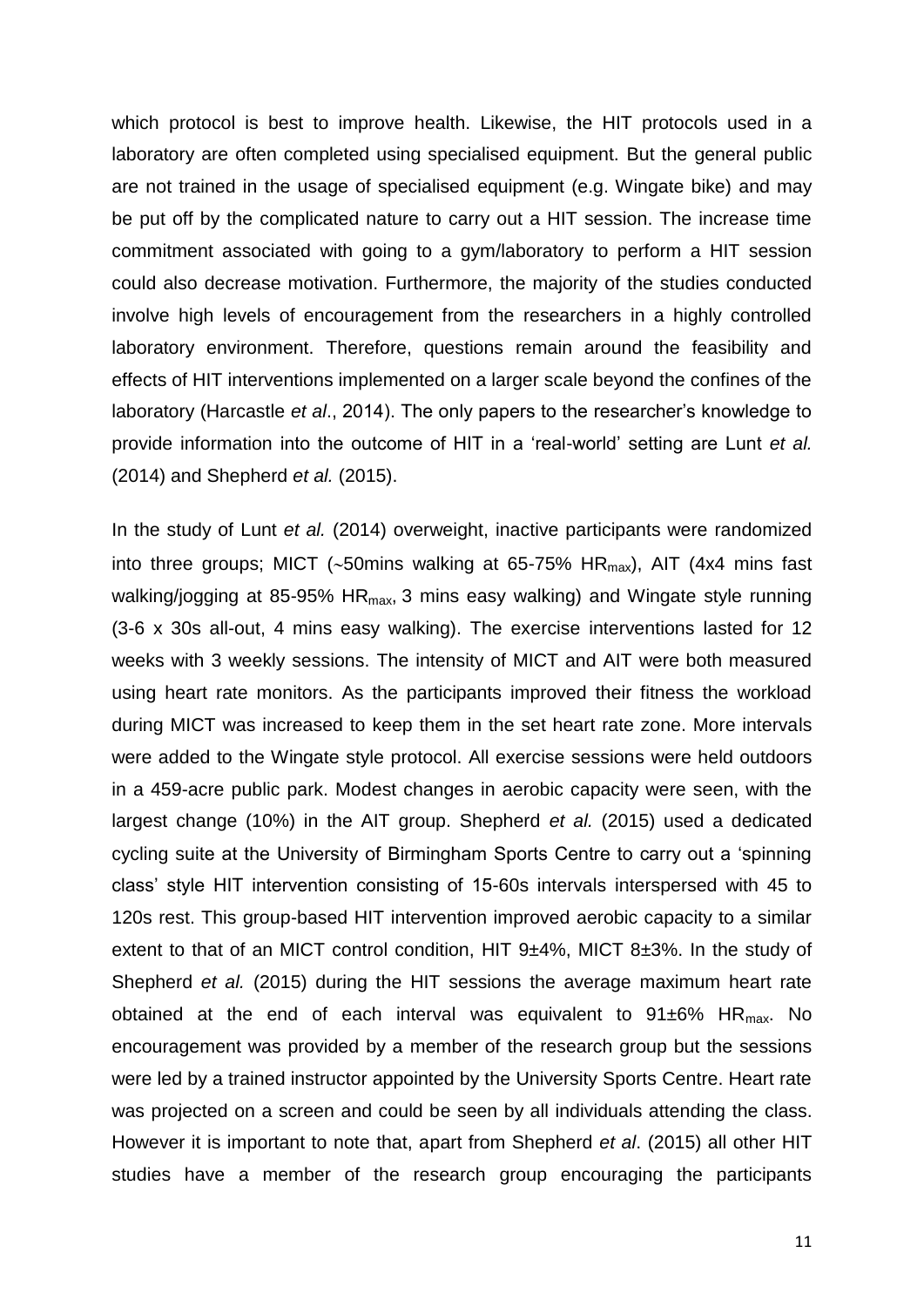throughout the session. Therefore, it is still relatively unknown whether sedentary populations can maintain the intense nature of exercise needed to prompt beneficial adaptations to health.

From the research both 30s and 60s HIT protocols have been established as successful time efficient protocols i.e. less than 20 minutes. 30s and 60s HIT interventions have been shown to be extremely effective interventions under laboratory conditions, in comparison to MICT. Based on the available research the current American College of Sports Medicine (ACSM) guidelines encourage a heart rate  $>80\%$  HR<sub>max</sub> during a HIT session in order to induce adaptations (Roy, 2013). However how exercise naïve individuals will cope with the self-paced nature of these different interval lengths is unknown.

#### <span id="page-11-0"></span>*3.10 Aim*

The aim of this study was to identify if two popular HIT training protocols, consisting of 30s or 60s interval durations, can improve aerobic exercise capacity without verbal encouragement or specialised equipment. We also aimed to investigate whether the ACSM recommendations are applicable in a real world intervention. Finally, we investigated how individual differences in heart rate and power output response to the intervals could affect change in aerobic exercise capacity in both exercise conditions.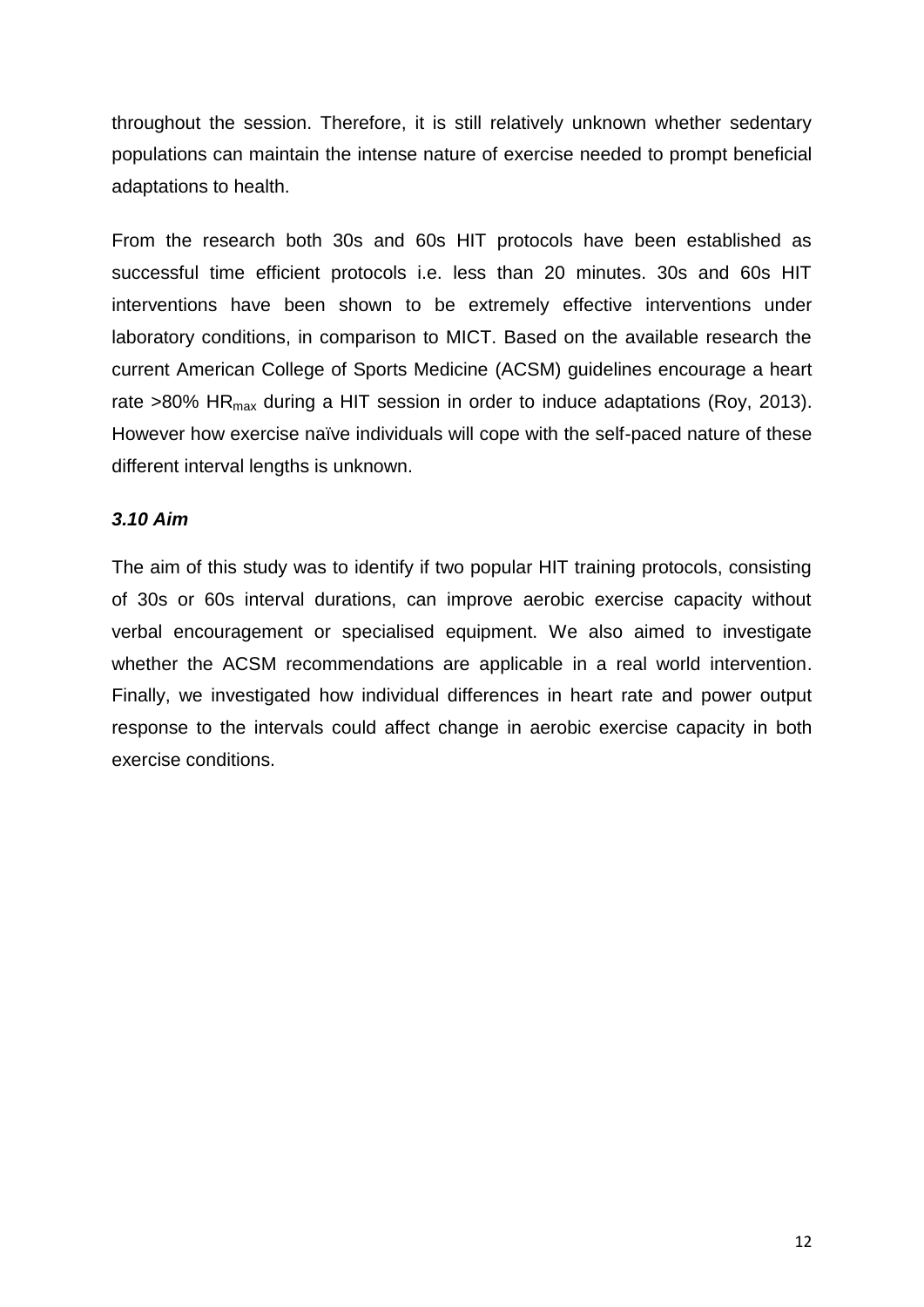**Table 1.** Characteristics of repeated sprint training (RST), sprint interval training (SIT), short high intensity interval training (Short HIT) and long high intensity interval training (Long HIT).

| Paper                         | <b>Interval</b><br><b>Duration</b> | <b>Sets</b>    | <b>Rest</b><br><b>Duration</b>               | <b>Interval</b><br>workload/intensity | <b>Equipment</b>              | <b>Intervention</b><br><b>Duration</b> | <b>Session</b><br><b>Duration</b><br>(excluding<br>warm up/cool<br>down) |
|-------------------------------|------------------------------------|----------------|----------------------------------------------|---------------------------------------|-------------------------------|----------------------------------------|--------------------------------------------------------------------------|
| <b>RST</b>                    |                                    |                |                                              |                                       |                               |                                        |                                                                          |
| Admanson et al.<br>(2014)     | 6s                                 | 10             | 1 <sub>min</sub>                             | All Out                               | Cycling (Monark<br>Peak Bike) | 16 sessions,<br>8wks                   | 11 <sub>min</sub>                                                        |
| Gunnarsen &<br>Bangsbu (2012) | 10 <sub>s</sub>                    | $20 - 25$      | 50s<br>(active)                              | 90-100% V02max                        | Track                         | 7 wks                                  | 15-20min                                                                 |
| Hazell et al. (2010)          | 10 <sub>s</sub>                    | $4 - 6$        | 2 min or<br>4 min<br>(active)                | All Out                               | Cycle ergometer               | 3d/wk, 2wk                             | 8.7-25min                                                                |
| Heydari et al., (2012)        | 8s                                 | 60             | 12s<br>(active)                              | 80-90% HR <sub>max</sub>              | Cycle ergometer               | 12 wks                                 | 20min                                                                    |
| Hureau et al., (2014)         | 10 <sub>s</sub>                    | $1 - 10$       | 30 <sub>s</sub><br>(active)                  | All Out                               | Cycle ergometer               | 2 sessions,<br>6 days                  | 6.6min                                                                   |
| Linossier et al. (1993)       | $8-13x$<br>5s                      | $\overline{2}$ | 55s,<br>15 <sub>min</sub><br>between<br>sets | All Out                               | Cycle ergometer               | 4d/wk, 7wks                            | 31-41min                                                                 |
| Serpiello et al., (2011)      | 5x <sub>4s</sub>                   | 3              | 20s,<br>4.5min<br>between<br>sets            | All Out                               | Treadmill                     | 4 wks                                  | 19.5min                                                                  |
| Skleryk et al., (2013)        | 10 <sub>s</sub>                    | $8 - 12$       | <b>80s</b>                                   | All Out                               | Cycle ergometer               | 2 wks                                  | 12-16min                                                                 |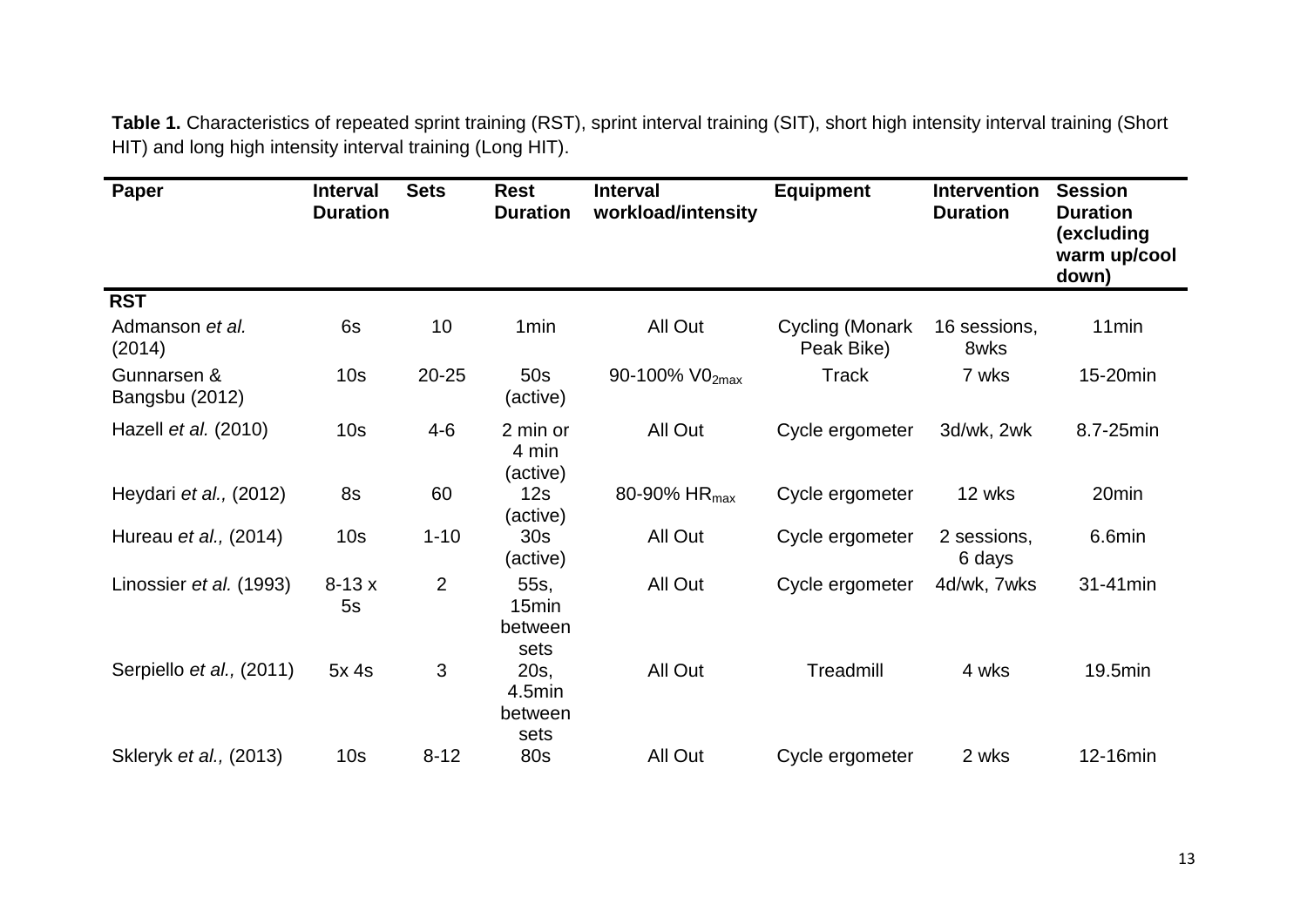| Trapp et al., (2008)            | 8s              | Max 60         | 12s                           | All Out                             | Cycle ergometer                         | 15 wks                 | 5-20mins                    |
|---------------------------------|-----------------|----------------|-------------------------------|-------------------------------------|-----------------------------------------|------------------------|-----------------------------|
| <b>SIT</b>                      |                 |                |                               |                                     |                                         |                        |                             |
| Allemeier et al. (1994)         | 30 <sub>s</sub> | 3              | 20 <sub>min</sub>             | All Out                             | Cycle ergometer<br>(Monark<br>Crescent) | $2-3d/wk$ ,<br>6wk     | 1h 1.5min                   |
| Astorino et al. (2012)          | 30 <sub>s</sub> | $4 - 6$        | 5 min<br>(active)             | All Out                             | Cycle ergometer<br>(Monark<br>Vansbro)  | 3d/wk, 2wk             | 22-33min                    |
| Babraj et al. (2009)            | 30 <sub>s</sub> | $4 - 6$        | 4 <sub>min</sub><br>(active)  | All Out                             | Cycle ergometer<br>(Lode Excalibur)     | 2wk                    | 18-27min                    |
| Bailey <i>et al.</i> (2009)     | 30 <sub>s</sub> | $4 - 6$        | 4 min                         | All Out                             | Cycle ergometer<br>(Monark)             | 6 sessions<br>over 2wk | 18-27min                    |
| Barnett et al. (2004)           | 30 <sub>s</sub> | $3-6$          | 3 min<br>(passive)            | All Out                             | Cycle ergometer                         | 3d/wk, 8wk             | 10.5-21min                  |
| Bayati et al. (2011)            | 30s             | 3-4 or 6-<br>8 | 2min or 4<br>min              | All Out or 125%<br>$P_{\text{max}}$ | Cycle ergometer                         | 3d/wk, 4wk             | 13.5-22.5min<br>or 15-23min |
| Burgomaster et al.<br>(2008)    | 30 <sub>s</sub> | $4 - 6$        | $4.5$ min<br>(active)         | All Out                             | Cycle ergometer                         | 3d/wk, 6wk             | 20-30min                    |
| Cocks et al. (2013)             | 30 <sub>s</sub> | $4 - 6$        | 4.5min<br>(active)            | All Out                             | Cycle ergometer                         | 3d/wk, 6wk             | 20-30min                    |
| Dalleck et al. (2010)           | 30 <sub>s</sub> | $6 - 8$        | $3.5 \text{ min}$<br>(active) | 110-120% P <sub>max</sub>           | Cycle ergometer<br>(Viasprint 150P)     | $1-2$ d/wk.<br>6wk     | 24-32min                    |
| Esfarjani and Laursen<br>(2007) | 30 <sub>s</sub> | $7 - 12$       | 4.5 min                       | 130% V02 <sub>max</sub>             | Treadmill                               | 2d/wk, 10wk            | 35-60min                    |
| Gillen et al., (2016)           | 20s             | 3              | 2min                          | All Out                             | Cycle ergometer                         | 3d/wk, 12wk            |                             |
| Harmer et al. (2000)            | 30 <sub>s</sub> | 12             | $3-4$ min<br>(passive)        | All Out                             | Cycle ergometer<br>(Monark)             | 3d/wk 7wk              | 14-45min                    |
| Hazell et al. (2010)            | 30 <sub>s</sub> | $4 - 6$        | 4 min                         | All Out                             | Cycle ergometer                         | 3d/wk, 2wk             | 18-27min                    |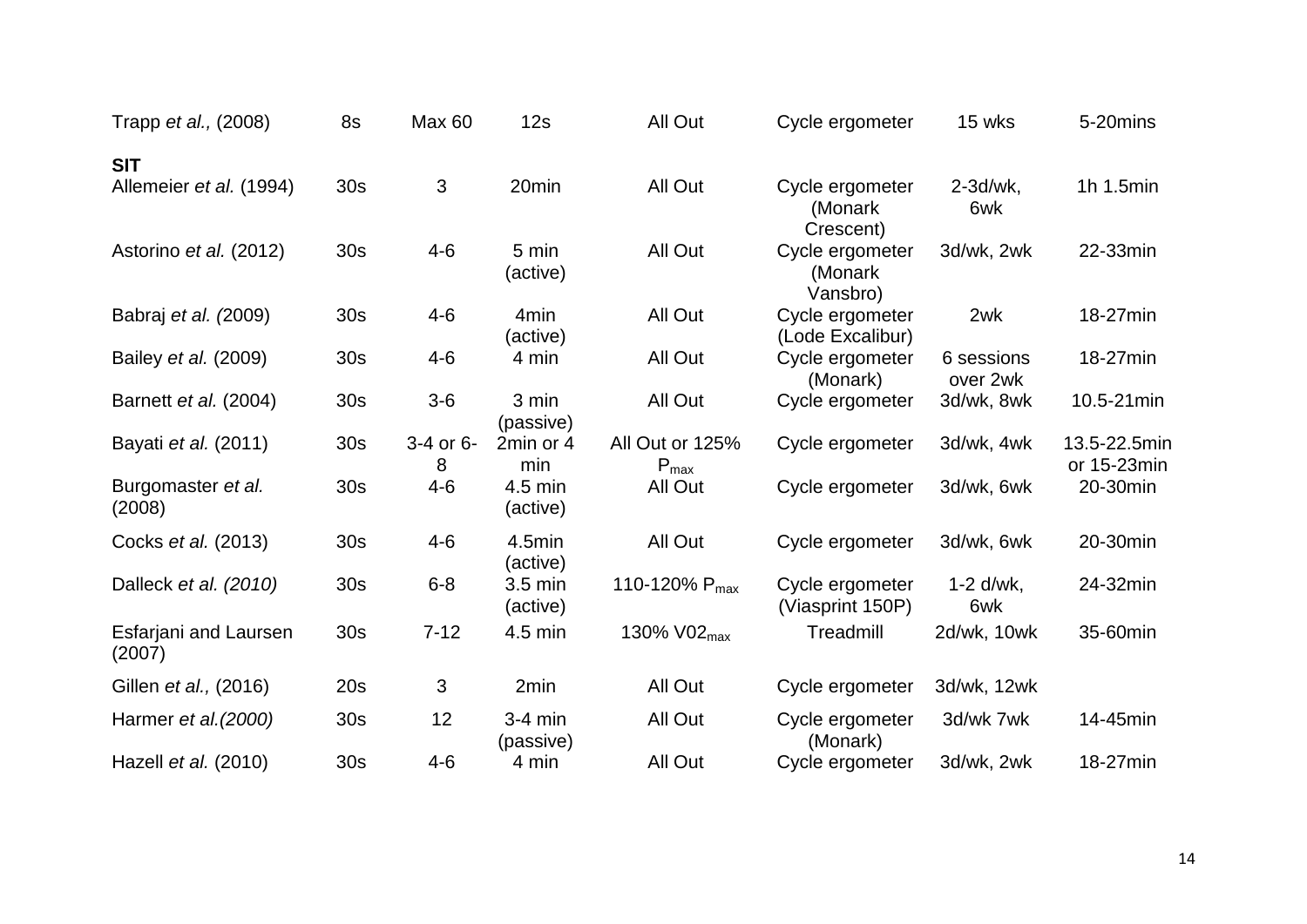| Hovanloo et al. (2013)      | 30s             | $4 - 6$        | 4 <sub>min</sub>                         | All Out                  | Cycle ergometer             | 2wks                   | 18-27min    |
|-----------------------------|-----------------|----------------|------------------------------------------|--------------------------|-----------------------------|------------------------|-------------|
| Keating et al.(2014)        | 30s-60s         | $4 - 6$        | 2min                                     | 120% VO <sub>2peak</sub> | Cycle ergometer             | 12wks                  | 10-18min    |
| MacDougll et al.<br>(1998)  | 30 <sub>s</sub> | $4 - 10$       | 4min, -<br>30s after<br>wk 3<br>(active) | All Out                  | Cycle ergometer<br>(Monark) | 3d/wk, 7wk             | 18min-40min |
| Macpherson et<br>al.(2011)  | 30 <sub>s</sub> | $4 - 6$        | 4 <sub>min</sub><br>(active)             | All Out                  | Treadmill                   | 3d/wk 6wk              | 18-27min    |
| Mckenna et al. (1997)       | 30 <sub>s</sub> | $4 - 10$       | $3-4min$                                 | All Out                  | Cycle ergometer<br>(Monark) | 3d/wk 7wk              | 18-35min    |
| Metcalfe et al. (2012)      | $10-20s$        | $\overline{2}$ | $3.5 -$<br>3.8min                        | All Out                  | Cycle ergometer             | 6wks                   | 4mins       |
| Parra et al. (2000)         | 15 & 30s        | $2 - 7$        | 45s &<br>12min                           | All Out                  | Cycle ergometer             | 2d/wk, 6wks            | 7-34.5min   |
| Rakobowchuk et<br>al.(2012) | 30s             | $20 - 25$      | 1 min                                    | 100% P <sub>max</sub>    | Lode Excalibure             | 3d/wk, 6wks            | 30-40min    |
| Richards et al. (2010)      | 30 <sub>s</sub> | $4 - 7$        | 4 <sub>min</sub>                         | All Out                  | Cycle ergometer             | 2wks                   | 18-31.5min  |
| Rodas et al. (2000)         | 15 & 30s        | $2 - 7$        | 45s &<br>12min                           | All Out                  | Cycle ergometer             | 14 sessions<br>in 2wks | 7-34.5min   |
| Rowan et al. (2012)         | 30s             | $5 - 10$       | $3.5 -$<br>4.5min                        | All Out                  | Running                     | 2d/wk, 5wk             | 20-25min    |
| Shaban et al. (2014)        | 30 <sub>s</sub> | 4              | (active)<br>4mins<br>(active)            | All Out                  | Cycle ergometer             | 3d/wk, 2wks            | 18mins      |
| Shepherd et al.<br>(2013)   | 30 <sub>s</sub> | $4 - 6$        | 4 <sub>mins</sub>                        | All Out                  | Cycle ergometer             | 3d/wk, 6 wk            | 18-27min    |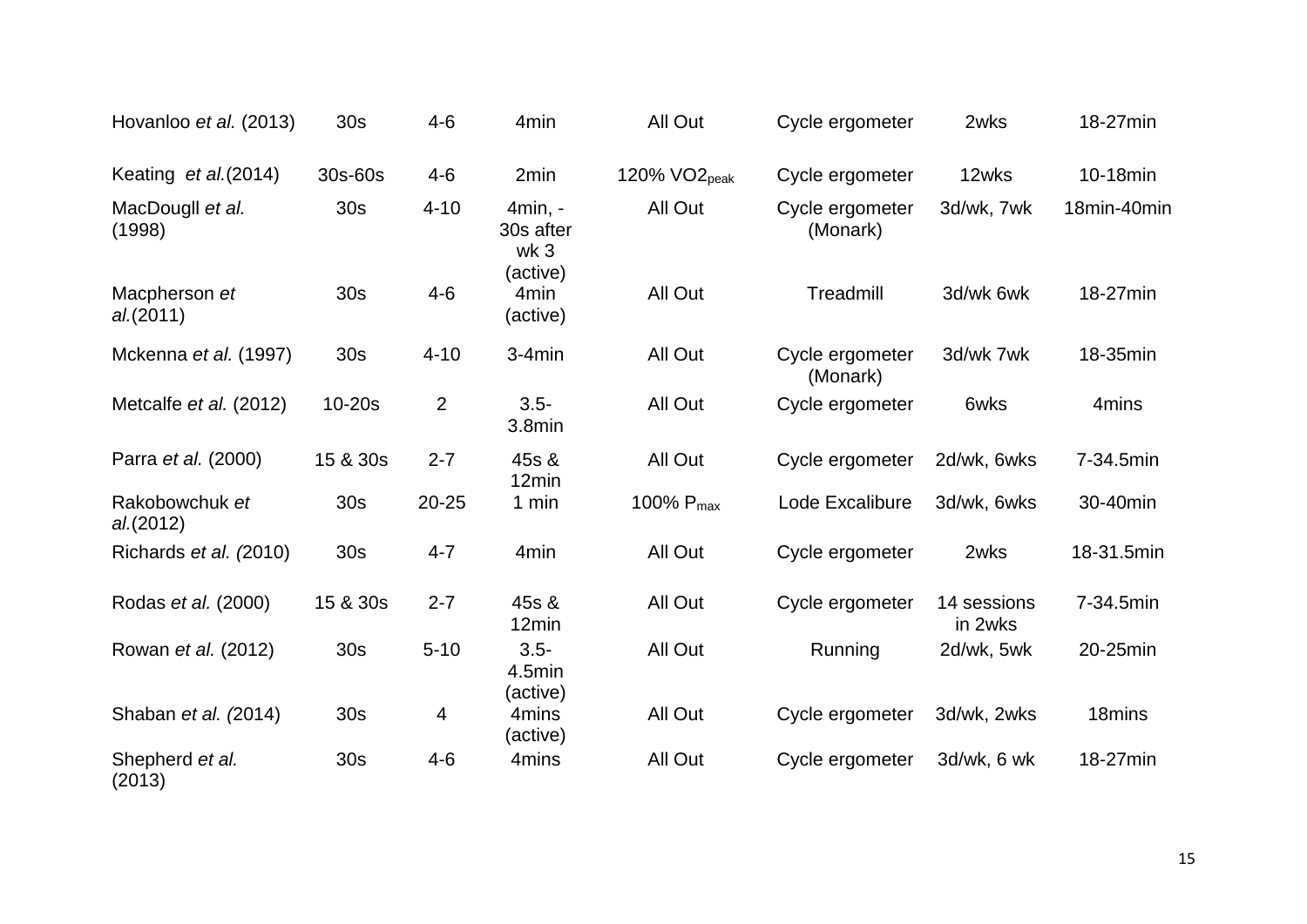| Stathis et al. (1994)      | 30 <sub>s</sub>  | $3 - 10$           | $3-4min$                     | All Out                   | Cycle ergometer<br>(Repco)               | 3d/wk, 7wk             | 13.5-45min |
|----------------------------|------------------|--------------------|------------------------------|---------------------------|------------------------------------------|------------------------|------------|
| Tong et al. (2011)         | 30 <sub>s</sub>  | 20                 | 1 <sub>min</sub><br>(active) | 120% $P_{max}$            | Cycle ergometer                          | 3d/wk, 6wk             | 30min      |
| Trilk et al. (2011)        | 30 <sub>s</sub>  | $4 - 7$            | 4 <sub>min</sub><br>(active) | All Out                   | Cycle ergometer                          | 3d/wk, 4 wks           | 18-31.5min |
| Whyte et al. 2010          | 30 <sub>s</sub>  | $4 - 6$            | 4.5mins<br>(active)          | All Out                   | Cycle ergometer<br>(Excalibur)           | 2wks                   | 18-27min   |
| <b>Short HIT</b>           |                  |                    |                              |                           |                                          |                        |            |
| Boyd et al., (2013)        | 60s              | $8 - 10$           | 60s                          | 70% or 100%<br><b>PPO</b> | Cycle ergometer                          | 3d/wk, 3wks            | 16-20mins  |
| Currie et al., (2013)      | 1 <sub>min</sub> | 10                 | 1 <sub>min</sub><br>(active) | 80-104% PPO               | Cycle ergometer                          | 3d/wk, 12<br>wks       | 20min      |
| Dunham and Harms<br>(2012) | 60s              | 5                  | 3 <sub>min</sub>             | 90% P <sub>max</sub>      | Cycle ergometer<br>(Sensormedics<br>800) | 3d/wk, 4wks            | 20min      |
| Esfandiari et al., (2014)  | 60               | $8 - 12$           | 75s                          | 95-100% V02max            | Cycle ergometer                          | 6 sessions,<br>2wks    | 18-24mins  |
| Green and Fraser (1988)    | 60s              | Fatigue,<br>max 24 | 4 <sub>min</sub>             | 120% V02max               | Cycle ergometer                          | 3d/wk, 1wk             | 120mins    |
| Hood et al., (2011)        | 60s              | 10                 | 1 <sub>min</sub><br>(active) | 60% PPO                   | Cycle ergometer                          | 6 sessions,<br>2wks    | 20mins     |
| Jacobs et al. (2013)       | 60s              | $8 - 12$           | 75s                          | 100% P <sub>max</sub>     | Cycle ergometer                          | 6 sessions<br>over 2wk | 18-24mins  |
| Klonizakis et al., (2014)  | 60s              | 10                 | 1 <sub>min</sub><br>(active) | 100% PPO                  | Cycle ergometer                          | 3d/wk, 2wks            | 20min      |
| Larsen et al., (2015)      | 60s              | 5                  | 1.5min<br>(active)           | 128% PPO                  | Cycle ergometer                          | 3d/wk, 6<br>wks        | 14.5min    |
| Laursen et al., (2002)     | 60s              | 20                 | 2 mins<br>(active)           | 100% $P_{\text{max}}$     | Cycle ergometer                          | 4 sessions,<br>2wk     | 60mins     |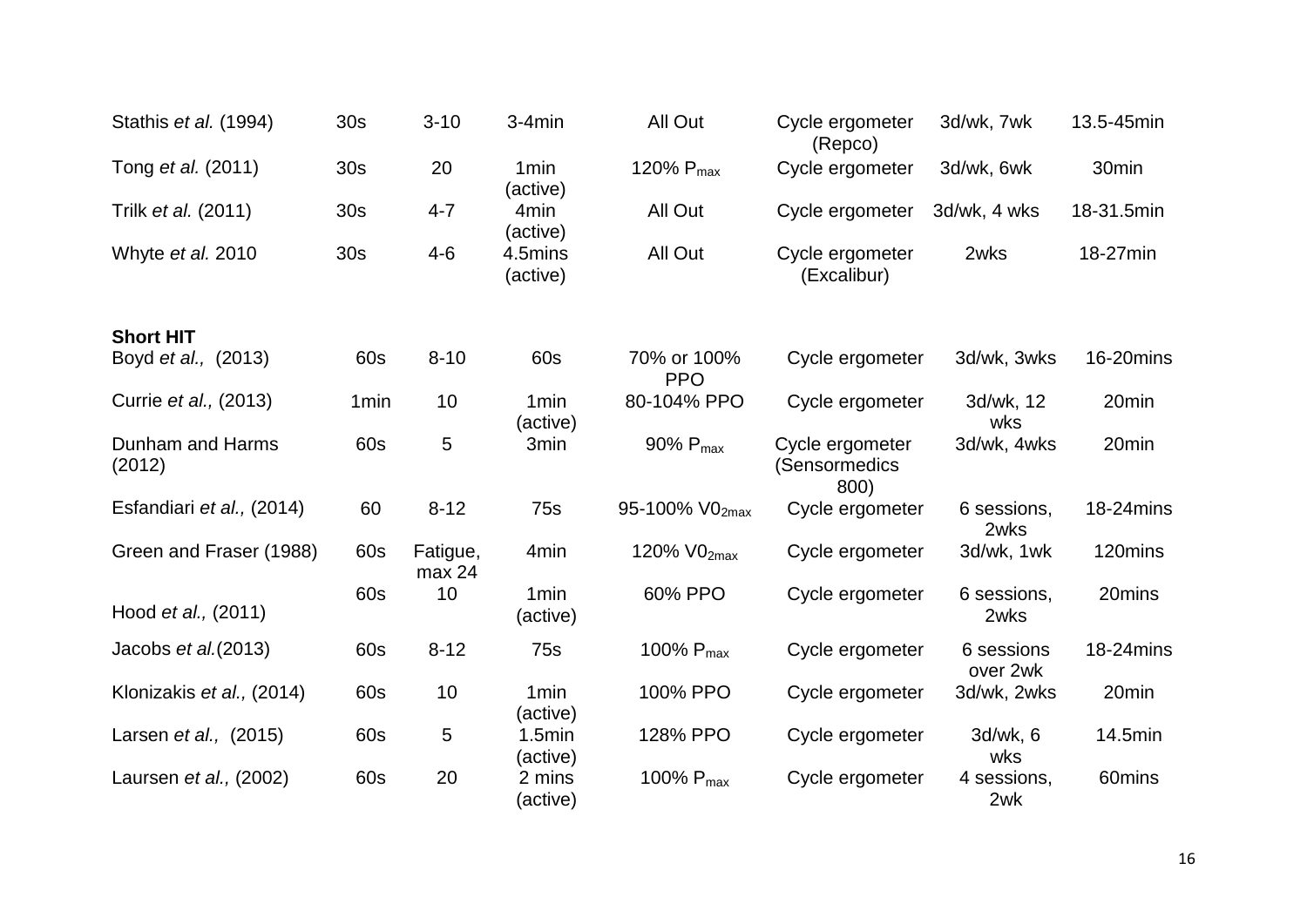| Little <i>et al.</i> , (2011)     | 60s              | 10        | 60s (active<br>or passive)         | 90% $HR_{max}$                      | Cycling (life cycle)           | 3d/wk, 2wks       | 20 <sub>min</sub> |
|-----------------------------------|------------------|-----------|------------------------------------|-------------------------------------|--------------------------------|-------------------|-------------------|
| Mitranun et al., (2014)           | 60s              | $4 - 6$   | 4 <sub>min</sub><br>(active)       | 80-85% V02Peak                      | Treadmill                      | 3d/wk,<br>12wks   | 20-24min          |
| Mybo <i>et al.</i> , (2010)       | 2min             | 5         | 2min                               | >95% HR                             | Treadmill                      | 12wks             |                   |
| Simoneau et al., (1986)           | $15 -$<br>90s    | $10 - 15$ | HR return<br>to 120-130<br>bts/min | 60-90% PPO                          | Cycle ergometer<br>(Monark)    | 4-5d/wk,<br>15wks |                   |
| Terada et al., (2013)             | 1 <sub>min</sub> | $7 - 14$  | 3min                               | 100% VO <sub>2reserve</sub>         | Treadmill & Cycle<br>ergometer | 12 wks            | 30-60mins         |
| <b>Long HIT</b>                   |                  |           |                                    |                                     |                                |                   |                   |
| Conraads et al., (2015)           | 4 <sub>min</sub> | 4         | 3 <sub>min</sub><br>(active)       | 90-95% HR <sub>max</sub>            | Cycle ergometer                | 3d/wk,<br>12wks   | 28mins            |
| Fu et al., (2013)                 | 3min             | 5         | 3 <sub>min</sub><br>(active)       | 80% VO <sub>2peak</sub>             | Cycle ergometer                | 12wks             | 30mins            |
| Grieco et al., (2013)             | 5min             | 5         | 5 <sub>min</sub><br>(active)       | 90-100%<br>$HR_{\text{reserve}}$    | Cycling (Monark)               | 3d/wk, 3wks       | 50mmin            |
| Heggelund et al., (2011)          | 4 <sub>min</sub> | 4         | 3 <sub>min</sub><br>(active)       | 80-95% HR <sub>max</sub>            | Treadmill                      | 3d/wk, 8wks       | 28mins            |
| Hollekim-strand et al.,<br>(2014) | 4 <sub>min</sub> | 4         | 3 <sub>min</sub>                   | 90-95% HR <sub>max</sub>            | Treadmill                      | 12wks             | 28mins            |
| Iellamo et al., $(2014)$          | 4 <sub>min</sub> | 4         | 3 <sub>min</sub><br>(active)       | $70-85%$ HR $_{reserve}$            | Treadmill                      | 12wks             | 28mins            |
| Karstoft et al., (2013)           | 3min             | 10        | 3min<br>(active)                   | 70% peak energy<br>expenditure rate | Walking                        | 5d/wk,<br>16wks   | 60 <sub>min</sub> |
| Leggate $et al., (2012)$          | 4 <sub>min</sub> | 10        | 4 <sub>min</sub>                   | 85% VO <sub>2peak</sub>             | Cycle ergometer                | 3d/wk, 2wks       | 80mins            |
| Lunt et al., (2014)               | 4 min            | 4         | 3 <sub>min</sub><br>(active)       | 85-95% HR <sub>max</sub>            | Walking                        | 3d/wk,<br>12wks   | 28mins            |
| Marikawa et al., (2011)           | $2 -$<br>3min    | 5         | 3min                               | 70-85% V02 <sub>peak</sub>          | Walking                        | 4d/wk,<br>16wks   | 25-30min          |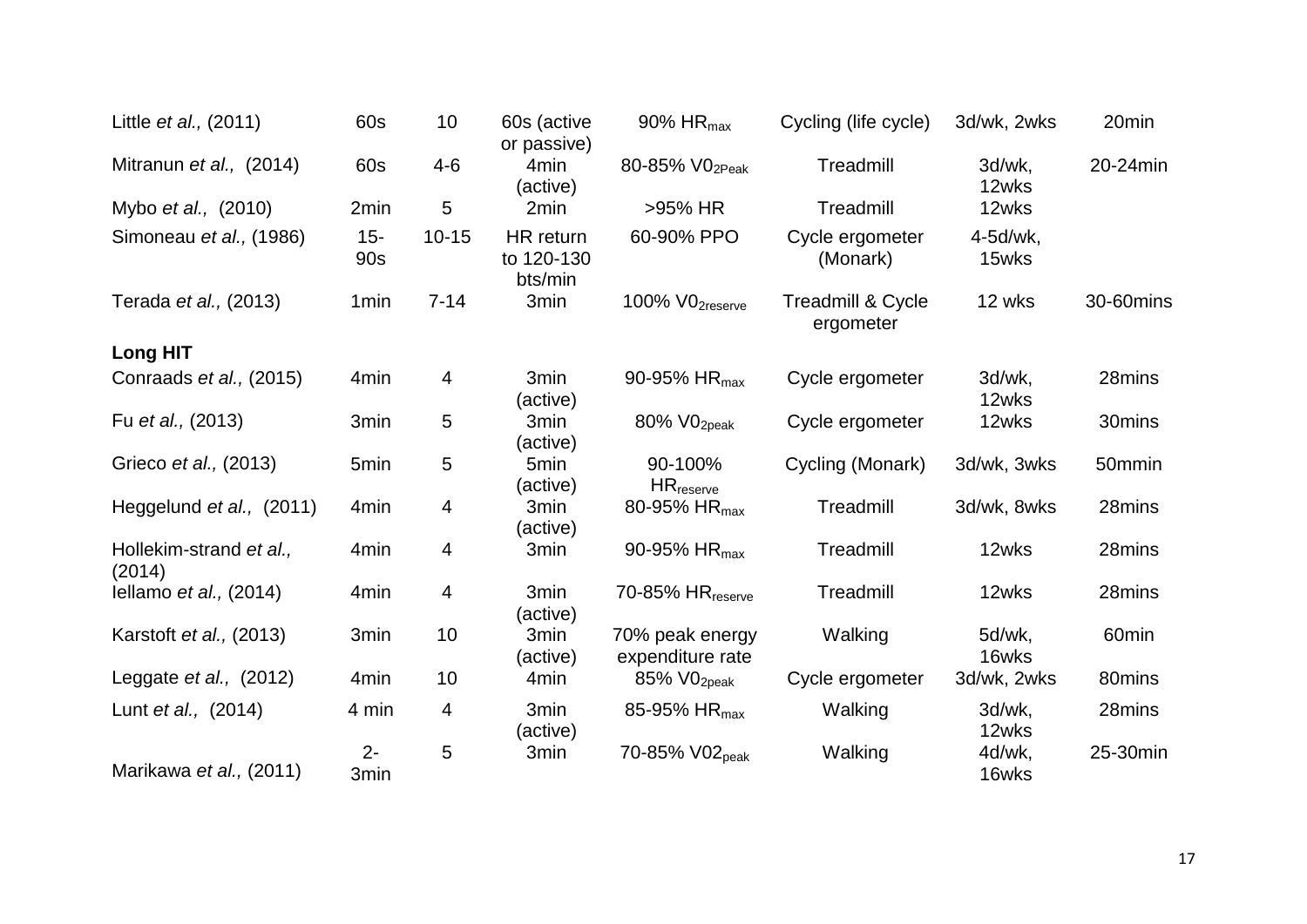| Molmen-Hansen et al.,<br>(2012)  | 4 <sub>min</sub> | 4        | 3min<br>(active)             | 90-95% HR <sub>max</sub>   | Uphill treadmill<br>walking/running | 3d/wk,<br>12wks | 28mins            |
|----------------------------------|------------------|----------|------------------------------|----------------------------|-------------------------------------|-----------------|-------------------|
| Mora-Rodriguez et al.,<br>(2014) | 4 <sub>min</sub> | 4        | 3min<br>(active)             | 90% HR <sub>max</sub>      | Cycle ergometer                     | 3d/wk,<br>16wks | 28mins            |
| Moreira et al., (2008)           | 2min             | $6 - 18$ | 60s                          | 120% Aerobic<br>threshold  | Cycle ergometer                     | 3d/wk,<br>12wks | 20-60mins         |
| Perry et al., (2008)             | 4 <sub>min</sub> | 10       | 2min                         | 90% VO <sub>2peak</sub>    | Cycle ergometer                     | 3d/wk, 6wks     | 60mins            |
| Poole & Gaesser (1985)           | 2mins            | 10       | 2mins                        | 105% V02max                | Cycle ergometer<br>(Monark)         | 3d/wk, 8wks     | 40mins            |
| Rognmo et al., (2012)            | 4 <sub>min</sub> | 4        | 3min<br>(active)             | 85-95% HR <sub>max</sub>   | Walking                             | 3d/wk,<br>10wks | 28mins            |
| Schjerve et al., (2008)          | 4 <sub>min</sub> | 4        | 3min<br>(active)             | 85-95% HR <sub>max</sub>   | Treadmill walking                   | 3d/wk,<br>12wks | 28mins            |
| Stensuold et al., (2010)         | 4 <sub>min</sub> | 4        | 3min                         | $90\%$ HR <sub>peak</sub>  | Treadmill                           | 12wks           | 28mins            |
| Talanian et al., (2010)          | 4 <sub>min</sub> | 10       | 2min                         | $90\%$ VO <sub>2peak</sub> | Cycle ergometer                     | 3d/wk, 6wks     | 60 <sub>min</sub> |
| Tjonna <i>et al.,</i> (2008)     | 4 <sub>min</sub> | 4        | 3 <sub>min</sub><br>(active) | 90% HR <sub>max</sub>      | Treadmill                           | 3d/wk.<br>16wks | 28mins            |
| Wisloff et al., (2007)           | 4 <sub>min</sub> | 4        | 3min<br>(active)             | 90-95% HR <sub>max</sub>   | Uphill treadmill<br>walking         | 3d/wk, 12wk     | 28mins            |

BW, body weight; HR, heart rate; HR<sub>max,</sub> maximum heart rate; HR<sub>reserve</sub>, the difference between the maximum and resting heart rate value; P<sub>max=,</sub> Peak watt workload; P<sub>max</sub>, Peak wattage workload; PPO, peak power output; T<sub>max</sub>, time for which exercise at VO2 max can be sustained; V02<sub>max</sub>, maximum oxygen uptake; V0<sub>2reserve</sub>, the difference between the maximum and resting VO<sub>2</sub> value; VO2<sub>peak</sub>, highest maximum oxygen uptake value.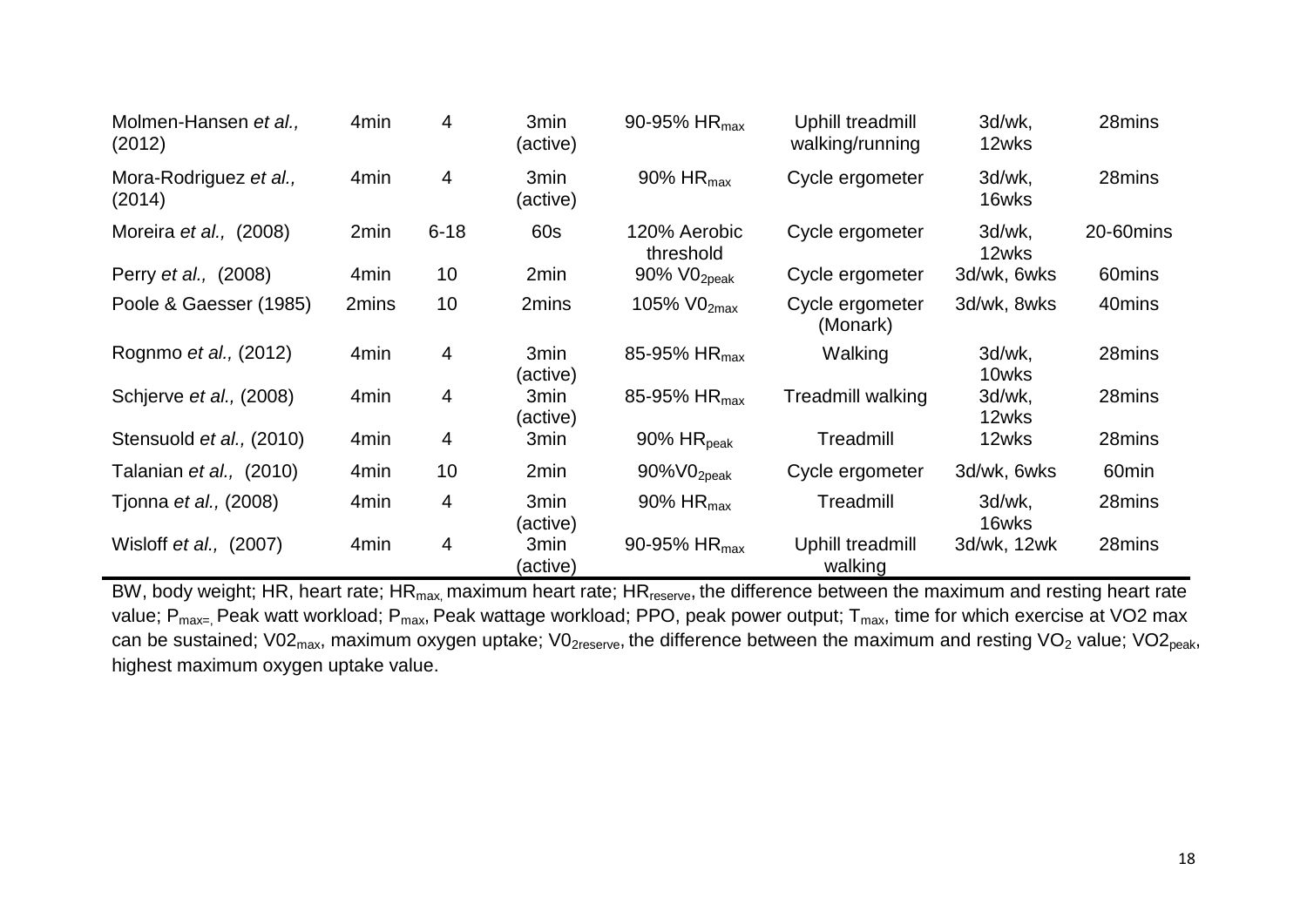### <span id="page-18-0"></span>4. Methods

#### <span id="page-18-1"></span>*4.1 Participants*

Twenty-eight previously sedentary (defined as performing less than 150 min moderate intensity exercise per week) males (n=6) aged 18-45 and females (n=22) aged 18-55, with a BMI <32 kg.m<sup>-2</sup>, participated in the study (Table 1.). Participants were free of diagnosed cardiovascular and metabolic disease and other contraindications to perform exercise, ascertained through a medical screening process (see below). Pregnant or breast feeding participants were excluded. The participants gave written informed consent and all procedures were performed in compliance with the Declaration of Helsinki for human experiments and approved by the Coventry and Warwickshire NHS Research Ethics Committee.

|                                 |               | 30HIT           | 60HIT         |                 |  |
|---------------------------------|---------------|-----------------|---------------|-----------------|--|
|                                 | Pre-training  | Post-Training   | Pre-Training  | Post-Training   |  |
| Age $(y)$                       | $28.0 \pm 2$  |                 |               |                 |  |
| Height (cm)                     | $165.6 \pm 2$ | ۰               |               |                 |  |
| Weight (kg)                     | $769.9 \pm 3$ | $69.5 \pm 3$    | $69.7 \pm 3$  | $69.0 \pm 3$    |  |
| $BM/kg.m^{-2}$                  | $25.4 \pm 1$  | $25.2 \pm 1$    | $25.3 \pm 1$  | $25.1 \pm 1$    |  |
| <i>Watt</i> $_{\text{max}}$ (W) | $179.5 \pm 7$ | $199.5 \pm 8^*$ | $179.8 \pm 7$ | $194.4 \pm 8^*$ |  |

|  |  | Table 1. Participant characteristics pre and post 6 weeks of training. |  |  |  |  |
|--|--|------------------------------------------------------------------------|--|--|--|--|
|--|--|------------------------------------------------------------------------|--|--|--|--|

*Values are means ± SEM. N = 28 \*P < 0.05, main effect of training.*

#### <span id="page-18-2"></span>*4.2 Pre-exercise screening*

To assess participant's cardiovascular risk and their suitability to undertake the study a Framingham Heart Study Coronary Heart Disease Risk Prediction Score was calculated (Anderson *et al.*, 1991). Briefly the following information was collected and used to calculate a 5-year risk score: age, systolic blood pressure, total and HDL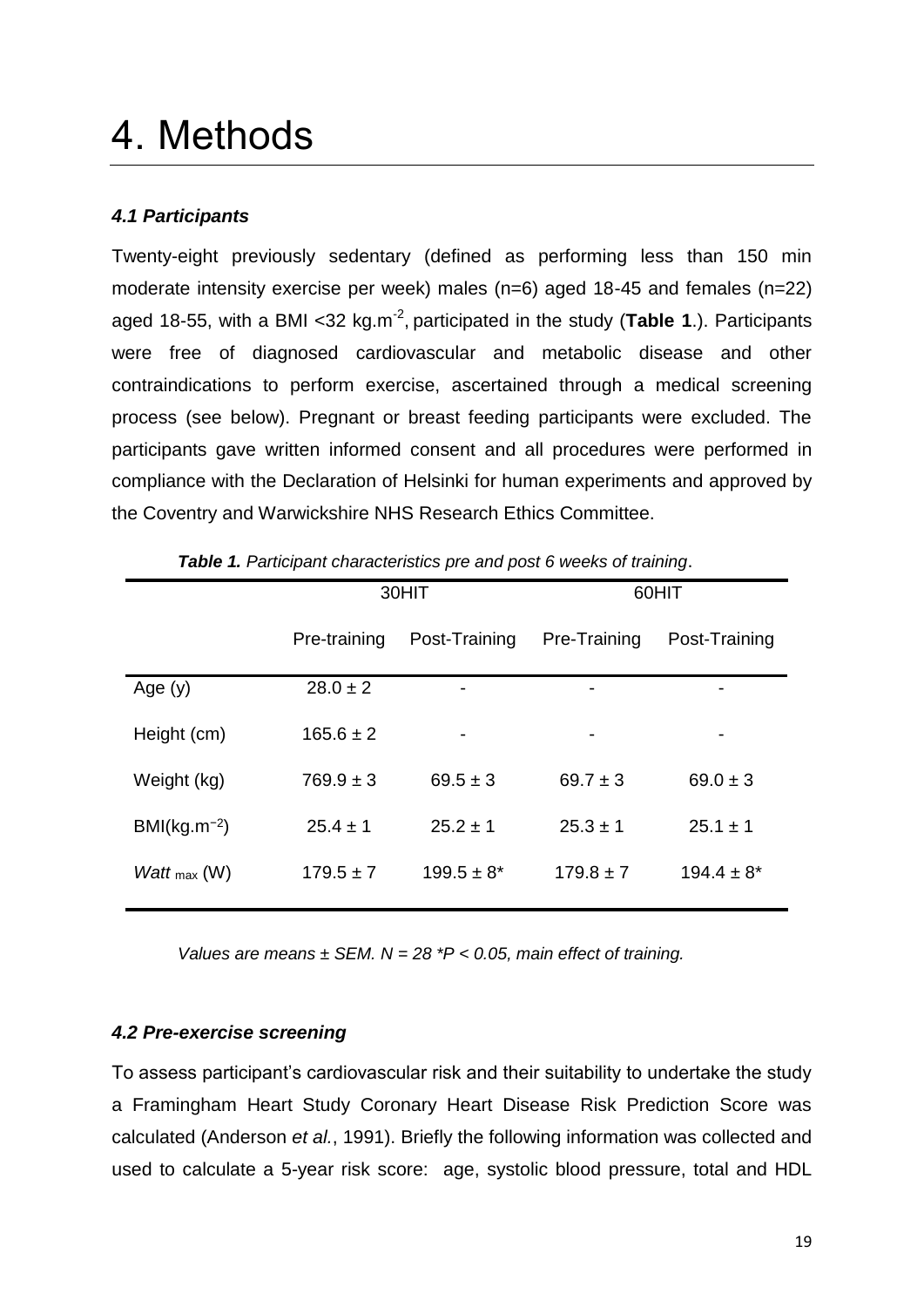cholesterol, history of smoking, diabetes and resting ECG abnormalities were evaluated through a 12 lead ECG. Participants with a low risk score (<10% risk of developing coronary heart disease in the next 5 years) were deemed eligible to take part in the study, as suggested by the American Heart Association (Gibbons *et al.,*  2002). Participants were also asked to complete the International Physical Activity Questionnaire to assess current physical activity levels.

#### <span id="page-19-0"></span>*4.3 Protocol*

The study used a randomised counterbalanced cross-over design. Participant's maximal oxygen consumption during incremental exercise  $(VO<sub>20eak</sub>)$  and maximal power output at  $VO<sub>20eak</sub>$  (Watt<sub>max</sub> (W<sub>max</sub>)) were first determined. Participants were then randomised to either 6 weeks of 30HIT (30s high intensity, 'all out' efforts interspersed with 120s active recovery) or 60HIT (60s high intensity efforts interspersed with 60s active recovery) (**Figure 2**) Both 30HIT and 60HIT required participants to train 3 times per week (18 sessions in total). Following this  $VO<sub>20eak</sub>$ and  $W_{\text{max}}$  were reassessed in the final week of training (as a replacement of session 17). 4-6 weeks after the last training session participants began a second experimental period identical in all respects to the first, except the alternative training intervention was conducted, 30HIT or 60HIT (**Figure 3).** During the 4-6 week washout period participants were instructed to return to their pre intervention levels of physical activity*.*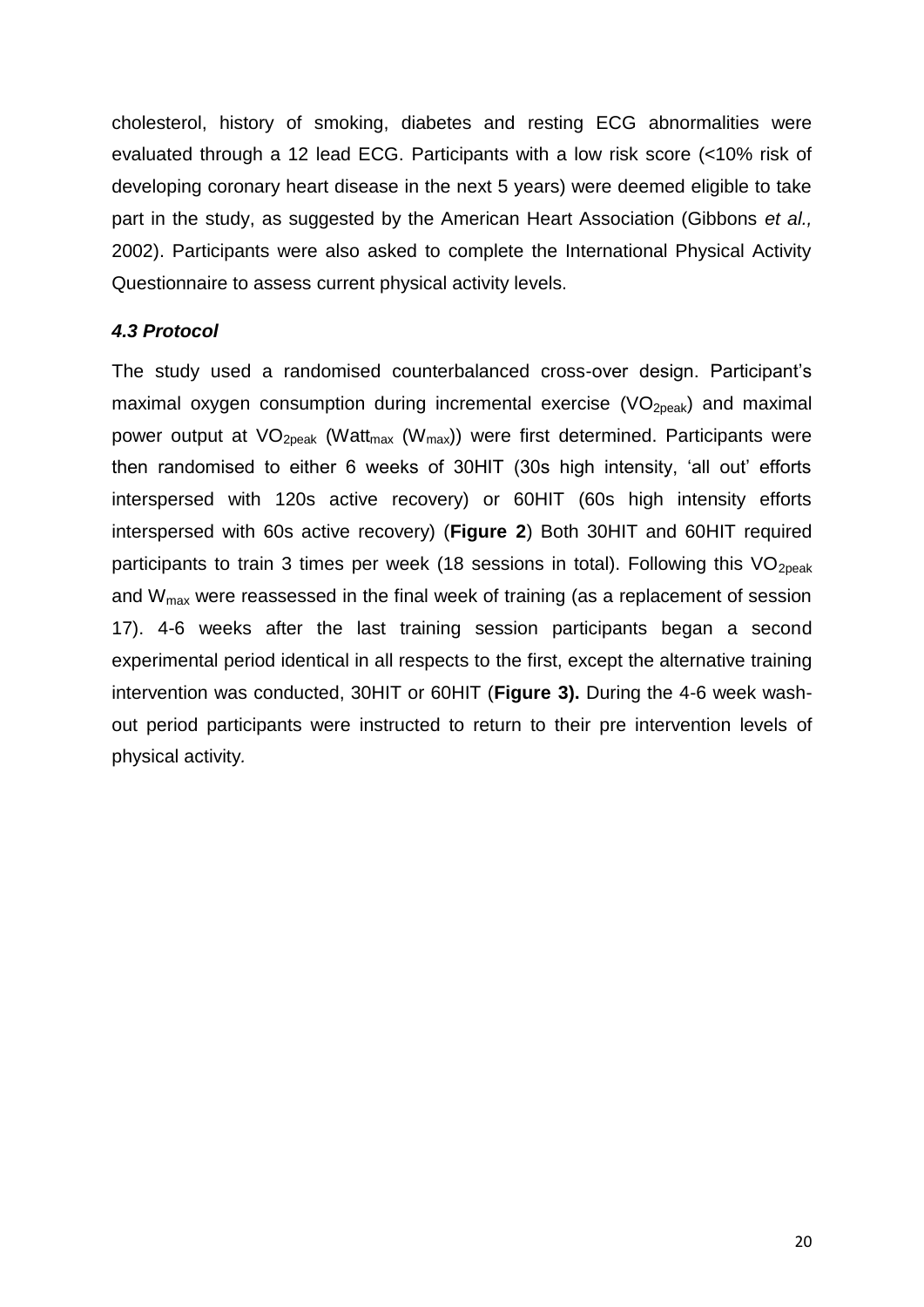

*Figure 2. Schematic of 30HIT and 60HIT protocol during week 6. During 30HIT participants were advised to reach above a heart rate of 80% predicted heart rate max for 30 seconds followed by 2 minutes active rest. During 60HIT participants were advised to keep their heart rate > 80% of their predicted maximal heart rate (HRmax) for 60 seconds followed by 60 seconds active rest. The intensity of the training session was self-selected by the participant.* 



<span id="page-20-0"></span>*Figure 3. Protocol overview*

#### *4.4 Aerobic Capacity*

<span id="page-20-1"></span>An incremental exercise test to exhaustion was conducted using an electronically braked cycle ergometer (Lode Excalibur, Holland) to determine  $VO<sub>2peak</sub>$  and  $W<sub>max</sub>$ . Briefly, participants started cycling at 25W for females and 65W for males for 3 mins; following this the workload was increased by 35 W every 3 mins until volitional fatigue. VO<sub>2peak</sub>, the highest VO<sub>2</sub> achieved over a 15 second recording period, was assessed using an online gas collection system. (Moxus modular oxygen uptake system, AEI technologies, Pittsburgh, PA). Participants were also fitted with a heart rate monitor (Polar H7, Kempele, Finland) to determine their maximum heart rate  $(HR_{max})$ .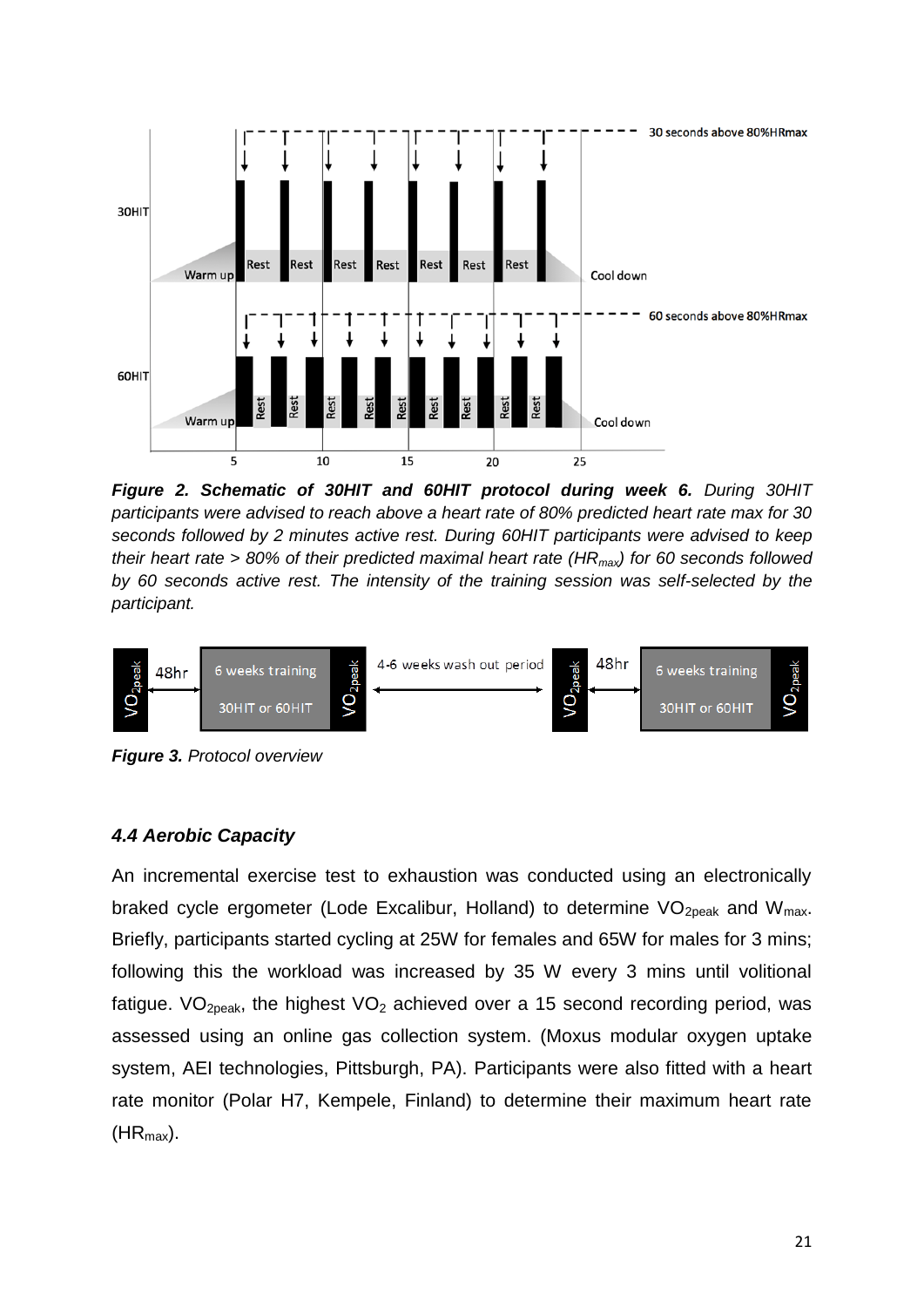#### *4.5 High Intensity Training*

All training sessions were conducted in the laboratory at Liverpool John Moores University. Participants trained 3 times per week for 6 weeks during both interventions. To be eligible to complete the study with the post-training evaluation participants had to complete > 80% of training sessions during each intervention, and could not miss more than one training session in one week. All training sessions were supervised by members of the research team.

All training sessions were conducted on a Wattbike Trainer (Nottingham UK). The Wattbike is an air-braked cycle ergometer which calculates power output via a load cell located next to the chain, calculating the sum of all forces applied to the chain through the cranks. The Wattbike has been shown to provide accurate data on power output when compared to the "gold standard" SRM Powermeter (Hopker *et al.,*  2010). The Wattbike permitted participants to manually adjust resistance using an airbrake, thereby controlling the exercise intensity at which they were working. Participants were also provided with a heart rate monitor for all training sessions (Polar H7, Kempele, Finland). Data on each training session (power output, cadence and heart rate) was immediately downloaded to the Wattbike PowerHub (Wattbike, version 2.1.0), a cloud based storage application, for offline analysis of each training session. During the session annotations were placed within the data to mark the start and end of each interval.

Each HIT training session began with a short (5 minutes) warm up of low intensity cycling, after which participants performed repeated high intensity efforts of either 30 seconds (30HIT) or 60 seconds (60HIT) duration. For both 30HIT and 60HIT participants were instructed to adjust the air brake resistance and pedal at a cadence that they perceived to elicit an intense effort by the end of each interval. Heart rate feedback was provided on the Wattbike screen to allow the participants to self-adjust their 'effort' in subsequent intervals in order to achieve a heart rate equivalent to >80% predicted heart rate maximum (PHR<sub>max</sub>) calculated using the equation 80% HR<sub>max</sub> = (220 – participants age) x 0.8. During the active recovery period participants were advised to lower the air brake resistance and continue to pedal at a lower cadence. No further feedback (cadence or power output) or instructions on exercise intensity were provided to participants. Verbal encouragement was only given during the first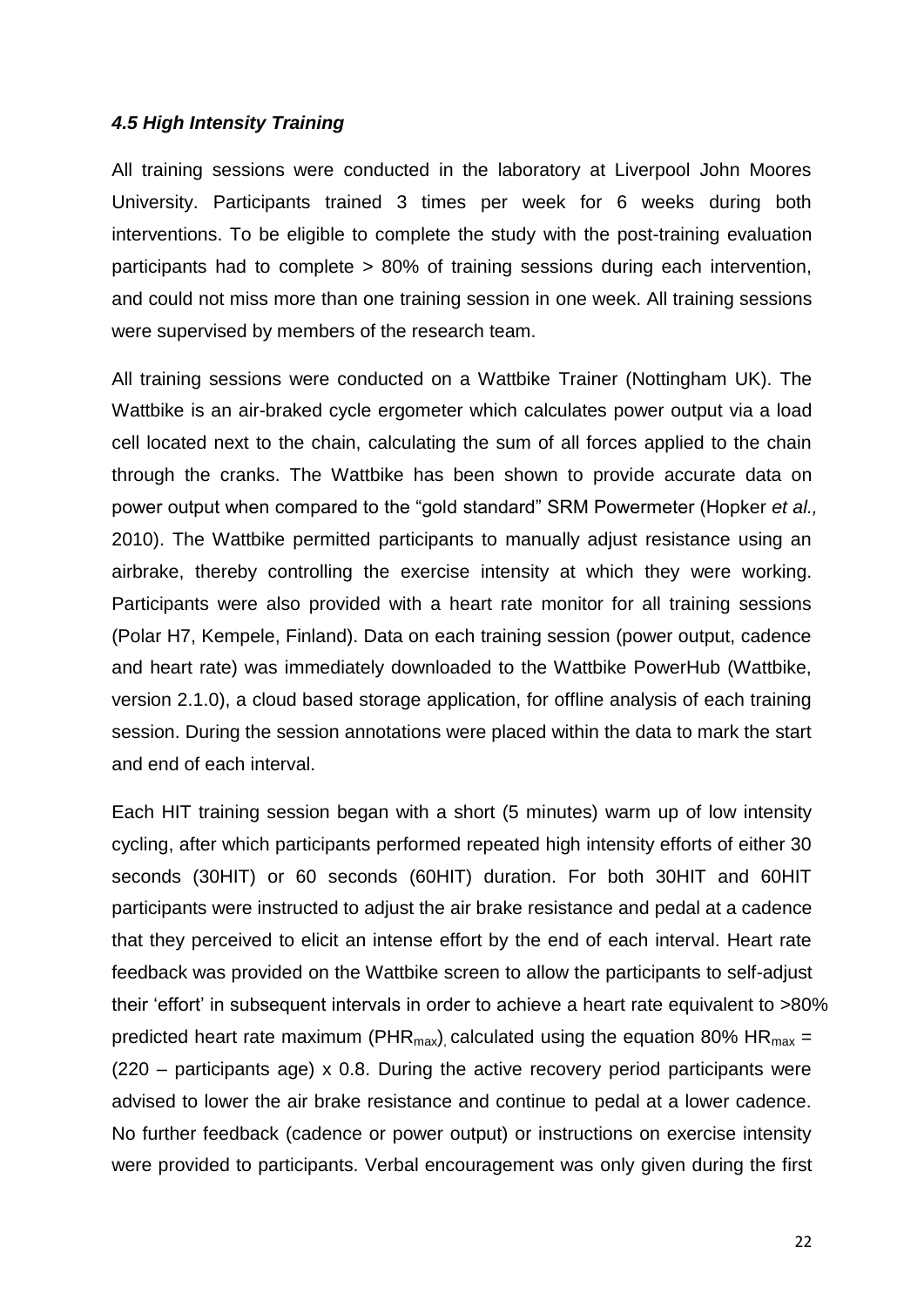interval of the first training session as a familiarisation to the intensity at which they should be performing to elicit the target heart rates. However, no encouragement was provided after this first session if the volunteers did not reach the  $> 80\%$  HR<sub>max</sub> target.

During the 30HIT intervention participants completed four intervals during week one, five intervals in week 2, six intervals in weeks 3 and 4, seven intervals in week 5 and eight intervals in week 6 (**Table 2**). During the 60HIT intervention participants completed six intervals during week 1, seven intervals in week 2, eight intervals in weeks 3 and 4, nine intervals in week 5 and ten intervals in week 6 (**Table 3**.)

|      | <b>Table 2.</b> Characteristics of 30HIT protocol |          |                   |                   |
|------|---------------------------------------------------|----------|-------------------|-------------------|
| Week | Number of                                         | Total    | <b>Total Rest</b> | <b>Total Time</b> |
|      | intervals                                         | Interval | Duration          | Taken             |
|      | (mins)                                            | Duration | (mins)            | (mins)            |
|      |                                                   | (mins)   |                   |                   |
|      | 4                                                 | 2        | 8                 | 15                |
| 2    | 5                                                 | 2.5      | 10                | 17.5              |
| 3    | 6                                                 | 3        | 12                | 20                |
| 4    | 6                                                 | 3        | 12                | 20                |
| 5    |                                                   | 3.5      | 14                | 22.5              |
| 6    | 8                                                 | 4        | 16                | 25                |

*Table 3. Characteristics of 60HIT protocol.*

| Week | Number of<br>intervals<br>(mins) | Total<br>Interval<br>Duration<br>(mins) | <b>Total Rest</b><br>Duration<br>(mins) | <b>Total Time</b><br>Taken<br>(mins) |
|------|----------------------------------|-----------------------------------------|-----------------------------------------|--------------------------------------|
|      | 6                                | 6                                       | 6                                       | 17                                   |
| 2    |                                  |                                         |                                         | 19                                   |
| 3    | 8                                | 8                                       | 8                                       | 21                                   |
| 4    | 8                                | 8                                       | 8                                       | 21                                   |
| 5    | 9                                | 9                                       | 9                                       | 23                                   |
| 6    | 10                               | 10                                      | 10                                      | 25                                   |

#### <span id="page-22-0"></span>**5.6 Data Analysis**

All heart rate data was normalised to participants predicted  $HR_{max}$  (predicted  $HR_{max}$  = 220 – participants age) (predicted  $HR_{max}$ ,  $PHR_{max}$ ) or participant's maximal heart rate achieved on the incremental exercise test (actual  $HR_{max}$ ,  $AHR_{max}$ ). All data on power output was normalised to the participant's measured W<sub>max</sub> during the pre-testing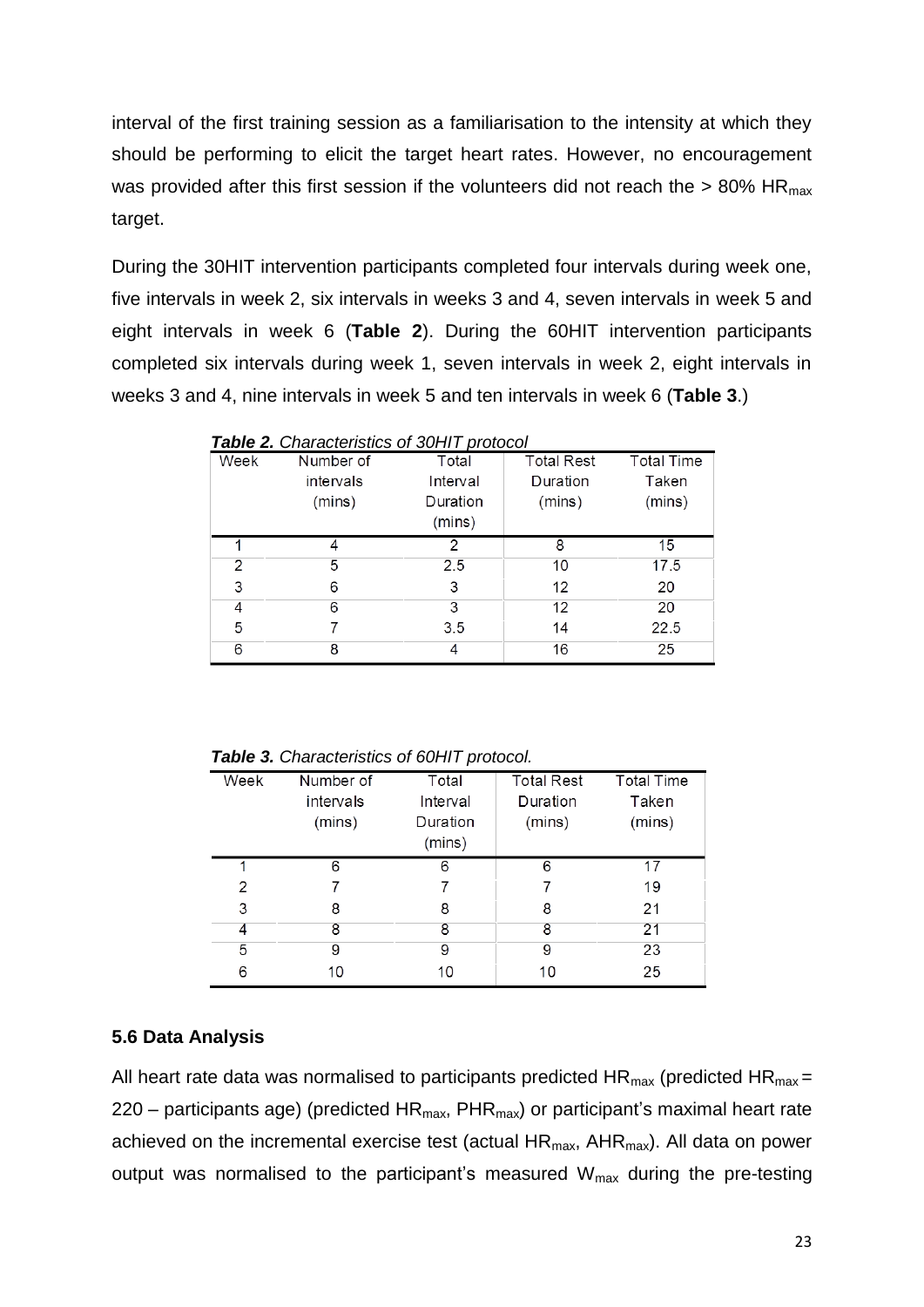incremental exercise test. Data recorded on Wattbike Power Hub was used to calculate mean heart rate (HR<sub>mean</sub>) per interval, peak heart rate (HR<sub>peak</sub>) per interval, time spent above 80%  $HR<sub>max</sub>$  per interval, mean power output (MPO) per interval and peak power output (PPO) per interval (**Figure 4**). Individual interval values were first obtained from Wattbike Power Hub (**Figure 5**). Training session means were then calculated. Finally, intervention means were calculated. Only these intervention means are presented in the results section. Data from the first training session where verbal encouragement was received was excluded from this analysis. Identical analysis methods were used for both 30HIT and 60HIT. For the highest and lowest power outputs, the top and bottom 25% (n=7) of participants were used in the data analysis. Weight (kg), BMI (kg.m<sup>-2</sup>), W<sub>max</sub> (W) and VO<sub>2peak</sub> (ml.kg<sup>-1</sup>.min<sup>-1</sup>) were analysed using a two-way within subjects ANOVA, using the within subject factors training (pre and post) and intervention (30HIT and 60HIT). All other variables were analysed using an independent *t*-test. All analyses were performed using statistical analysis software (SPSS for windows version 21.0.0.1 (SPSS, Chicago, IL, USA). Significance was set at  $P \le 0.05$ . Data are presented as means  $\pm$  SEM.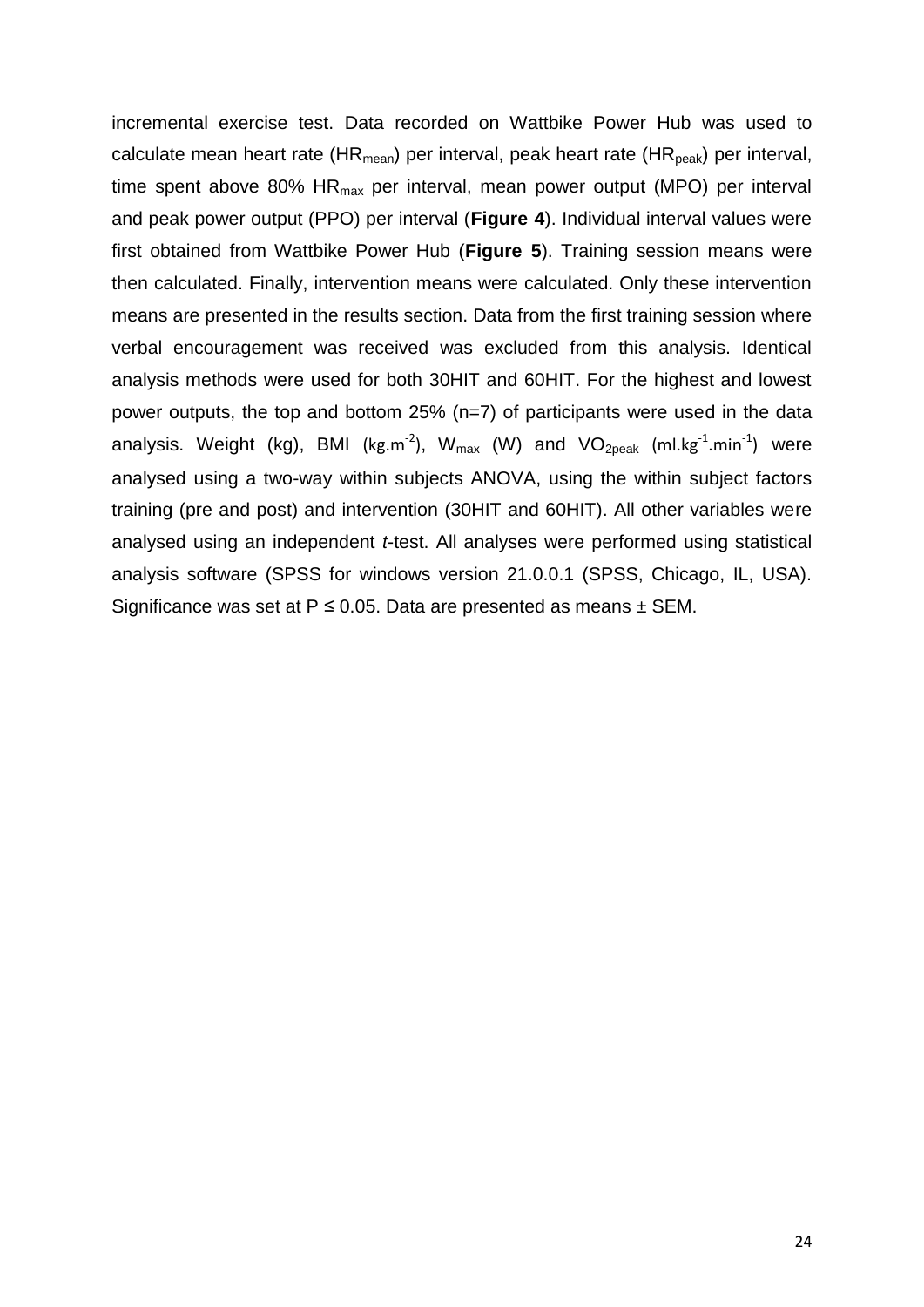

*Figure 4. Outline of the data analysis conducted on training sessions.* A) Shows a definition of peak heart rate (HR<sub>peak</sub>), mean heart rate (HR<sub>mean</sub>) and time spent above 80% HRmax. *HRpeak, the highest heart rate achieved during the interval; HRmean, mean heart rate for the interval; Time above 80% HRmax, percentage of the interval spent above 80% of participant's maximum heart rate. Dashed line indicates 80% of the participants predicted HRmax. Analysis was identical for both 30HIT* and 60HIT. B) Diagram defining peak power output (PPO) and mean power output (MPO). *PPO, highest power output during the interval; MPO, average power output for the interval. Analysis was identical for both 30HIT and 60HIT*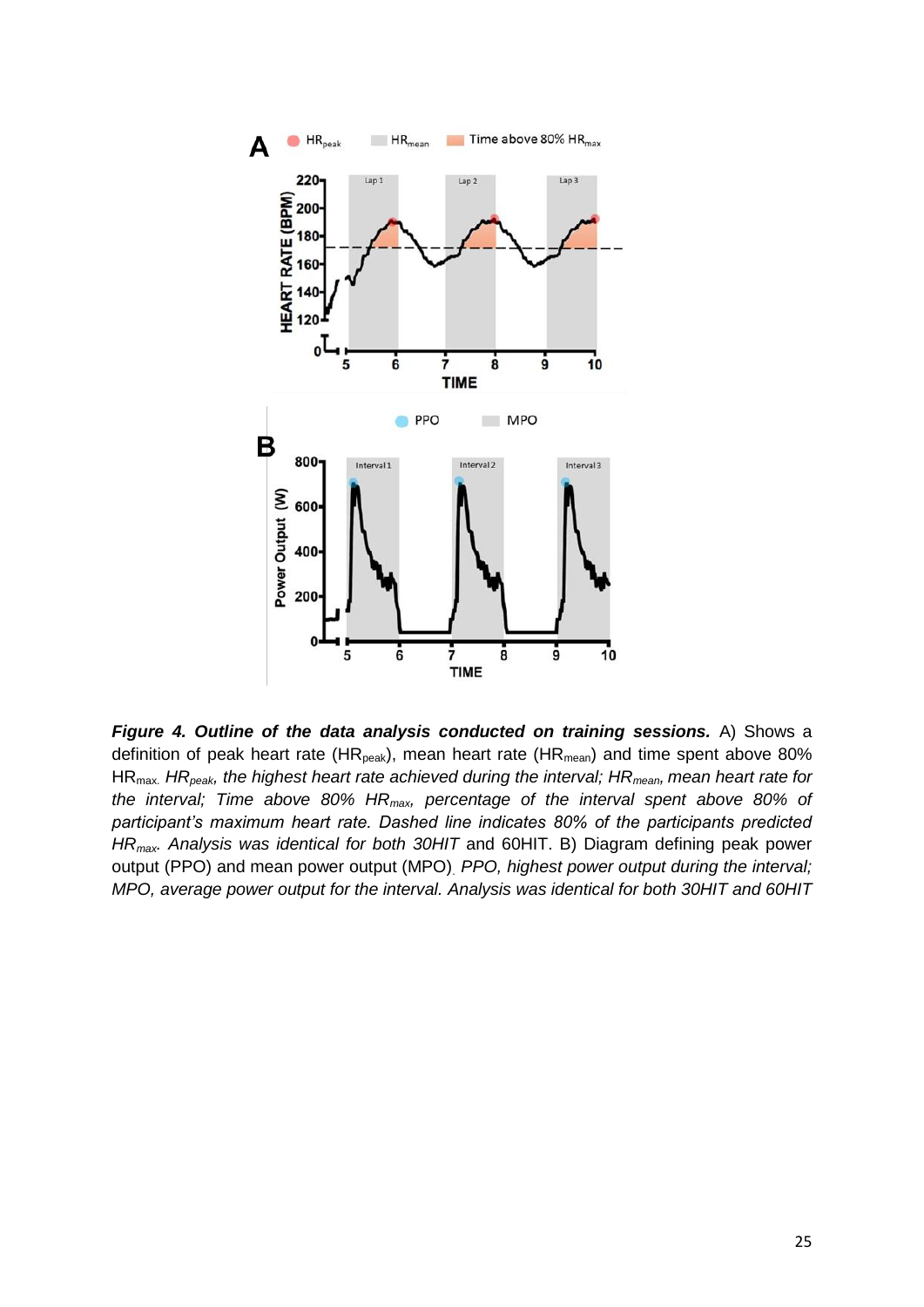

*Figure 5. Screenshot from WattBike PowerHub. A) Data shows a single 30HIT training session. B) Data shows a single 60HIT training session.*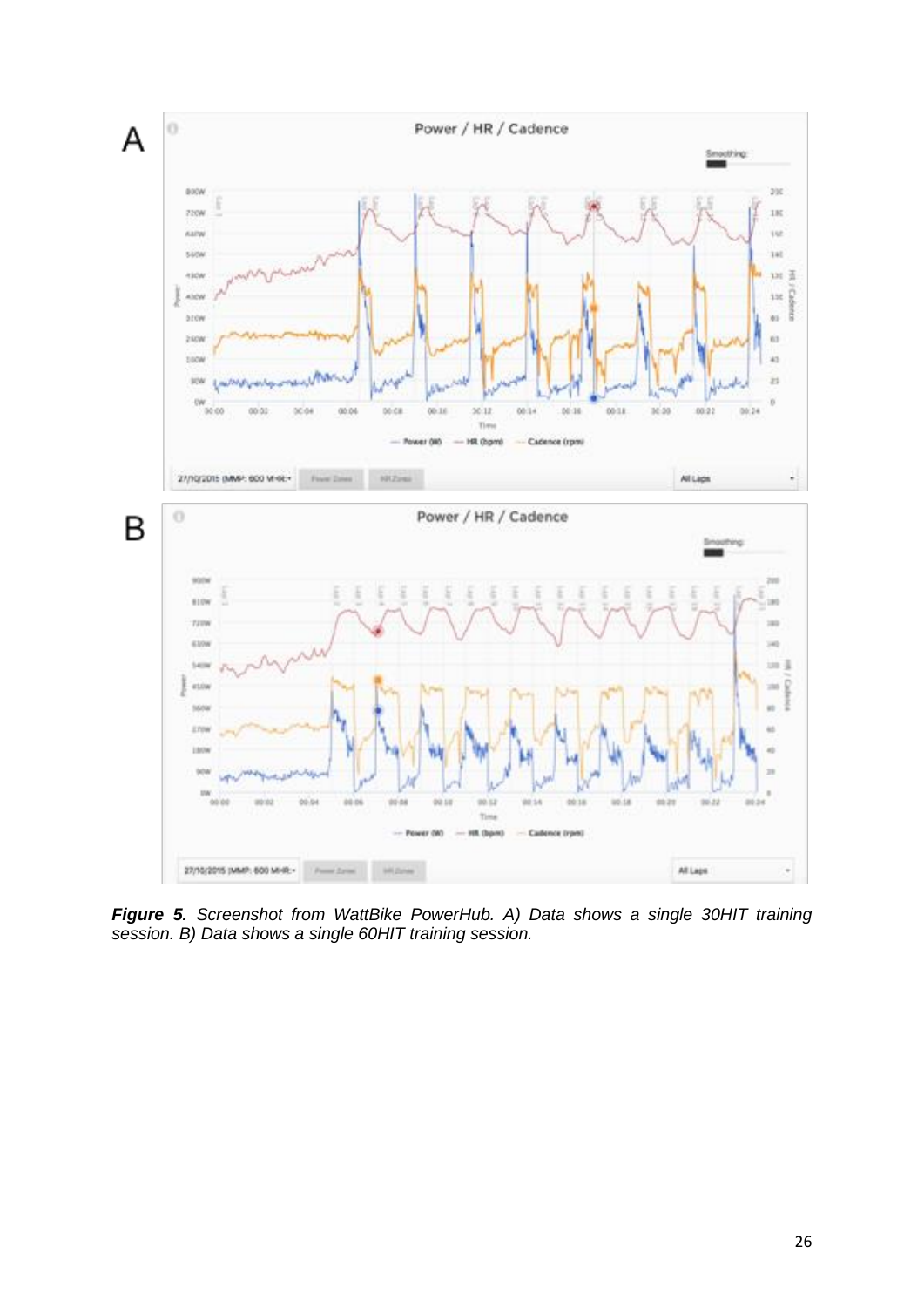### <span id="page-26-0"></span>5. Results

#### <span id="page-26-1"></span>**5.1 Training effect**

There was a significant main effect of training on  $VO_{2peak}$  ( $P < 0.001$ ), with no difference between training modes (P=0.849). VO<sub>2peak</sub> increased 4±2% and 8±2% in 30HIT and 60HIT, respectively (Figure 6). An improvement in VO<sub>2peak</sub> was observed in 17 participants in 30HIT and 19 participants following six weeks of 60HIT (**Figure 7**). There was a significant main effect of training on  $W_{\text{max}}$  ( $P < 0.001$ ), with no difference between training modes (*P*=0.553) (**Table 1**).



*Figure 6. Effect of six weeks of 30 seconds high intensity interval training (30HIT) and 60 seconds high intensity interval training (60HIT) on aerobic capacity. \* P <0.05, main effect of training.*



*Figure 7. Individual change in aerobic capacity.A) Individual change in aerobic capacity following 30 seconds high intensity interval training (30HIT). B) Individual change in aerobic capacity following 60 seconds high intensity interval training (60HIT).*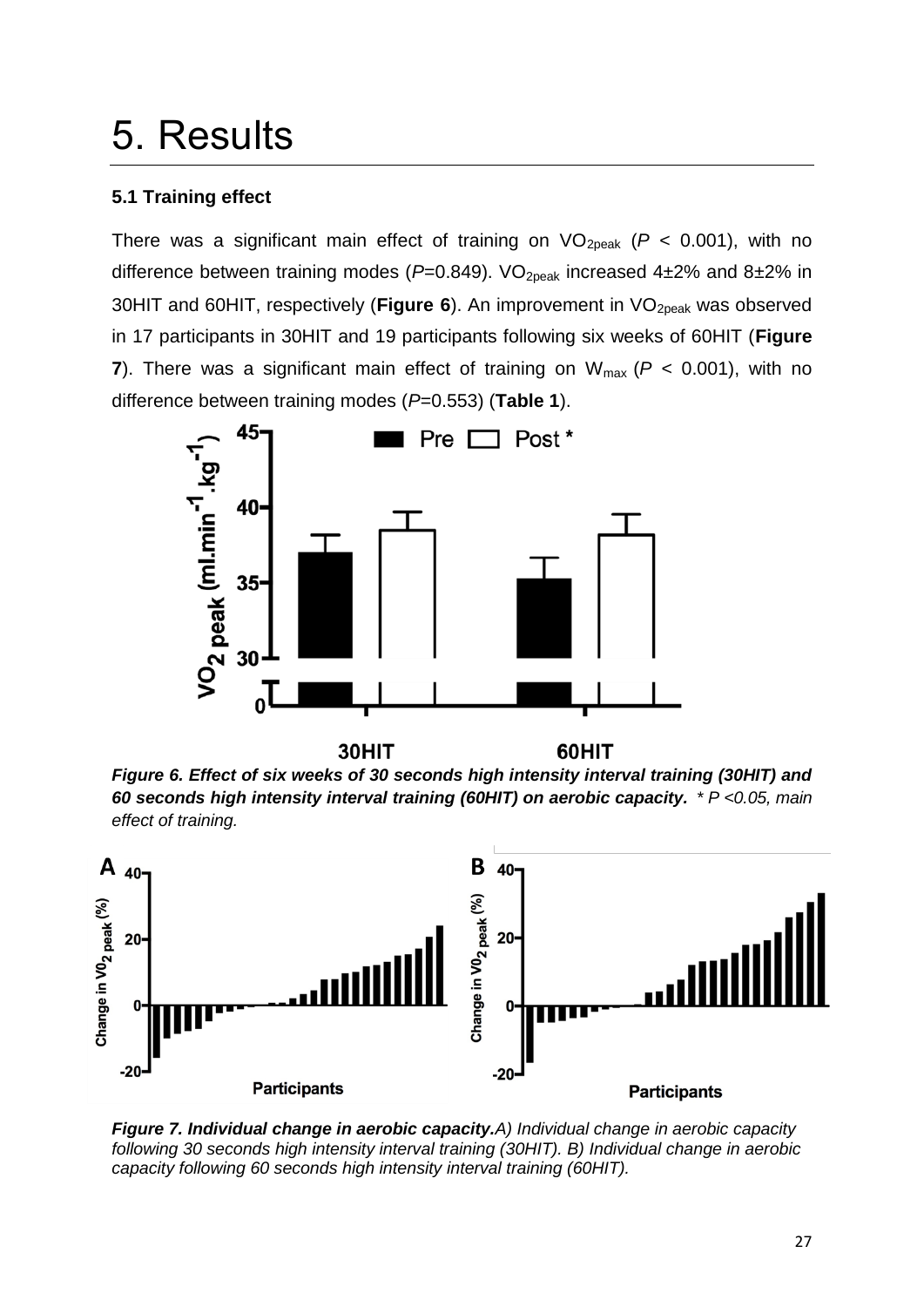#### <span id="page-27-0"></span>**5.2 Training Sessions**

The peak heart rate achieved by participants during 30HIT and 60HIT was not significantly different when expressed as a percentage of predicted  $HR_{max}$  (PHR<sub>max</sub>) ( $P=0.735$ ) or actual  $HR_{max}$  ( $AHR_{max}$ ) ( $P=0.332$ ) (**Table 4**). The mean heart rate achieved by participants during 30HIT and 60HIT was not significantly different when expressed as percentage of PHRmax (*P*=0.253). However when expressed as AHRmax 60HIT had a significant higher mean heart rate (P=0.012) (**Table 4**). The percentage of the interval spent above 80% was significantly higher in 60HIT compared to 30HIT when calculated as a percentage of  $AHR_{max}$  ( $P= 0.001$ ) and PHR<sub>max</sub> (*P*=0.05). The 30HIT training modality had a significantly higher peak power output compared to 60HIT when expressed as a percentage of Wmax (*P*<0.001) (**Table 4**). The mean power output during 30HIT intervals was also higher *(P*<0.001) compared to 60HIT (**Table 4**). Further descriptive information outlining the percentage of participants achieving the target heart rate and the target power outputs is shown in **Table 5.**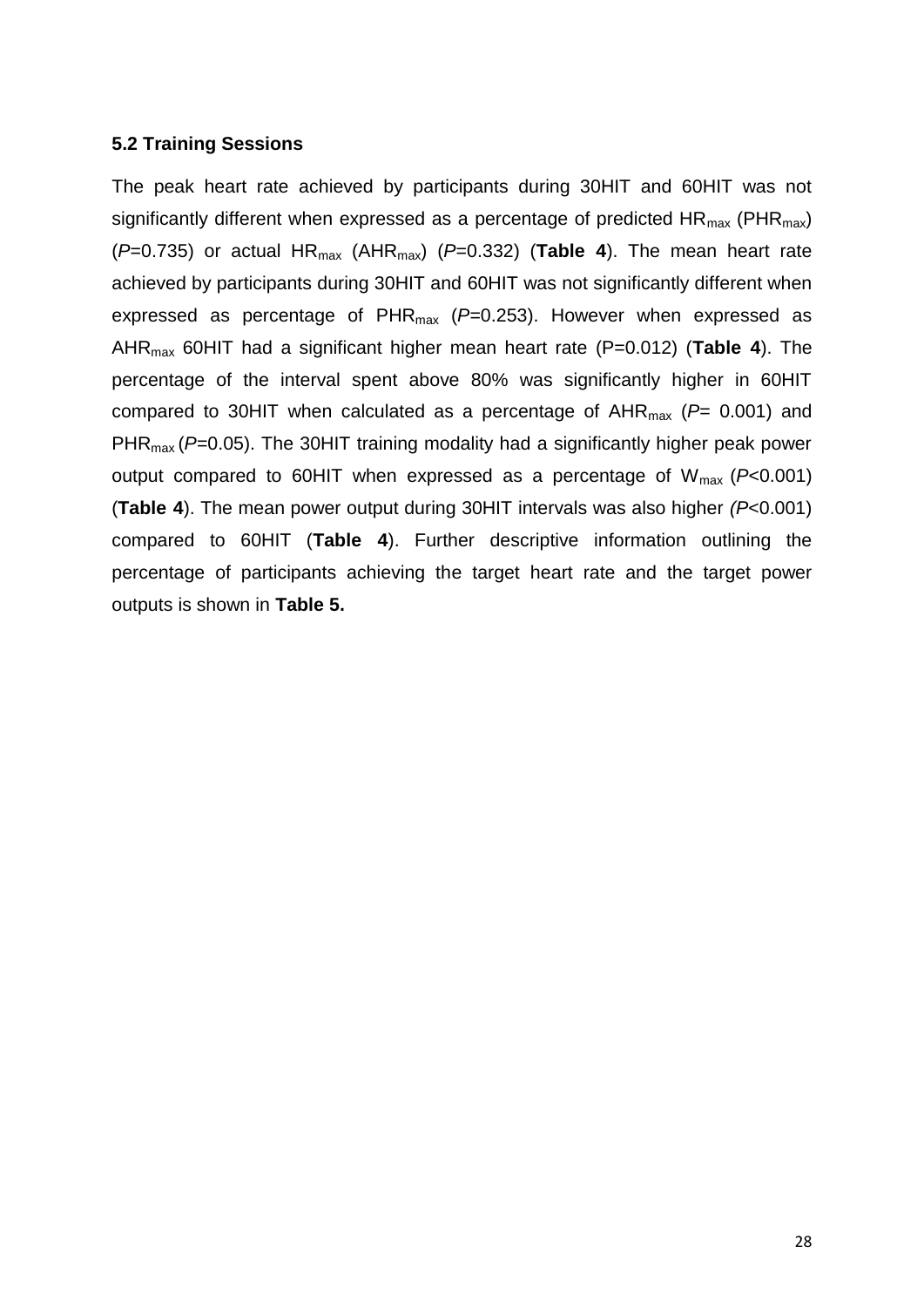|                                          | 30HIT                       | 60HIT          |
|------------------------------------------|-----------------------------|----------------|
| HRmax (bpm)                              | $170.8 \pm 3$               | $172.5 \pm 2$  |
| HRmean (bpm)                             | $154.3 \pm 3$               | $160.2 \pm 3$  |
| PPO (W)                                  | 433.2 $\pm$ 29 <sup>†</sup> | $310.1 \pm 22$ |
| MPO(W)                                   | $289.5 \pm 16^{+}$          | $192.0 \pm 8$  |
| % interval $>80\%$ AHR <sub>max</sub>    | $58.3 \pm 5$                | $84.5 \pm 6*$  |
| % interval $>80\%$ PHR <sub>max</sub>    | $52.7 \pm 6$                | $72.9 \pm 6^*$ |
| HR <sub>peak</sub> as a % of $AHR_{max}$ | $89.8 \pm 1$                | $90.8 \pm 1$   |
| $HR_{peak}$ as a % of $PHR_{max}$        | $87.7 \pm 2$                | $89.2 \pm 1$   |
| HR <sub>mean</sub> as a % of $AHR_{max}$ | $81.7 \pm 1$                | $84.6 \pm 1$ * |
| HR <sub>mean</sub> as a % of $PHR_{max}$ | $80.0 \pm 2$                | $82.9 \pm 1$   |
| PPO as a % of $W_{\text{max}}$           | $233.4 \pm 10^{+}$          | $170.3 \pm 8$  |
| MPO as a % of $W_{\text{max}}$           | $160.7 \pm 5$ <sup>+</sup>  | $105.6 \pm 2$  |

*Table 4. Description of heart rate and power output during intervals.* 

*Table 4: % of interval >80% AHRmax, percentage of the interval spent above 80% actual HRmax;*

*% interval >80% PHRmax, percentage of the interval spent above 80% predicted HRmax; HRpeak as a % of AHRmax, peak heart rate as a percentage of actual HRmax; HRpeak as a % of PHRmax, peak heart rate as a percentage of predicted HRmax; HRmean as a % of AHRmax, mean heart rate as a percentage of actual HRmax; HRmean as a % of PHRmax, mean heart rate as a percentage of predicted HRmax; PPO as a % of Wmax, peak power output as a percentage of Wmax; MPO as a % of Wmax, mean power output as a percentage of Wmax.\*indicates significantly higher than 30 HIT (P <0.05). † indicates significantly higher than 60HIT (P <0.05).*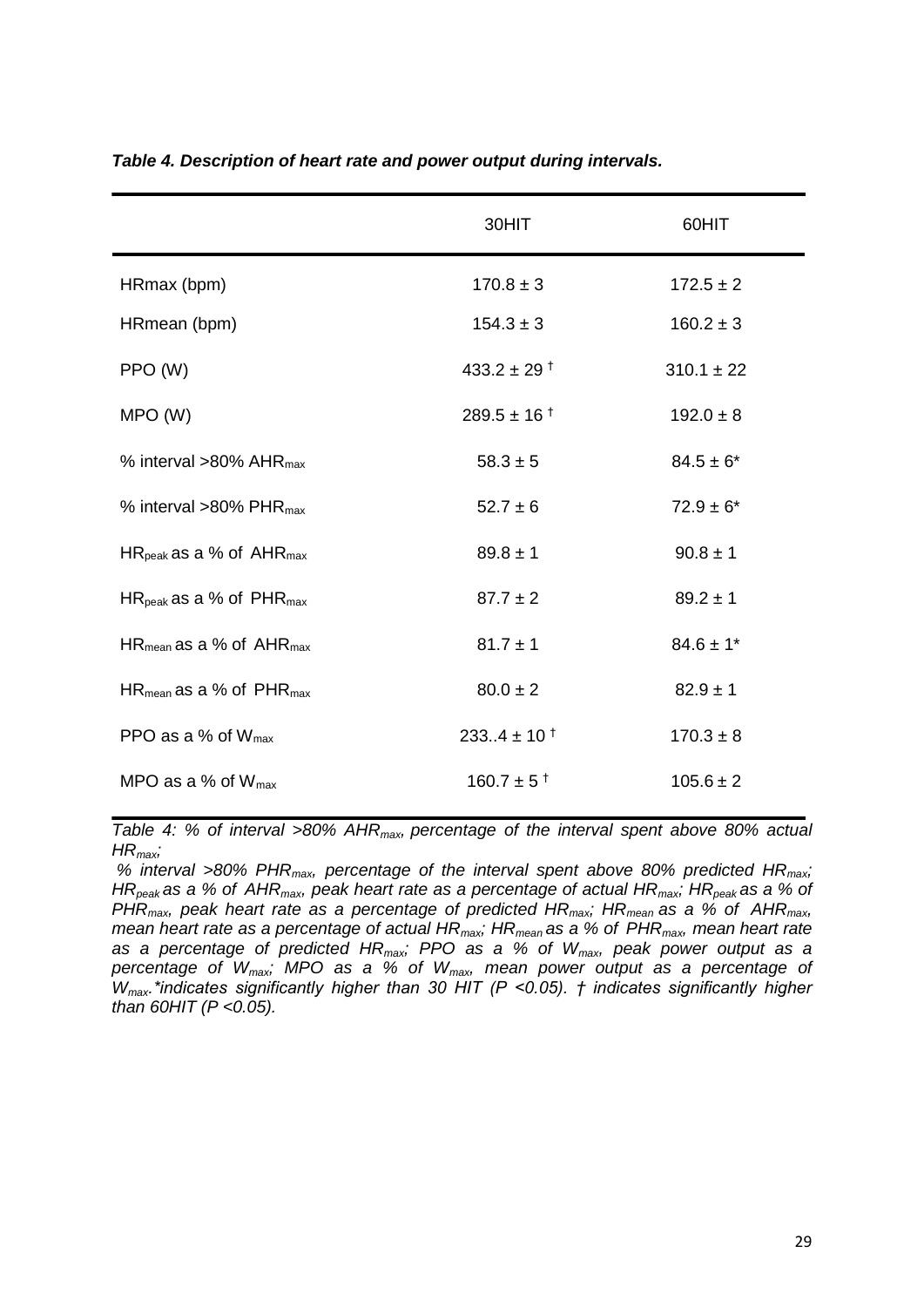|                               | 30HIT | 60HIT |
|-------------------------------|-------|-------|
| $\mathsf{HR}_{\mathsf{peak}}$ |       |       |
| $>80\%$ AHR <sub>max</sub>    | 96%   | 100%  |
| $>80\%$ PHR <sub>max</sub>    | 82%   | 100%  |
| $\mathsf{HR}_{\mathsf{mean}}$ |       |       |
| $>80\%$ AHR <sub>max</sub>    | 59%   | 85%   |
| $>80\%$ PHR <sub>max</sub>    | 56%   | 59%   |
| <b>PPO</b>                    |       |       |
| $>$ 200% W <sub>max</sub>     | 68%   |       |
| $>100\%$ W <sub>max</sub>     |       | 100%  |
| <b>MPO</b>                    |       |       |
| $>$ 200% W <sub>max</sub>     | 7%    |       |
| $>100\%$ W $_{max}$           |       | 59%   |

*Table 5. Percentage of participants achieving above the target heart rate (80%AHRmax) and above power outputs previously recommended1,2*

*Table 2: HRpeak >80% AHR, percentage of participants achieving a peak heart rate of above 80% of their actual HRmax; HRpeak >80% PHR, percentage of participants achieving a peak heart rate of above 80% their predicted HRmax; HRmean>80% AHR, percentage of participants achieving a mean heart rate of above 80% of their actual HRmax; HRmean>80% PHR, percentage of participants achieving a mean heart rate of above 80% of their predicted HRmax; PPO>200% Wmax percentage of participants achieving a peak power output of above 200% of their Wmax; PPO>100% Wmax percentage of participants achieving a peak power output of above 100% of their Wmax; MPO>200% Wmax percentage of participants achieving a mean power output of above 200% of their Wmax; MPO>100% Wmax percentage of participants achieving a mean power output of above 100% of their Wmax. <sup>1</sup>A target PPO of 200% Wmax was set by Cocks et al (2015) in a continuous workload protocol building up to seven 30 sec high intensity intervals. <sup>2</sup>A target PPO of 100% Wmax was set by Little et al (2010) in a continuous workload protocol involving ten 60 sec high intensity intervals.* 

#### <span id="page-29-0"></span>**5.3 Relationship between power output and change in VO2peak**

When participants in both groups were split in quartiles (n=7 in each quartile) on the basis of the peak power output (PPO) achieved during the intervals those in the highest PPO quartile improved their VO<sub>2peak</sub> significantly more than those in the lowest PPO quartile, irrespective of group (30HIT *P*<0.05, 60HIT *P*<0.05), (**Figure 8**). The improvement in VO<sub>2peak</sub> did not differ between the highest and lowest quartile when the split was based on the mean power output (MPO) achieved during the intervals (30HIT *P*=0.412, 60HIT *P*=0.142), (**Figure 8**).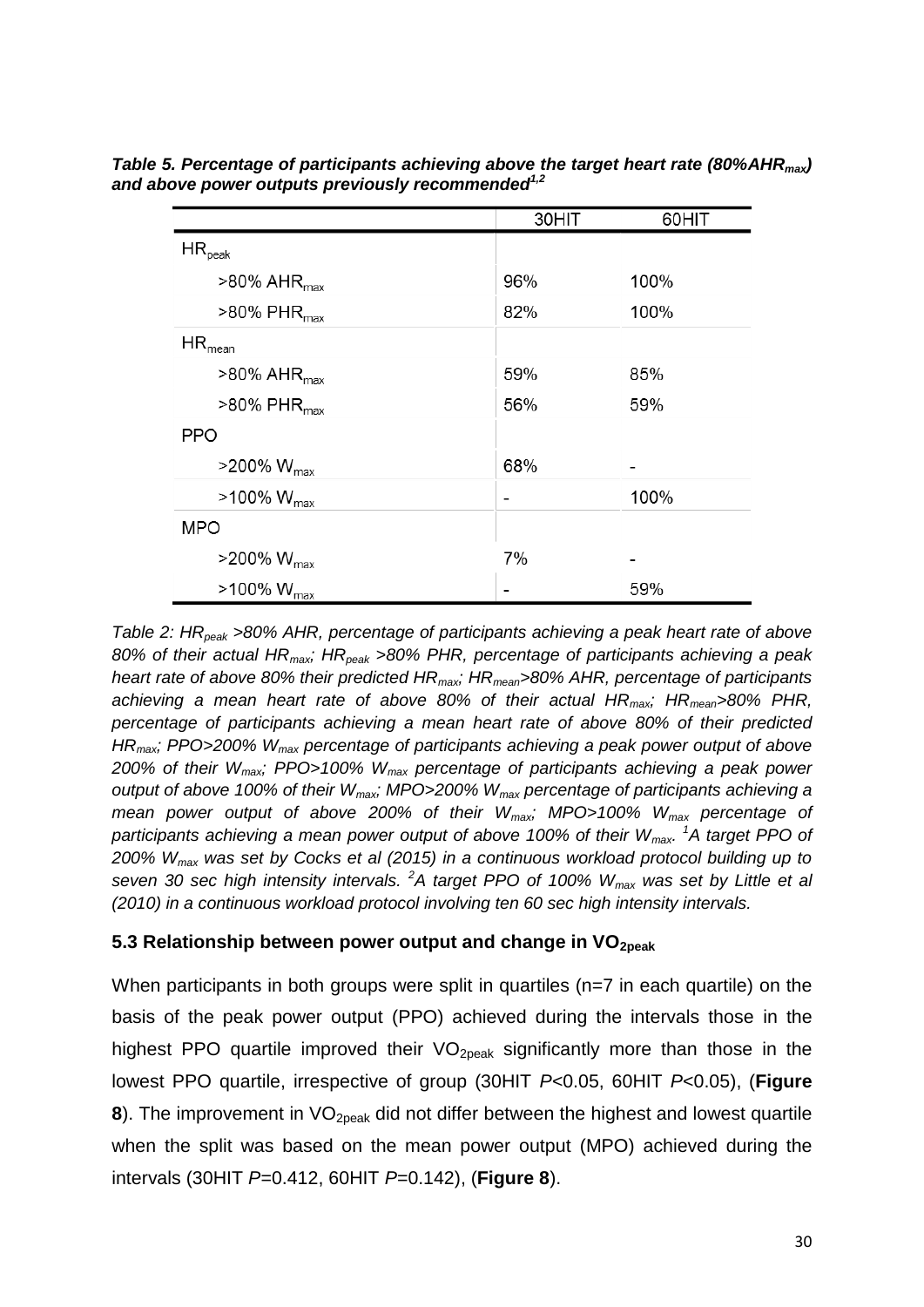

*Figure 8. Change in VO2peak comparing participants producing a low and high power*  **output.**A) Change in VO<sub>2peak</sub> comparing the quartiles (n=7 participants in each quartile) producing the lowest and highest peak power output (PPO). B) Change in  $VO<sub>2peak</sub>$  comparing the quartiles producing the lowest and highest mean power output (MPO). \*Indicates a higher increase in  $VO<sub>2peak</sub>$  in the quartile with the highest PPO (P < 0.05).

#### <span id="page-30-0"></span>**5.4 Effect of the 4-week washout period**

In both groups, there was no significant difference between participants first pretraining VO2peak and the pre-training VO2peak following the washout period (*P*=0.316). Therefore, the effects of training on aerobic capacity were lost during the 4 week wash out period, where participants resumed their normal lifestyle.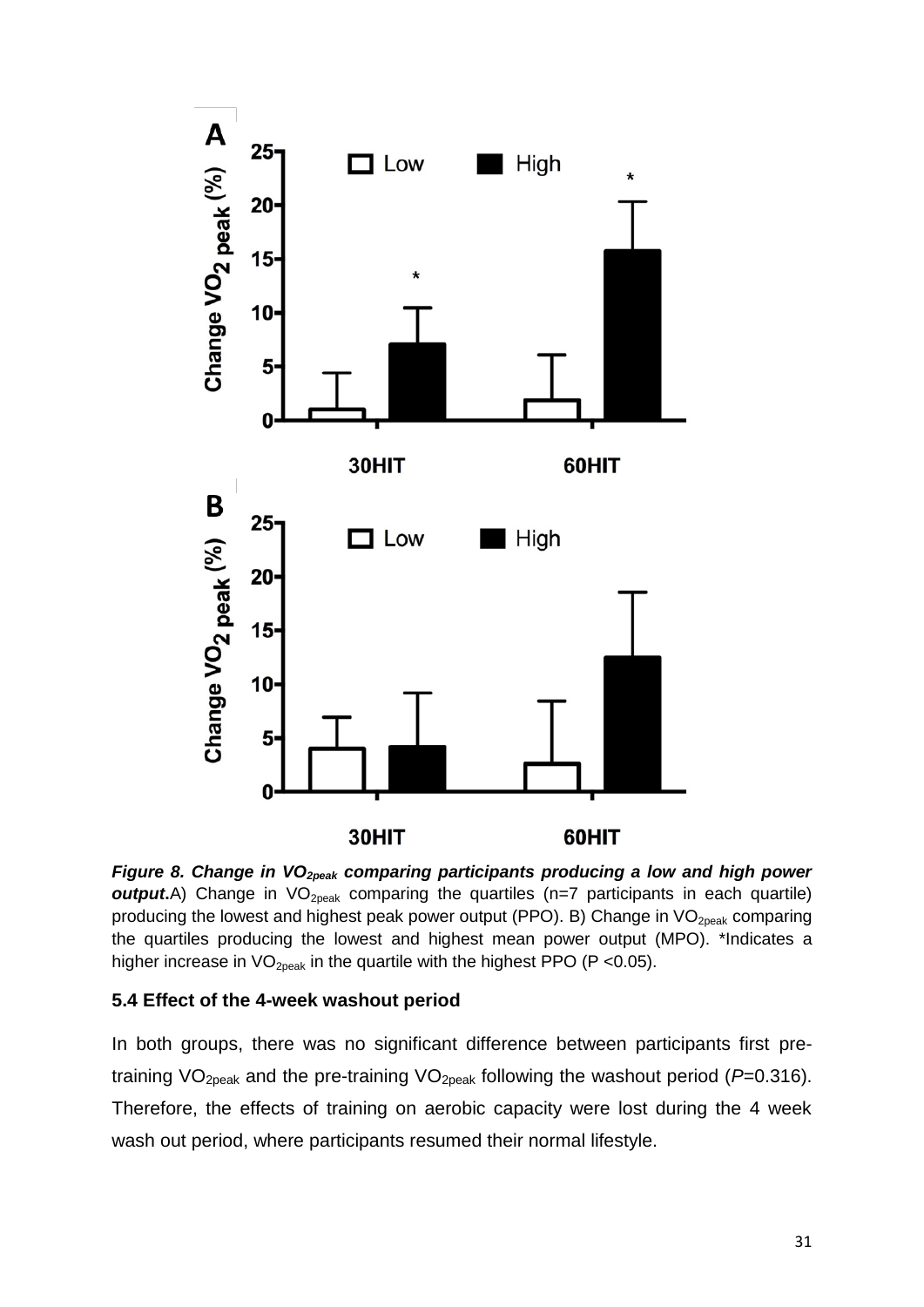### <span id="page-31-0"></span>6. Discussion

This was the first study to use a cross-over design to investigate two popular lowvolume HIT protocols, with the aim to explore whether previously sedentary individuals are able to achieve larger increases in  $VO_{2max}$  with 30 second high intensity bouts (interspersed with 2 min active recovery) or with 60 second high intensity bouts (interspersed with 1 min active recovery). A second aim of the study was to instruct the volunteers to aim to complete the high intensity bouts with a mean  $HR > 80\%$  HR<sub>max</sub> without further verbal encouragement by the researchers leading the exercise interventions to investigate whether significant increases in  $VO<sub>2peak</sub>$  are achieved when the volunteers themselves choose the peak power output (PPO) and % HRmax during the high intensity bouts. In order for the volunteers to make these choices the HIT sessions were delivered on Wattbikes with the volunteers choosing cadence and air resistance (power output) as means to select the power profile they felt comfortable with.

The study found that both HIT conditions (30HIT and 60HIT) improved aerobic exercise capacity ( $VO_{2max}$ ) with the difference between the HIT protocols not being significant (**Figure 6**). Similar increases in VO<sub>2peak</sub> were observed despite large differences in power outputs between the protocols (Table 4). During 60HIT more participants were able to achieve the recommended HR of  $> 80\%$  HR<sub>max</sub> than during 30HIT (Table 4), suggesting 60HIT is a more achievable protocol for the general public without external encouragement by instructors. Interestingly, despite achieving the recommended HR, the quartile of participants producing the lowest PPOs had a smaller (P<0.05) increase in  $VO_{2max}$  than the quartile of those producing the highest PPO in both HIT protocols (**Figure 8**). In summary our results show that HIT is effective in a 'real-world' setting, however, the quartile analysis in **Figure 8** suggests that the current recommendation of the ACSM (Roy, 2013) that all exercise intensities leading to mean heart rates > 80% HR $_{max}$  will give measurable VO<sub>2max</sub> benefits in all individuals may need further investigation.

#### <span id="page-31-1"></span>*6.1 Aerobic capacity*

In the current study improvements in aerobic capacity were seen following 6 weeks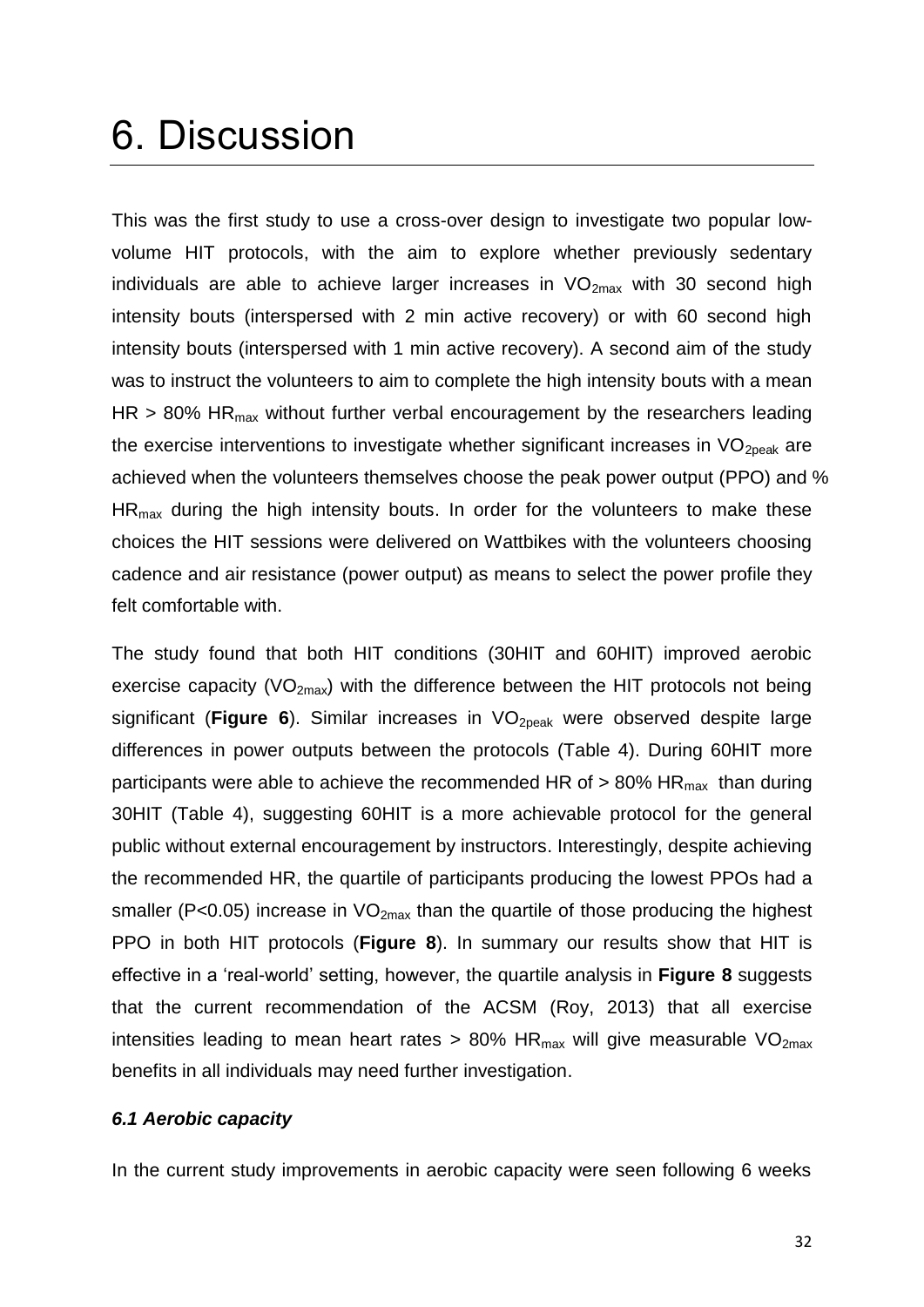of 30HIT (4±2%) and 60HIT (8±2%). These changes were in line with the 6-10% increase that was reported in a recent meta-analysis consisting of laboratory-based interventions involving intervals lasting between 30 and 60 seconds (Weston *et al.,* 2014). In a 'real-world' setting similar to the current study Shepherd *et al.* (2015) reported a similar increase in aerobic capacity (9±4%) following a 10 week group based cycling intervention. Like the current study participants performed the intervals on a commercially available 'spinning' bike at a self-selected intensity guided by heart rate.

One of the most attractive features of HIT is that adaptations are achieved with a very low time commitment. In keeping with the time efficiency of HIT, total cycling time commitment was kept low in the present study (<30 minutes per session). Training sessions involved 2-4 min of high intensity exercise in 30HIT and 6-10min in 60HIT spread out over ∼15-25 min training sessions. Therefore, total weekly average time commitment was <1.5h. Given that 'lack of time' is the number one perceived barrier to performing regular exercise (Godin *et al.,* 1994; Trost *et al.,* 2002) a HIT program similar to the ones employed in this study may be a practical and time efficient exercise strategy.

Interestingly, despite using self-regulated realistic conditions the current study produced similar increases in  $VO<sub>2peak</sub>$  to two highly controlled laboratory interventions using 30 and 60 second intervals. The 30HIT protocol has previously been used in obese sedentary participants (Cocks *et al*., 2015) using a constant load of 200%  $W_{max}$  for the duration of the intervals. Participant's  $VO_{2max}$  increased to a similar extent as in the current study (7%). Using the 60s protocols Gillen *et al*. (2013) found a significant increase in aerobic capacity (12%) after a 6-week intervention.

The improvement in aerobic capacity seen in the research was reproduced using readily available gym equipment without the need for participant encouragement. This improvement in aerobic capacity is especially important as it demonstrates that the general public can motivate themselves to achieve a high enough intensity to develop adaptations without reinforcement from an external source. Like the current study Little *et al.* (2011) used a heart rate target (90% HR<sub>max</sub>) to define the minimal intensity to improve metabolic health and insulin sensitivity using a 60s HIT intervention in type 2 diabetes patients. Although the target HR was 10% higher than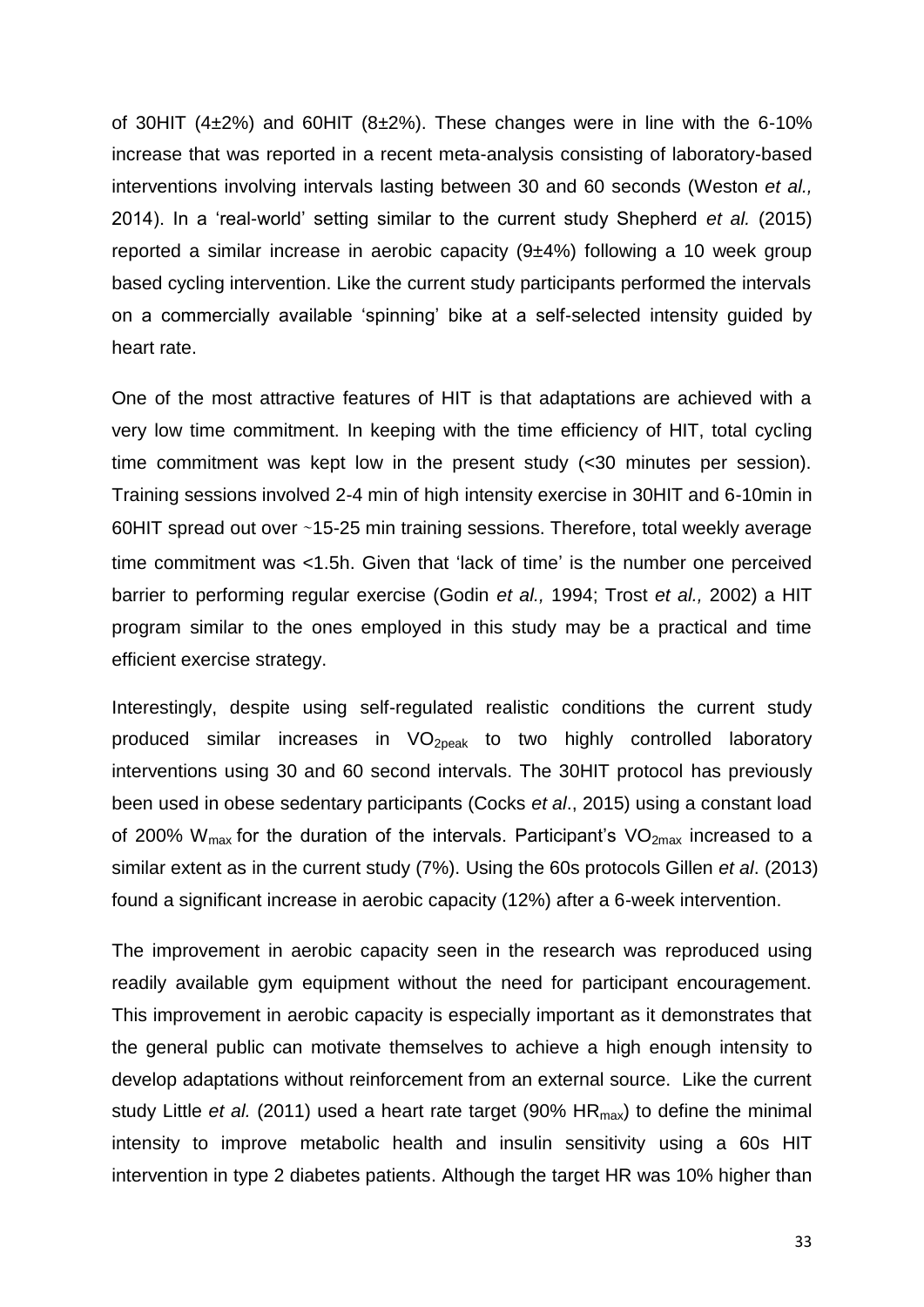the current study, this study was delivered under controlled conditions in the laboratory. A HR target of 90% during the interval could be an issue to sedentary participants without encouragement and if they fail to meet the target they may get demotivated and drop out of the intervention. In the current study the use of the ACSM guidelines of 80%  $PHR_{max}$  was a high enough intensity to significantly improve aerobic capacity.

#### <span id="page-33-0"></span>*6.2 Training Intensity*

The amount of time spent above 80%  $PHR_{max}$  was significantly higher in the 60HIT condition, compared to 30HIT therefore it could be argued that this may have had an impact on the aerobic capacity. There was not a significant difference between the groups change in VO2peak (30HIT 4±2% vs 60HIT 8±2%), although lack of statistical power could be a contributing factor. It could be that these responses would continue to diverge and reach significance although this is speculative at this stage. The difference in the time spent above 80%  $HR<sub>max</sub>$  could be explained by the different rest durations periods involved in the differing protocols. 30HIT has a longer rest period (2 min), therefore HR returns nearer to resting levels compared to 60HIT where the rest period is 60 seconds. In effect, HR is already elevated at the start of a 60HIT interval compared to a 30HIT interval. While HR is expected to reach maximal values (>90%) for HIT exercise, this is not always the case, especially for shorter <30s to medium intervals 1-2min. Tucker *et al.* (2015) compared the heart rate between two HIT protocols (16x1min vs 4x4min) and noted that the 90%  $HR_{peak}$  may not be attainable until at least the fifth interval, despite a higher power output in the earlier intervals. This is related to the well-known HR lag response at exercise onset, which is slower to respond compared to the VO<sub>2</sub> response (Davis *et al.,* 1971). Also when exercise intensity ceases after the work interval HR inertia at exercise cessation can create an overestimation of the actual work/load that occurs during recovery (Seiler, 2005). Therefore the recorded heart rate during training sessions may not be reflecting the intensity of the work actually carried out. The interval intensity could potentially be under estimated especially in the 30HIT protocol with the shorter intervals and longer recovery periods.

The laboratory-controlled study of Cocks *et al.* (2015) recommended participants carry out 30s intervals at 200%  $W_{\text{max}}$ . However, in the current study, only 68% of the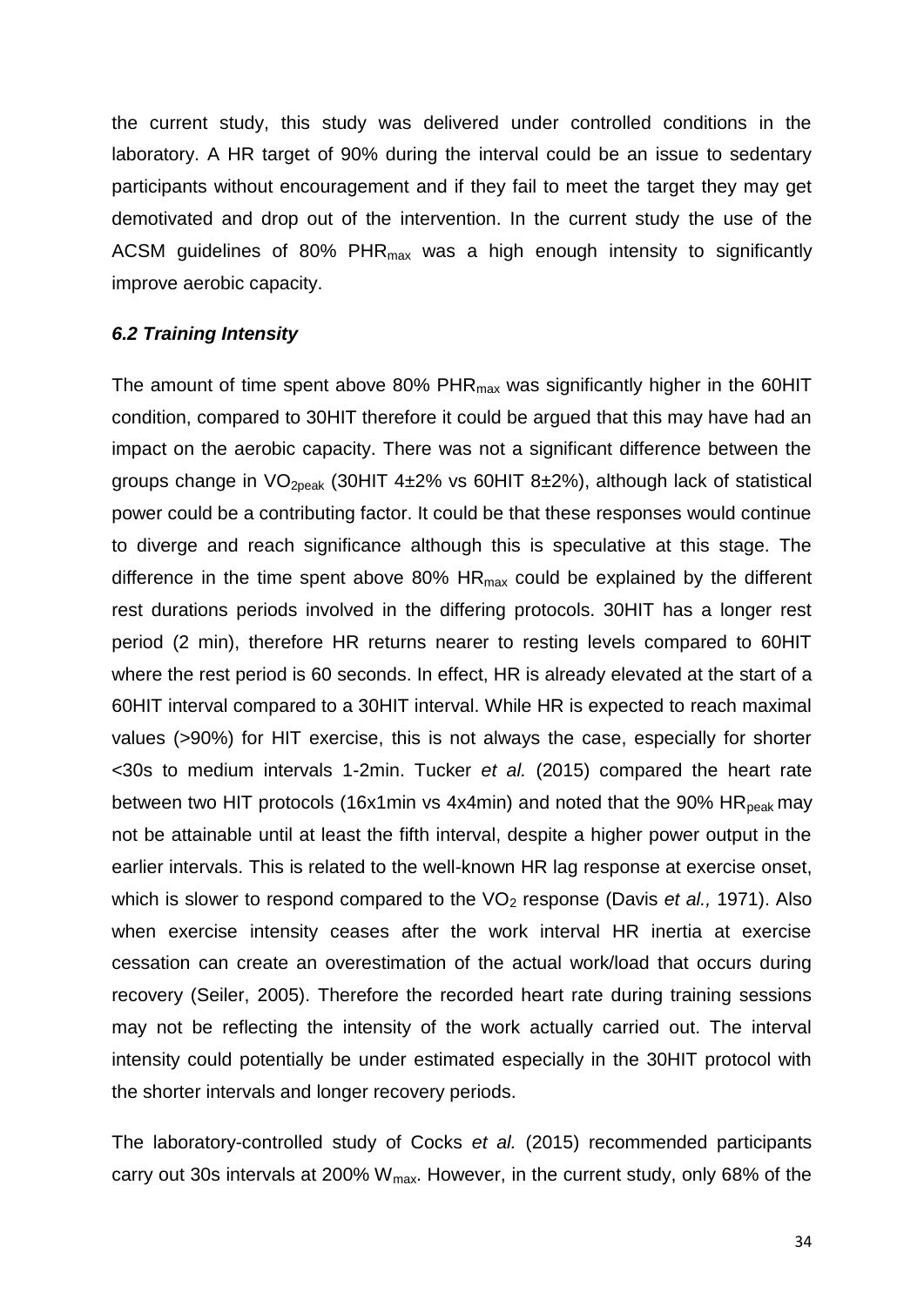participants could reach a PPO value above 200%  $W_{max}$  in the 30HIT condition, and only 2 participants produced a MPO greater than 200%  $W_{\text{max}}$ . Although 30HIT requires less interval time commitment than its counterpart, 60HIT, the training requires essentially an 'all-out' effort to reach the heart rate target  $>80\%$  HR<sub>max</sub>. 'Allout' sprints require a high level of participant motivation, therefore may not be a viable option for the general public to complete by themselves (Little *et al.,* 2010). Suggested contraindications to HIT training are mentioned in a recent review describing the effects of HIT on participants with lifestyle-induced cardiometabolic disease (Weston *et al.,* 2014). In the 60HIT condition all participants were able to reach a PPO  $>100\%$  W<sub>max</sub>, and 59% were able to maintain this power output throughout the interval. Consequently, 60HIT may be a more viable option for the general public as they are able to maintain the lower wattage throughout the interval.

Using the 80% PHR<sub>max</sub> target lead to a significant increase in  $VO<sub>2peak</sub>$  in both HIT conditions. However, there are some discrepancies when scrutinising the changes in aerobic capacity on an individual level; some participants improved in response to the training whereas others saw no change or even a decrease in aerobic capacity (**Figure 7**). Interestingly, this could be explained by the individual variation in heart rate and power output achieved in the training sessions (i.e. the effort of each individual). In line with the recommendations from the ACSM, the only target for the level of intensity given to the participants in the present study was to achieve a heart rate greater than 80% PHR $_{max}$  (Roy 2013). During 30HIT, 82% of the participants achieved a  $HR<sub>peak</sub>$  above this recommendation and every participant in the 60HIT group achieved their 80% max HR target. Again, when looking at the  $HR_{mean}$  during the intervals just over half of the 30HIT (56%) and 60HIT (59%) participants were able to maintain a  $HR_{mean}$  above 80%  $PHR_{max}$ . Therefore, if the majority of the participants were reaching a similar  $HR_{peak}$  and  $HR_{mean}$  the change in aerobic capacity has to be explained by an alternative factor, potentially their differing power outputs could provide an insight. The participants that benefited from the greatest improvements in aerobic capacity were those who produced the highest PPO throughout the high intensity intervals. The majority of current studies do not report the power outputs of the training sessions, therefore this is a difficult hypothesis to compare against the literature.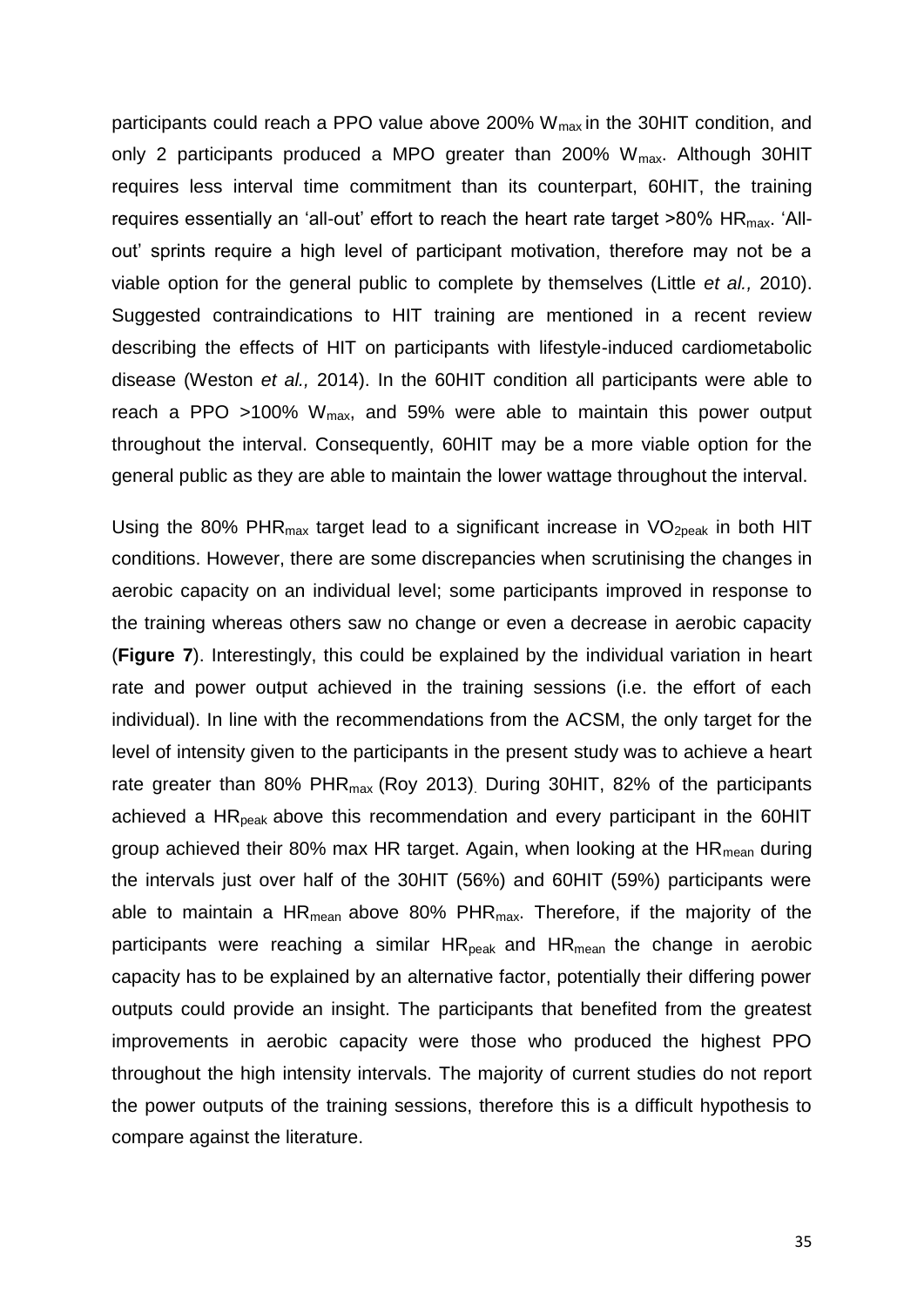This study clearly demonstrates that participants from a sedentary population, of mixed gender and age, can maintain the intense nature of a HIT protocol. Participants were able to complete two popular HIT protocols without encouragement and showed a significant increase in aerobic capacity. This demonstrates that sedentary members of the public are able to self-motivate and self-regulate a HIT protocol to a high enough intensity to elicit positive adaptation to health. This contradicts arguments of some researchers that the extremely hard nature of HIT make it 'inappropriate for a largely sedentary population' (Hardcastle *et al.,* 2014). Biddle (2015) also argues that due to the vigorous nature of HIT, the confidence of the participant is decreased as they become unable to continue the effort throughout the interval. He further argues that with these feelings of unpleasantness, HIT also requires planning and self-regulation. He concludes that making exercise harder and more painful is unlikely to boost the public's positive attitude towards exercise. Even without encouragement this novel study has shown an increase in aerobic capacity following HIT. This research confirms that HIT is an important potential public health intervention, despite the view of Biddle (2015). As the epidemiological studies of Myers *et al.* (2004) have shown that aerobic exercise capacity outperforms physical activity levels and established clinical risk factors such as smoking, hypertension, obesity and diabetes in predicting all-cause mortality, our expectation is that the first Randomised Clinical Trials comparing the benefits of HIT and MICT on a long-term basis will come to the conclusion that HIT is at least as effective as MICT in reducing the risk of all-cause mortality.

#### <span id="page-35-0"></span>*6.3 Future directions*

The current study only looked at the effect of low volume HIT on aerobic exercise capacity. Previous research has demonstrated improvements in cardiovascular and metabolic health in response to low volume HIT (Gibala *et al.,* 2006; Burgomaster *et al.,* 2008; Little *et al.,* 2010; Cocks *et al.,* 2013, 2016; Shepherd *et al., 2013,* 2015). Therefore, future research is needed to determine the effect of self-selected low volume HIT training on health markers such as insulin sensitivity, body composition and arterial stiffness. When participants used self-paced spinning bikes Shepherd *et al.* (2015) reported similar improvements in whole body insulin sensitivity, whole body fat mass, mean arterial pressure and reduction in cardiovascular risk factors compared to MICT in an 18-60 year old sedentary population. We only recruited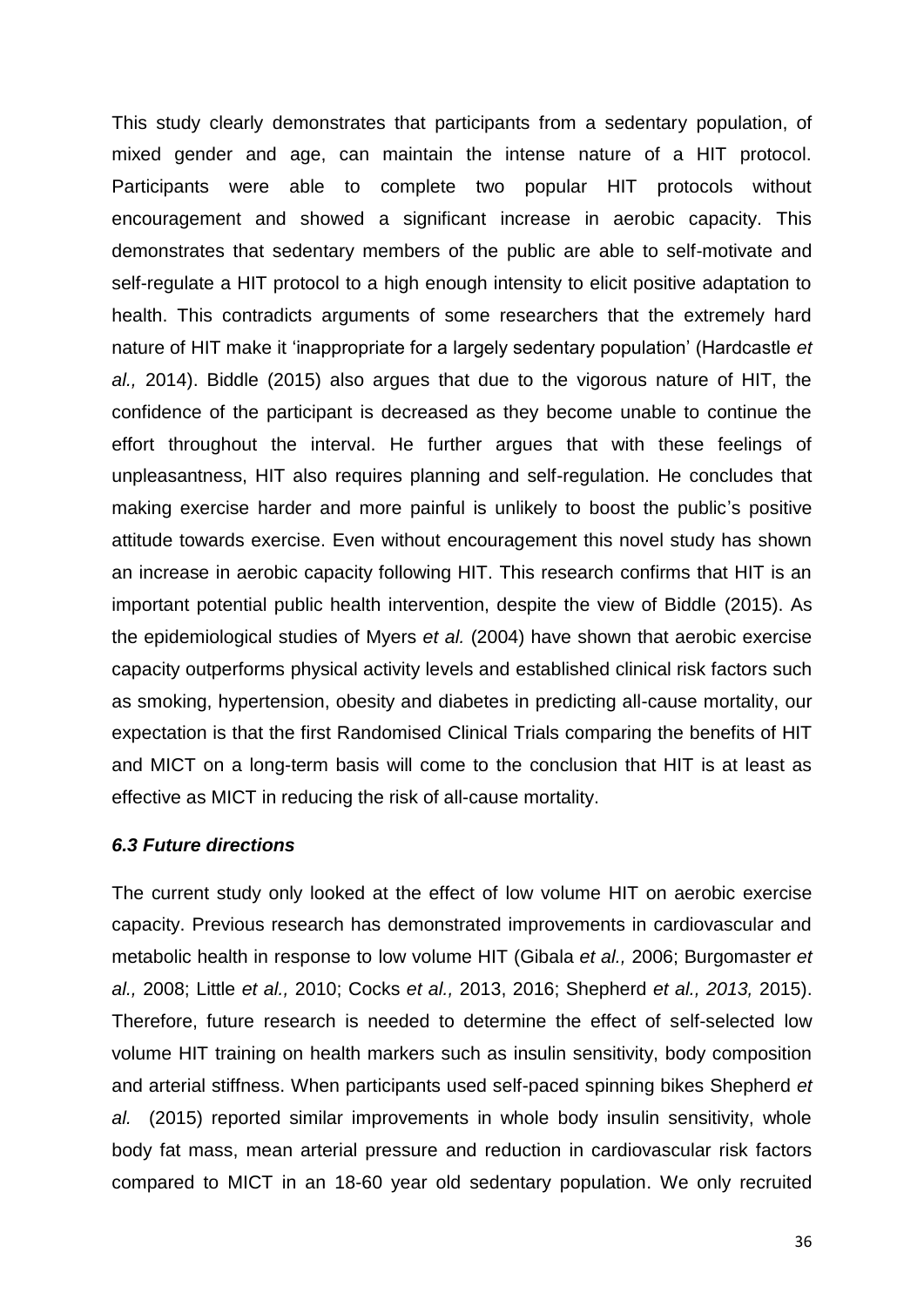healthy participants free of metabolic or cardiovascular disease in this study, and therefore we cannot generalise our results to a diseased population. However, laboratory-based low volume HIT protocols have proved effective in improving health markers in people with type 2 diabetes and patients with lifestyle induced cardiometabolic disease (Little *et al*., 2011, Western *et al.,* 2015). Therefore, highlighting the potential for 'real world' low volume HIT interventions to be effective in diseased populations.

In the current study we have shown the effects of 6 weeks self-controlled HIT training, and the longest HIT interventions to date are up to 12 weeks in duration, to the authors knowledge. Therefore, we do not know the long term effects of HIT on physiological responses and adaptations and/or adherence rates in sedentary populations. Even though the intervals in the current study were self-controlled and no encouragement was provided, all training sessions were supervised by a member of the research team. This could affect the work carried out by participants during the HIT sessions. Equally this was still a lab-based intervention. Future HIT studies need to be taken completely into the 'real world' in order to determine whether it is an intervention that could improve people's health and be rolled out into a community setting. An example of a more 'real' test of adherence was demonstrated by Shepherd *et al.* (2015) using a group based HIT protocol on spinning bikes (Star Trac UK Ltd., Buckinghamshire, UK) in a local sports centre.

The use of predicted heart rate as a measure of interval intensity needs further investigation as it does not appear to be a completely effective means of measuring intensity. However, it could provide a relatively cheap and potentially reliable way for the general public to monitor their exercise intensity. Although this may still create a problem as members of the public may not want to buy a heart rate monitor or know how to use one. Power output has been shown to be an important factor in intensity prescription, but most current gym equipment does not provide this information. Equally, even if gym equipment did provide power output, e.g. a Wattbike, the participant would be unaware of their  $W_{\text{max}}$  without a laboratory-based test. Furthermore, power output is only applicable to cycling HIT protocols.

However, we do not need one solution for all. Alternative HIT programmes should be used in order to engage more of the sedentary population. Home-based HIT using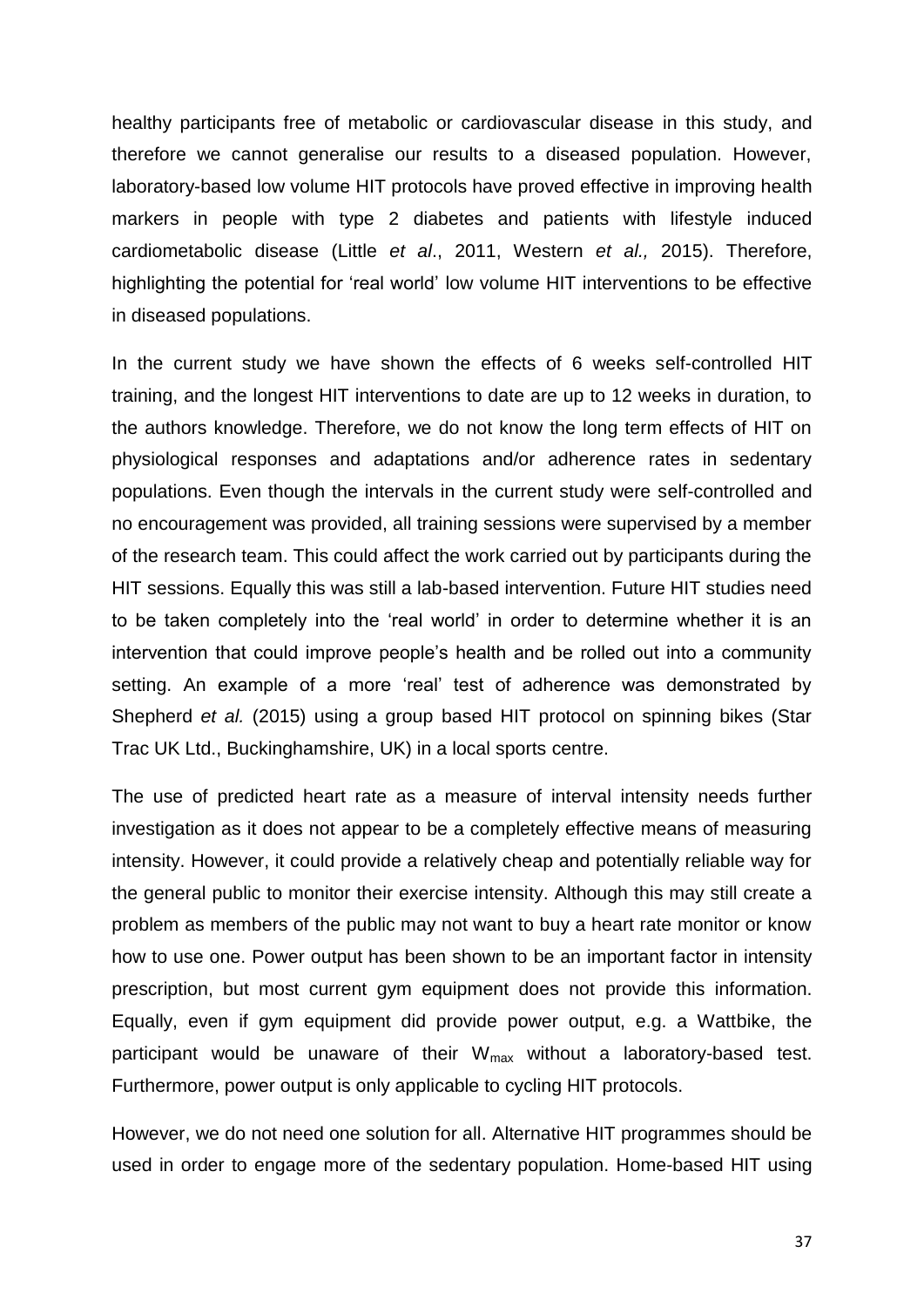body weight exercises could be a more practical option for most of the general public. Home-based HIT has the potential to increase compliance, as participants wouldn't have to pay for, or travel to a local gym to exercise. More research needs to be completed regarding how to quantify the intensity of exercises such as stair climbing, hill running and body weight exercises. A potential alternative used to prescribe intensity could be the rate of perceived exertion (RPE), this could be a free and useful measure of exerciser intensity, but the reliability and validity of this method requires further investigation.

#### <span id="page-37-0"></span>*6.4 Conclusion*

In conclusion, non-encouraged self-controlled 30s and 60s intervals can increase aerobic capacity. Although participants were only guided by their heart rate, when investigated further the participants reaching a higher PPO during the intervals had the greatest improvement in aerobic capacity. Therefore, in terms of the guidelines for HIT, there is a need for investigations into alternative methods to more accurately quantify the power output profile and the HIT bouts. All participants completing 60HIT were able to achieve the power output suggested by the literature in their PPO and over half of the participants were able to achieve an MPO above the suggested 100%. Thus, in HIT sessions where no encouragement is given 60HIT may be a more feasible protocol. Furthermore, the current study shows the importance of understanding training load during an intervention. As a result, future studies should begin to produce far more detailed information on participants training heart rates and power outputs during the subsequent low volume HIT bouts in specific protocols used in future intervention studies.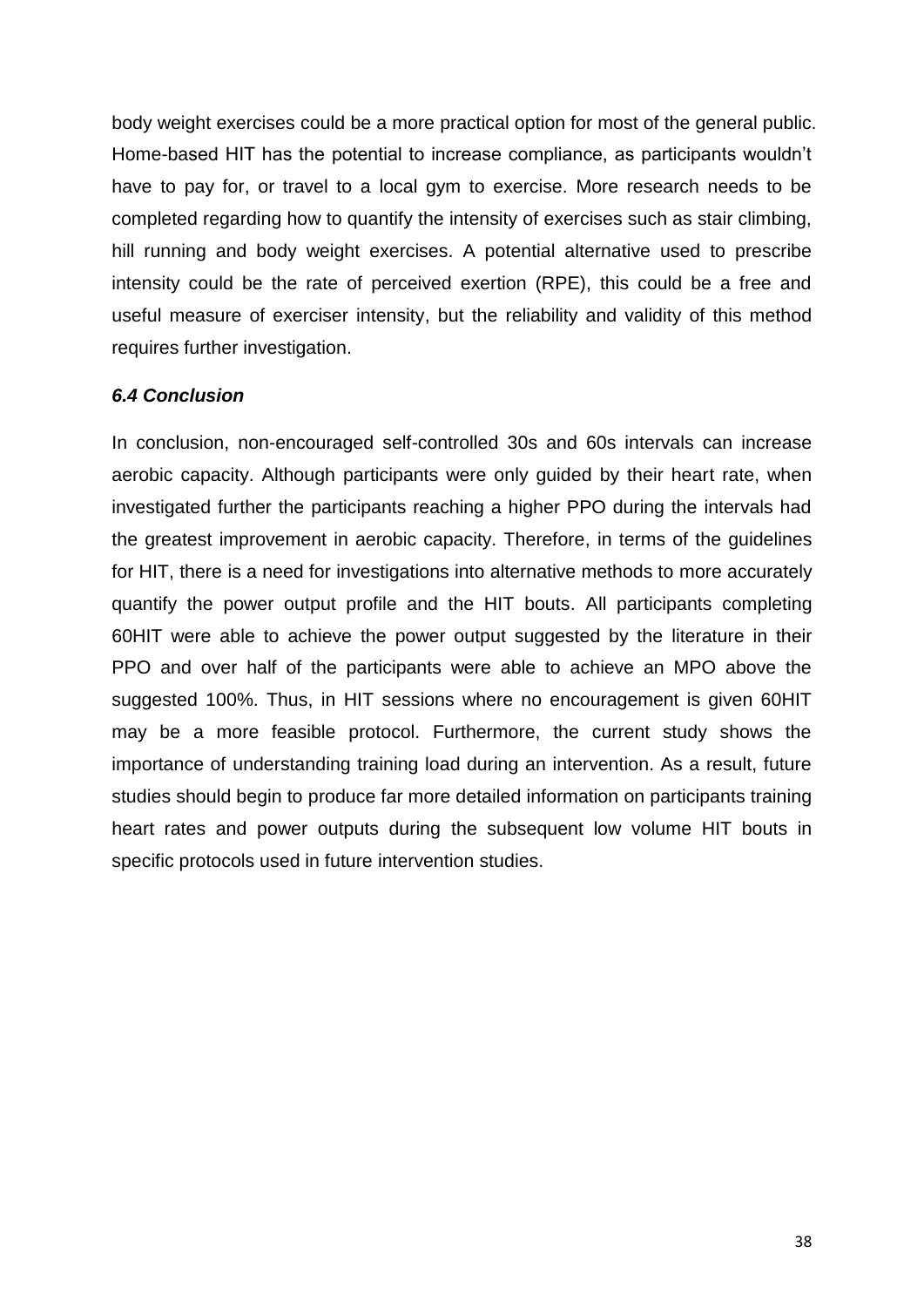### <span id="page-38-0"></span>7. References

Allemeier, C.A., Fry, A.C., Johnson, P.E.T.E.R., Hikida, R.S., Hagerman, F.C. and Staron, R.S., (1994). Effects of sprint cycle training on human skeletal muscle. *Journal of Applied Physiology*, *77*(5), pp.2385-2390.

Anderson, K.M., WOLSON, P., Odell, P.M. and Kannel, W.B., (1991). An updated coronary risk profile: a statement fo rhealth professionals. *Circulation*, *83*(1), pp.356-362.

Arroll, B. and Beaglehole, R., (1992). Does physical activity lower blood pressure: a critical review of the clinical trials. *Journal of clinical epidemiology*, *45*(5), pp.439-447.

Astorino, T.A., Allen, R.P., Roberson, D.W., Jurancich, M., Lewis, R. and McCarthy, K., (2012). Attenuated RPE and leg pain in response to short-term high-intensity interval training. *Physiology & behavior*, *105*(2), pp.402-407.

ÅStrand, I., ÅStrand, P.O., Christensen, E.H. and Hedman, R., (1960). Intermittent muscular work. *Acta Physiologica Scandinavica*, *48*(3‐4), pp.448-453.

Babraj, J.A., Vollaard, N.B., Keast, C., Guppy, F.M., Cottrell, G. and Timmons, J.A., (2009). Extremely short duration high intensity interval training substantially improves insulin action in young healthy males. *BMC endocrine disorders*, *9*(1), p.3.

Bailey, S.J., Winyard, P., Vanhatalo, A., Blackwell, J.R., DiMenna, F.J., Wilkerson, D.P., Tarr, J., Benjamin, N. and Jones, A.M., (2009). Dietary nitrate supplementation reduces the O2 cost of lowintensity exercise and enhances tolerance to high-intensity exercise in humans. *Journal of Applied Physiology*, *107*(4), pp.1144-1155.

Barnett, C., Carey, M., Proietto, J., Cerin, E., Febbraio, M.A. and Jenkins, D., (2004). Muscle metabolism during sprint exercise in man: influence of sprint training. *Journal of Science and Medicine in Sport*, *7*(3), pp.314-322.

Bayati, M., Farzad, B., Gharakhanlou, R. and Agha-Alinejad, H., (2011). A practical model of lowvolume high-intensity interval training induces performance and metabolic adaptations that resemble 'all-out'sprint interval training. *J Sports Sci Med*, *10*(3), pp.571-576.

Berthouze, S.E., Minaire, P.M., Castells, J.O.S.I.A.N.E., Busso, T.H.I.E.R.R.Y., Vico, L.A.U.R.E.N.C.E. and Lacour, J.R., (1995). Relationship between mean habitual daily energy expenditure and maximal oxygen uptake. *Medicine and science in sports and exercise*, *27*(8), pp.1170-1179.

Biddle, S.J. and Batterham, A.M., (2015). High-intensity interval exercise training for public health: a big HIT or shall we HIT it on the head?. *International Journal of Behavioral Nutrition and Physical Activity*, *12*(1), p.1.

Blair, S.N., Kohl, H.W., Paffenbarger, R.S., Clark, D.G., Cooper, K.H. and Gibbons, L.W., 1989. Physical fitness and all-cause mortality: a prospective study of healthy men and women. *Jama*, *262*(17), pp.2395-2401.

Blomqvist, C. G. & Saltin, B. (1983). Cardiovascular Adaptations to Physical-Training. Annual Review of Physiology, 45, 169-189.

Booth, M.L., Bauman, A., Owen, N. and Gore, C.J., (1997). Physical activity preferences, preferred sources of assistance, and perceived barriers to increased activity among physically inactive Australians. *Preventive medicine*, *26*(1), pp.131-137.

Boyd, J.C., Simpson, C.A., Jung, M.E. and Gurd, B.J., (2013). Reducing the intensity and volume of interval training diminishes cardiovascular adaptation but not mitochondrial biogenesis in overweight/obese men. *PLoS One*, *8*(7), p.e68091.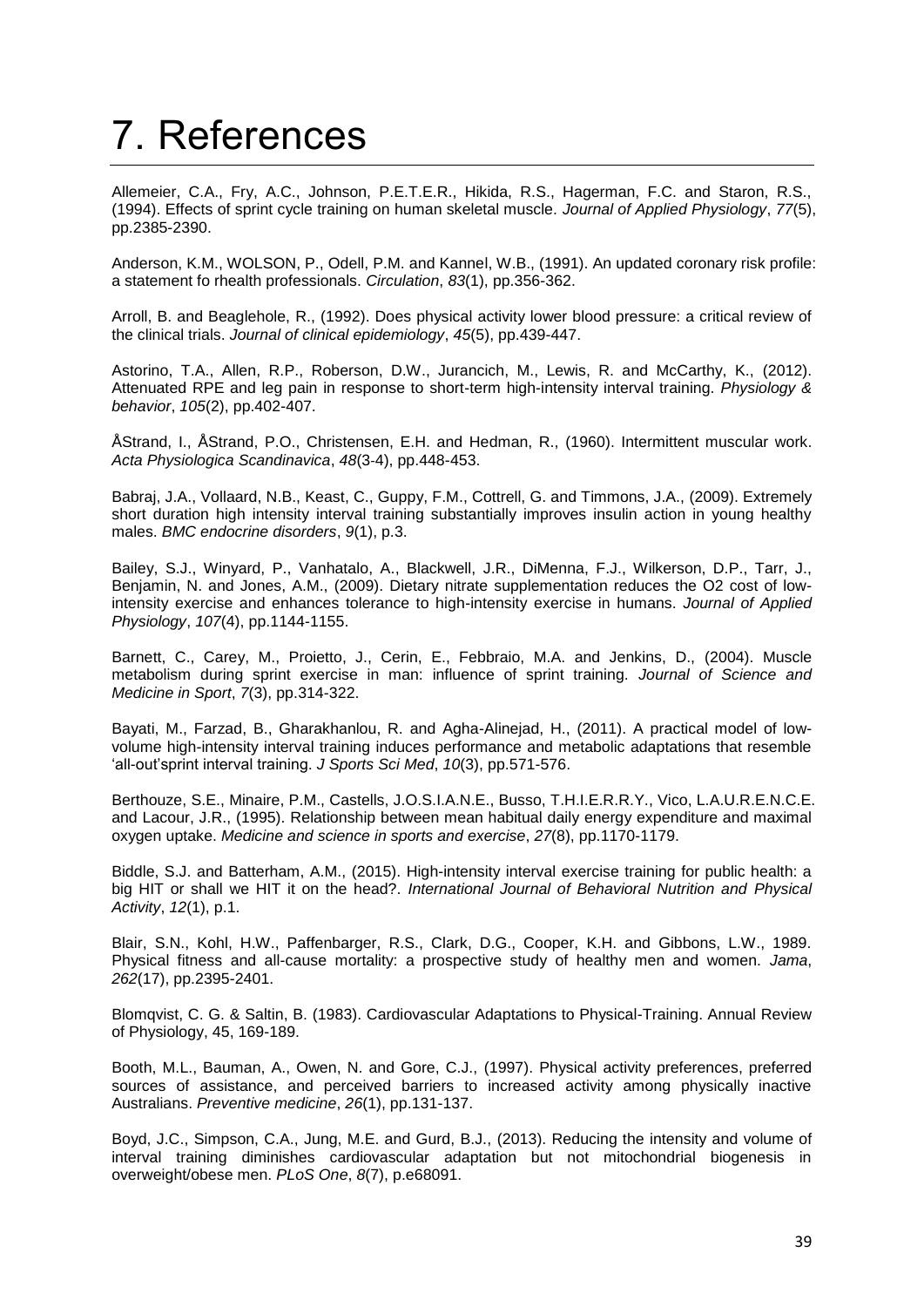Buchheit, M., (2008). The 30-15 intermittent fitness test: accuracy for individualizing interval training of young intermittent sport players. *The Journal of Strength & Conditioning Research*, *22*(2), pp.365-374.

Buchheit, M. and Laursen, P.B., (2013). High-intensity interval training, solutions to the programming puzzle. *Sports medicine*, *43*(5), pp.313-338.

Burgomaster, K.A., Hughes, S.C., Heigenhauser, G.J., Bradwell, S.N. and Gibala, M.J., (2005). Six sessions of sprint interval training increases muscle oxidative potential and cycle endurance capacity in humans. *Journal of applied physiology*, *98*(6), pp.1985-1990.

Burgomaster, K. A., Howarth, K. R., Phillips, S. M., Rakobowchuk, M., MacDonald, M. J., McGee, S. L., & Gibala, M. J. (2008). Similar metabolic adaptations during exercise after low

Christensen, E.H., Hedman, R. and Saltin, B., (1960). Intermittent and continuous running (A further contribution to the physiology of intermittent work.). *Acta Physiologica Scandinavica*, *50*(3‐4), pp.269- 286.

Cocks, M., Shaw, C. S., Shepherd, S. O., Fisher, J. P., Ranasinghe, A. M., Barker, T. A., ... & Wagenmakers, A. J. (2013). Sprint interval and endurance training are equally effective in increasing muscle microvascular density and eNOS content in sedentary males. *The Journal of physiology*, *591*(3), 641-656.

Cocks, M., Shaw, C. S., Shepherd, S. O., Fisher, J. P., Ranasinghe, A., Barker, T. A., & Wagenmakers, A. J. (2015). Sprint interval and moderate-intensity continuous training have equal benefits on aerobic capacity, insulin sensitivity, muscle capillarisation and endothelial eNOS/NAD (P) Hoxidase protein ratio in obese men. *The Journal of physiology*.

Colberg, S.R., Sigal, R.J., Fernhall, B., Regensteiner, J.G., Blissmer, B.J., Rubin, R.R., Chasan-Taber, L., Albright, A.L. and Braun, B., (2010). Exercise and type 2 diabetes the American College of Sports Medicine and the American Diabetes Association: joint position statement. *Diabetes care*, *33*(12), pp.e147-e167.

Conraads, V.M., Pattyn, N., De Maeyer, C., Beckers, P.J., Coeckelberghs, E., Cornelissen, V.A., Denollet, J., Frederix, G., Goetschalckx, K., Hoymans, V.Y. and Possemiers, N., (2015). Aerobic interval training and continuous training equally improve aerobic exercise capacity in patients with coronary artery disease: the SAINTEX-CAD study. *International journal of cardiology*, *179*, pp.203- 210.

Currie, K.D., Dubberley, J.B., McKelvie, R.S. and MacDonald, M.J., (2013). Low-volume, highintensity interval training in patients with CAD. *Med Sci Sports Exerc*, *45*(8), pp.1436-42.

Dalleck, L., Bushman, T.T., Crain, R.D., Gajda, M.M., Koger, E.M. and Derksen, L.A., (2010). Doseresponse relationship between interval training frequency and magnitude of improvement in lactate threshold. *International journal of sports medicine*, *31*(08), pp.567-571.

Davies, C.T., Di Prampero, P.E. and Cerretelli, P., (1972). Kinetics of cardiac output and respiratory gas exchange during exercise and recovery. *Journal of applied physiology*, *32*(5), pp.618-625.

Dunham, C. and Harms, C.A., (2012). Effects of high-intensity interval training on pulmonary function. *European journal of applied physiology*, *112*(8), pp.3061-3068.

England, S., (2006). Active people survey. *Online. HTTP:< www. sportengland. org*.

Esfandiari, S., Sasson, Z. and Goodman, J.M., (2014). Short-term high-intensity interval and continuous moderate-intensity training improve maximal aerobic power and diastolic filling during exercise. *European journal of applied physiology*, *114*(2), pp.331-343.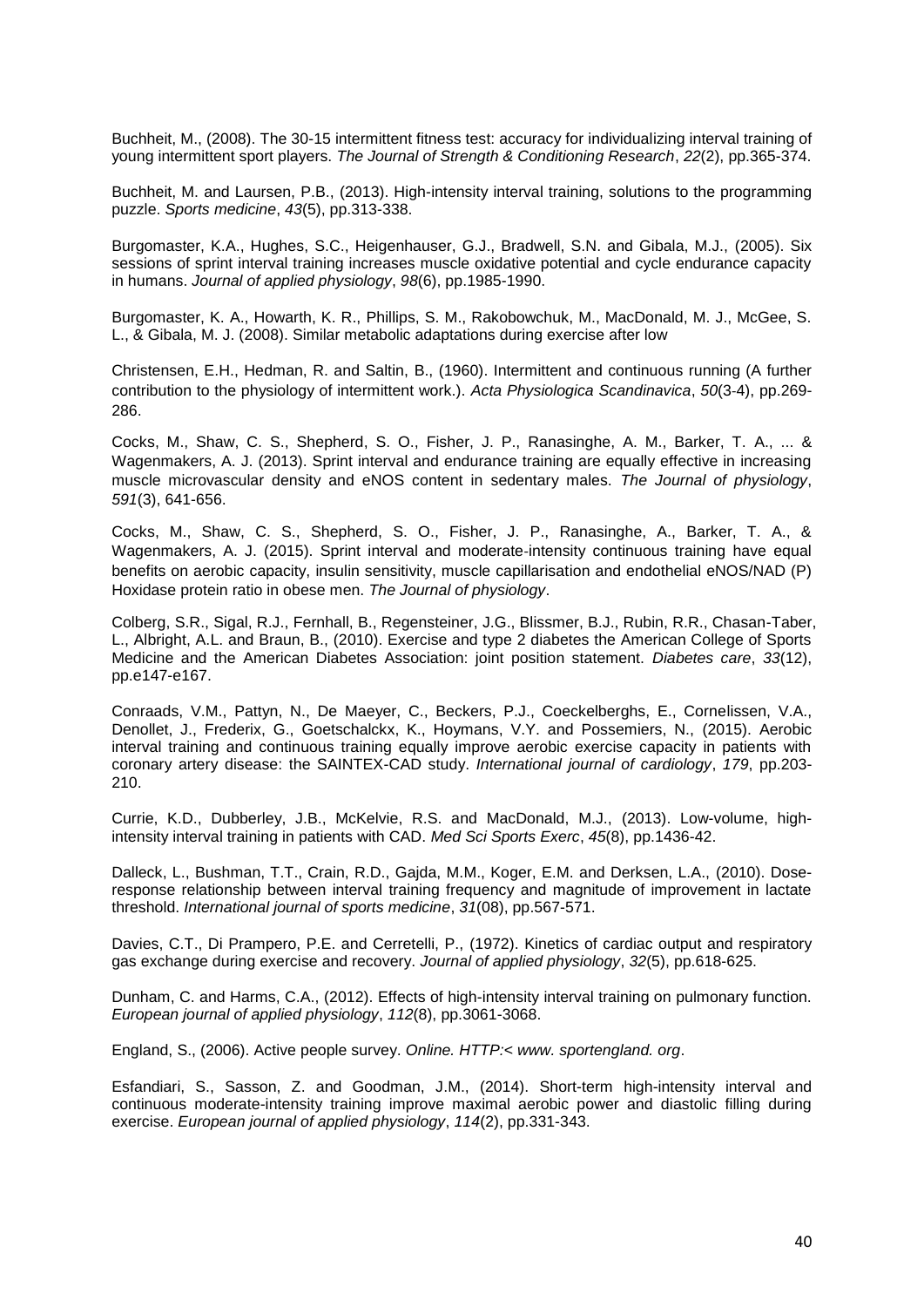Esfarjani, F. and Laursen, P.B., (2007). Manipulating high-intensity interval training: Effects on, the lactate threshold and 3000m running performance in moderately trained males. *Journal of science and medicine in sport*, *10*(1), pp.27-35.

Fox, E.L., (1975). Differences in metabolic alterations with sprint versus endurance interval training programs. In *Metabolic Adaptation to Prolonged Physical Exercise* (pp. 119-126). Birkhäuser Basel.

Fu, T.C., Wang, C.H., Lin, P.S., Hsu, C.C., Cherng, W.J., Huang, S.C., Liu, M.H., Chiang, C.L. and Wang, J.S., (2013). Aerobic interval training improves oxygen uptake efficiency by enhancing cerebral and muscular hemodynamics in patients with heart failure. *International journal of cardiology*, *167*(1), pp.41-50.

Gibala, M. J., Little, J. P., Van Essen, M., Wilkin, G. P., Burgomaster, K. A., Safdar, A., ... & Tarnopolsky, M. A. (2006). Short‐term sprint interval versus traditional endurance training: similar initial adaptations in human skeletal muscle and exercise performance. *The Journal of physiology*, *575*(3), 901-911.

Gibbons, R.J., Balady, G.J., Bricker, J.T., Chaitman, B.R., Fletcher, G.F., Froelicher, V.F., Mark, D.B., McCallister, B.D., Mooss, A.N., O'Reilly, M.G. and Winters, W.L., (2002). ACC/AHA 2002 guideline update for exercise testing: summary article: a report of the American College of Cardiology/American Heart Association Task Force on Practice Guidelines (Committee to Update the 1997 Exercise Testing Guidelines). *Journal of the American College of Cardiology*, *40*(8), pp.1531-1540.

Gillen, J.B. and Gibala, M.J., (2013). Is high-intensity interval training a time-efficient exercise strategy to improve health and fitness?. *Applied Physiology, Nutrition, and Metabolism*, *39*(3), pp.409-412.

Gillen, J.B., Percival, M.E., Ludzki, A., Tarnopolsky, M.A. and Gibala, M., (2013). Interval training in the fed or fasted state improves body composition and muscle oxidative capacity in overweight women. *Obesity*, *21*(11), pp.2249-2255.

Gillen, J.B., Percival, M.E., Skelly, L.E., Martin, B.J., Tan, R.B., Tarnopolsky, M.A. and Gibala, M.J., (2014). Three minutes of all-out intermittent exercise per week increases skeletal muscle oxidative capacity and improves cardiometabolic health. *PLoS One*, *9*(11), p.e111489.

Gillen, J.B., Martin, B.J., MacInnis, M.J., Skelly, L.E., Tarnopolsky, M.A. and Gibala, M.J., (2016). Twelve Weeks of Sprint Interval Training Improves Indices of Cardiometabolic Health Similar to Traditional Endurance Training despite a Five-Fold Lower Exercise Volume and Time Commitment. *PloS one*, *11*(4), p.e0154075.

Godin, G., Desharnais, R., Valois, P., Lepage, L., Jobin, J. and Bradet, R., (1994). Differences in perceived barriers to exercise between high and low intenders: observations among different populations. *American Journal of Health Promotion*, *8*(4), pp.279-385.

Green, H.J. and Fraser, I.G., (1988). Differential effects of exercise intensity on serum uric acid concentration. *Medicine and science in sports and exercise*, *20*(1), pp.55-59.

Grieco, C.R., Swain, D.P., Colberg, S.R., Dowling, E.A., Baskette, K., Zarrabi, L., Gandrakota, R., Kotipalli, U., Sechrist, S.R. and Somma, C.T., (2013). Effect of intensity of aerobic training on insulin sensitivity/resistance in recreationally active adults. *The Journal of Strength & Conditioning Research*, *27*(8), pp.2270-2276.

Hardcastle, S.J., Ray, H., Beale, L. and Hagger, M.S., (2014). Why sprint interval training is inappropriate for a largely sedentary population. *Frontiers in psychology*, *5*, p.1505.

Harmer, A.R., McKenna, M.J., Sutton, J.R., Snow, R.J., Ruell, P.A., Booth, J., Thompson, M.W., Mackay, N.A., Stathis, C.G., Crameri, R.M. and Carey, M.F., (2000). Skeletal muscle metabolic and ionic adaptations during intense exercise following sprint training in humans. *Journal of applied physiology*, *89*(5), pp.1793-1803.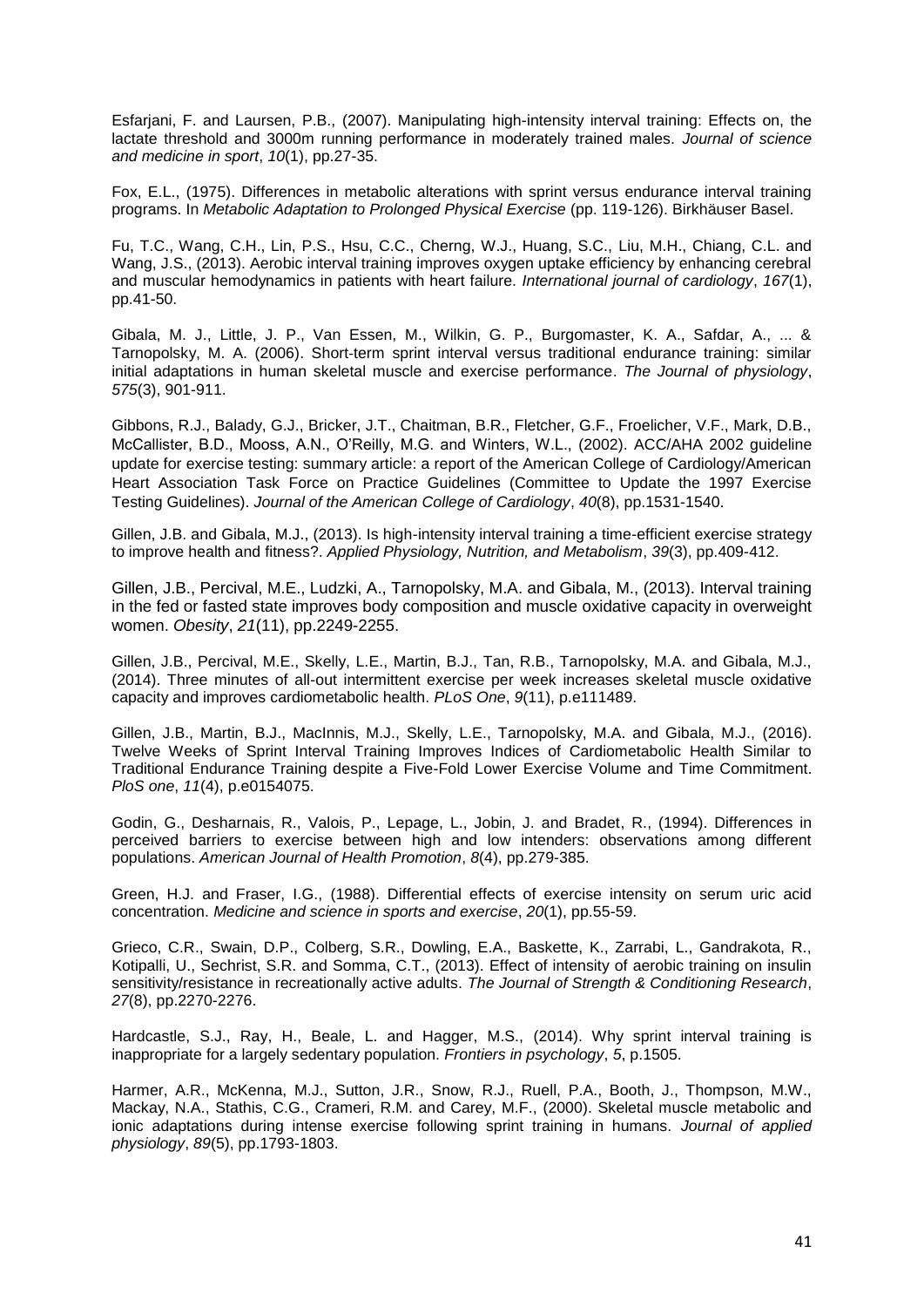Hazell, T. J., MacPherson, R. E., Gravelle, B. M., & Lemon, P. W. (2010). 10 or 30-s sprint interval training bouts enhance both aerobic and anaerobic performance. *European journal of applied physiology*, *110*(1), 153-160.

Heggelund, J., Nilsberg, G.E., Hoff, J., Morken, G. and Helgerud, J., (2011). Effects of high aerobic intensity training in patients with schizophrenia—A controlled trial. *Nordic journal of psychiatry*, *65*(4), pp.269-275.

Helgerud, J., Hoydal, K., Wang, E., Karlsen, T., Berg, P., Bjerkaas, M., ... & Hoff, J. (2007). Aerobic High-Intensity Intervals Improve VO~ 2~ m~ a~ x More Than Moderate Training. *Medicine and science in sports and exercise*, *39*(4), 665.

Heydari, M., Freund, J. and Boutcher, S.H., (2012). The effect of high-intensity intermittent exercise on body composition of overweight young males. *Journal of obesity*, *2012*.

Hollekim-Strand, S.M., Bjørgaas, M.R., Albrektsen, G., Tjønna, A.E., Wisløff, U. and Ingul, C.B., (2014). High-intensity interval exercise effectively improves cardiac function in patients with type 2 diabetes mellitus and diastolic dysfunction: a randomized controlled trial. *Journal of the American College of Cardiology*, *64*(16), pp.1758-1760.

Hood, M.S., Little, J.P., Tarnopolsky, M.A., Myslik, F. and Gibala, M.J., (2011). Low-volume interval training improves muscle oxidative capacity in sedentary adults. *Medicine and science in sports and exercise*, *43*(10), pp.1849-1856.

Hopker, J., Myers, S., Jobson, S.A., Bruce, W. and Passfield, L., (2010). Validity and reliability of the Wattbike cycle ergometer. *International journal of sports medicine*, *31*(10), pp.731-736.

Hovanloo, F., Arefirad, T. and Ahmadizad, S., (2013). Effects of sprint interval and continuous endurance training on serum levels of inflammatory biomarkers. *Journal of Diabetes & Metabolic Disorders*, *12*(1), p.1.

Hureau, T.J., Olivier, N., Millet, G.Y., Meste, O. and Blain, G.M., (2014). Exercise performance is regulated during repeated sprints to limit the development of peripheral fatigue beyond a critical threshold. *Experimental physiology*, *99*(7), pp.951-963.

Iellamo, F., Caminiti, G., Sposato, B., Vitale, C., Massaro, M., Rosano, G. and Volterrani, M., (2014). Effect of High-Intensity interval training versus moderate continuous training on 24-h blood pressure profile and insulin resistance in patients with chronic heart failure. *Internal and emergency medicine*, *9*(5), pp.547-552.

Jacobs, R.A., Flück, D., Bonne, T.C., Bürgi, S., Christensen, P.M., Toigo, M. and Lundby, C., (2013). Improvements in exercise performance with high-intensity interval training coincide with an increase in skeletal muscle mitochondrial content and function. *Journal of Applied Physiology*, *115*(6), pp.785-793.

Karstoft, K., Winding, K., Knudsen, S.H., Nielsen, J.S., Thomsen, C., Pedersen, B.K. and Solomon, T.P., (2013). The effects of free-living interval-walking training on glycemic control, body composition, and physical fitness in type 2 diabetic patients a randomized, controlled trial. *Diabetes care*, *36*(2), pp.228-236.

Keating, S.E., Machan, E.A., O'Connor, H.T., Gerofi, J.A., Sainsbury, A., Caterson, I.D. and Johnson, N.A., (2014). Continuous exercise but not high intensity interval training improves fat distribution in overweight adults. *Journal of obesity*, *2014*.

Klonizakis, M., Moss, J., Gilbert, S., Broom, D., Foster, J. and Tew, G.A., (2014). Low-volume highintensity interval training rapidly improves cardiopulmonary function in postmenopausal women. *Menopause*, *21*(10), pp.1099-1105.

Kodama, S., Saito, K., Tanaka, S., Maki, M., Yachi, Y., Asumi, M., ... & Sone, H. (2009). Cardiorespiratory fitness as a quantitative predictor of all-cause mortality and cardiovascular events in healthy men and women: a meta-analysis. *Jama*, *301*(19), 2024-2035.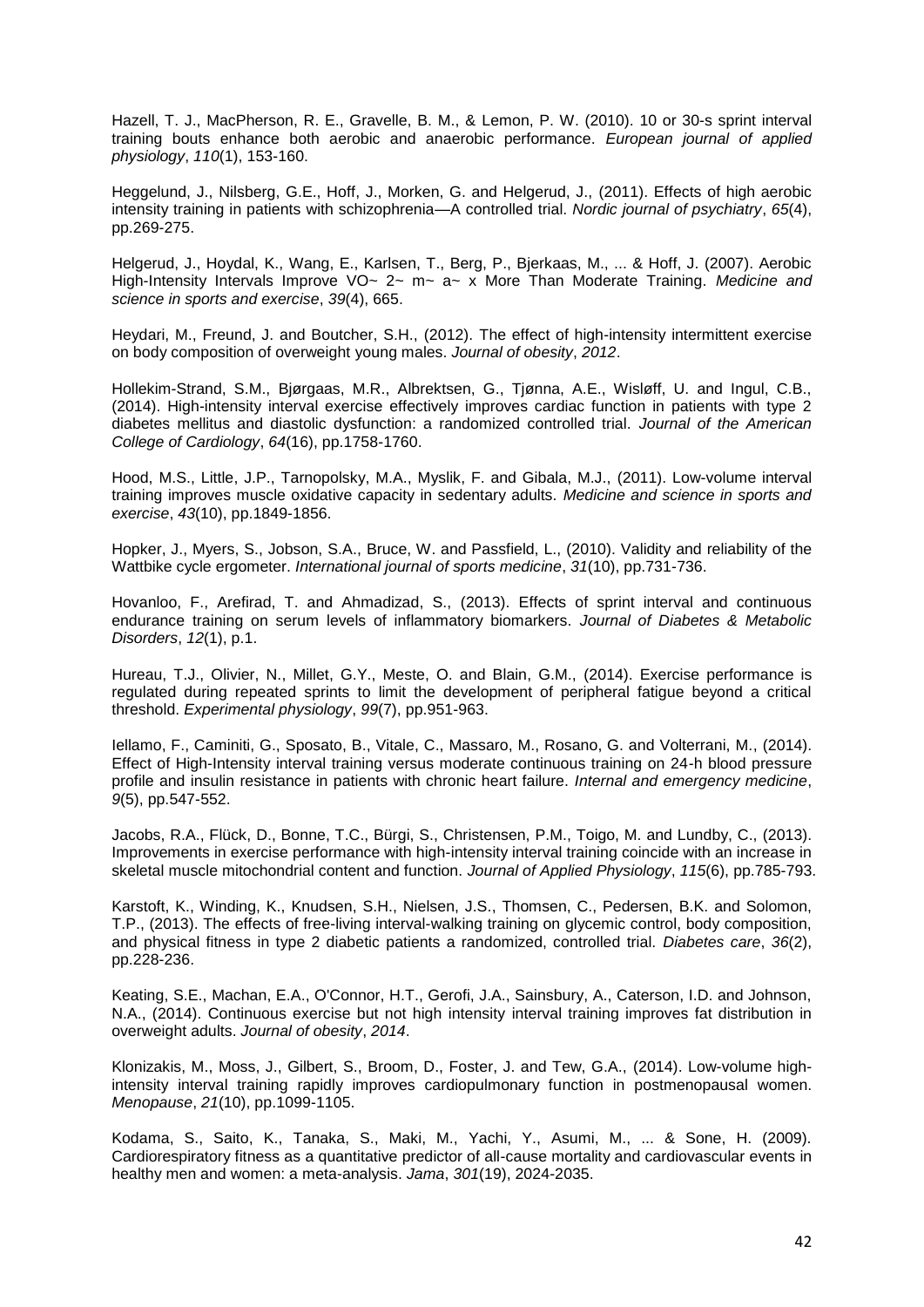Laursen, P.B., Blanchard, M.A. and Jenkins, D.G., (2002). Acute high-intensity interval training improves Tvent and peak power output in highly trained males. *Canadian Journal of Applied Physiology*, *27*(4), pp.336-348.

Lee, D.C., Artero, E.G., Sui, X. and Blair, S.N., (2010). Review: Mortality trends in the general population: the importance of cardiorespiratory fitness. *Journal of Psychopharmacology*, *24*(4 suppl), pp.27-35.

Leggate, M., Carter, W.G., Evans, M.J., Vennard, R.A., Sribala-Sundaram, S. and Nimmo, M.A., (2012). Determination of inflammatory and prominent proteomic changes in plasma and adipose tissue after high-intensity intermittent training in overweight and obese males. *Journal of Applied Physiology*, *112*(8), pp.1353-1360.

Linossier, M.T., Denis, C., Dormois, D., Geyssant, A. and Lacour, J.R., (1993). Ergometric and metabolic adaptation to a 5-s sprint training programme. *European journal of applied physiology and occupational physiology*, *67*(5), pp.408-414.

Little, J. P., Safdar, A., Wilkin, G. P., Tarnopolsky, M. A., & Gibala, M. J. (2010). A practical model of low‐volume high‐intensity interval training induces mitochondrial biogenesis in human skeletal muscle: potential mechanisms. *The Journal of physiology*, *588*(6), 1011-1022.

Little, J. P., Gillen, J. B., Percival, M. E., Safdar, A., Tarnopolsky, M. A., Punthakee, Z., ... & Gibala, M. J. (2011). Low-volume high-intensity interval training reduces hyperglycemia and increases muscle mitochondrial capacity in patients with type 2 diabetes. *Journal of Applied Physiology*, *111*(6), 1554- 1560.

Lunt, H., Draper, N., Marshall, H.C., Logan, F.J., Hamlin, M.J., Shearman, J.P., Cotter, J.D., Kimber, N.E., Blackwell, G. and Frampton, C.M., (2014). High intensity interval training in a real world setting: a randomized controlled feasibility study in overweight inactive adults, measuring change in maximal oxygen uptake. *PLoS One*, *9*(1), p.e83256.

MacAuley, D., Bauman, A. and Frémont, P., (2015). Exercise: not a miracle cure, just good medicine. *BMJ*, *350*, p.h1416.

Macpherson, R.E., Hazell, T.J., Olver, T.D., Paterson, D.H. and Lemon, P.W., (2011). Run sprint interval training improves aerobic performance but not maximal cardiac output. *Med Sci Sports Exerc*, *43*(1), pp.115-122.

McKenna, M.J., Heigenhauser, G.J., McKelvie, R.S., MacDougall, J.D. and Jones, N.L., (1997). Sprint training enhances ionic regulation during intense exercise in men. *The Journal of physiology*, *501*(3), pp.687-702.

Metcalfe, R.S., Babraj, J.A., Fawkner, S.G. and Vollaard, N.B., (2012). Towards the minimal amount of exercise for improving metabolic health: beneficial effects of reduced-exertion high-intensity interval training. *European journal of applied physiology*, *112*(7), pp.2767-2775.

Mitranun, W., Deerochanawong, C., Tanaka, H. and Suksom, D., (2014). Continuous vs interval training on glycemic control and macro‐and microvascular reactivity in type 2 diabetic patients. *Scandinavian journal of medicine & science in sports*, *24*(2), pp.e69-e76.

Molmen-Hansen, H.E., Stolen, T., Tjonna, A.E., Aamot, I.L., Ekeberg, I.S., Tyldum, G.A., Wisloff, U., Ingul, C.B. and Stoylen, A., (2012). Aerobic interval training reduces blood pressure and improves myocardial function in hypertensive patients. *European journal of preventive cardiology*, *19*(2), pp.151-160.

Mora-Rodriguez, R., Ortega, J.F., Hamouti, N., Fernandez-Elias, V.E., Garcia-Prieto, J.C., Guadalupe-Grau, A., Saborido, A., Martin-Garcia, M., de Prada, V.G., Ara, I. and Martinez-Vizcaino, V., (2014). Time-course effects of aerobic interval training and detraining in patients with metabolic syndrome. *Nutrition, Metabolism and Cardiovascular Diseases*, *24*(7), pp.792-798.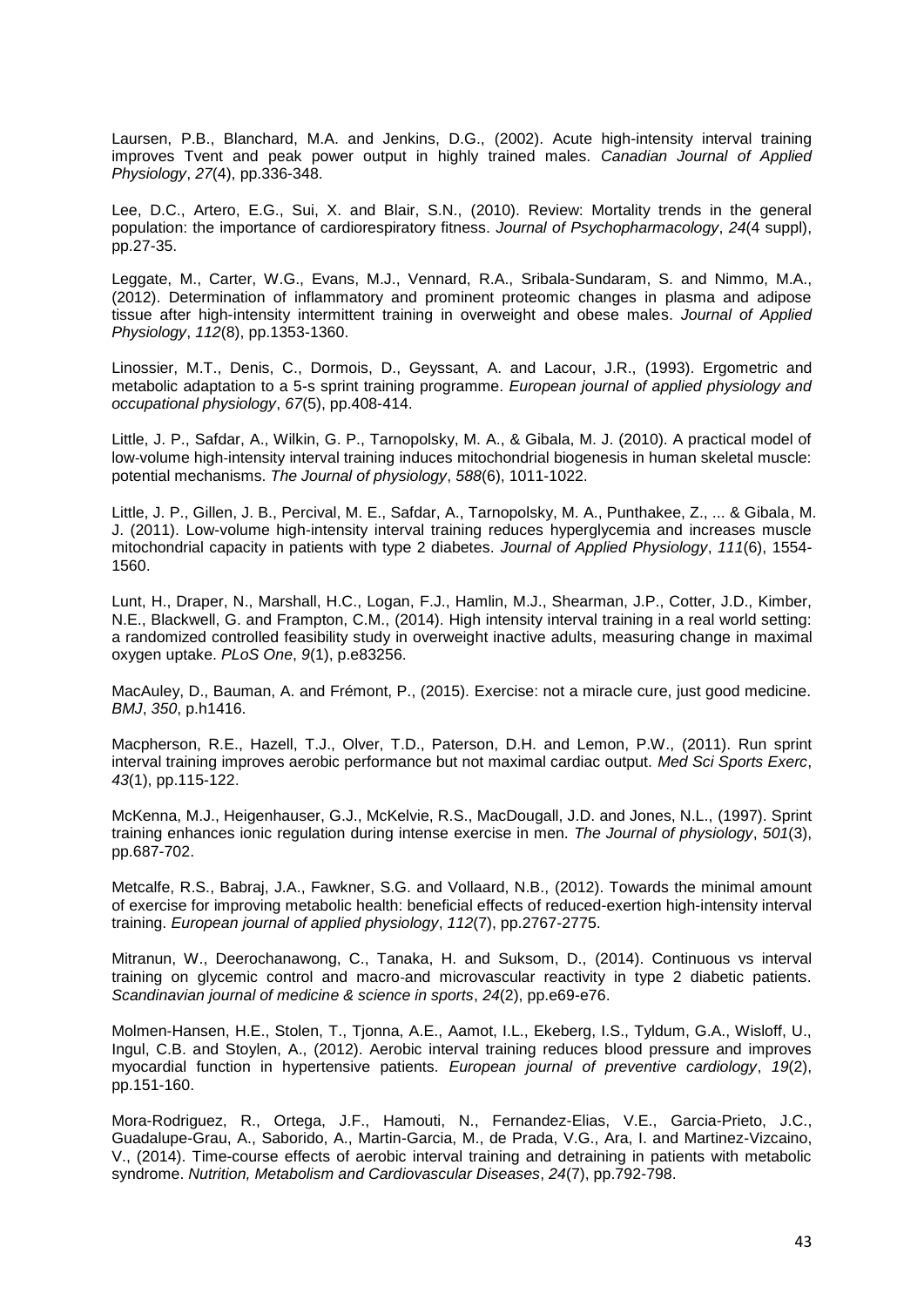Moreira, M.M., Souza, H.P.C.D., Schwingel, P.A., Sá, C.K.C.D. and Zoppi, C.C., (2008). Effects of aerobic and anaerobic exercise on cardiac risk variables in overweight adults. *Arquivos brasileiros de cardiologia*, *91*(4), pp.219-226.

Myers, J., Kaykha, A., George, S., Abella, J., Zaheer, N., Lear, S., ... & Froelicher, V. (2004). Fitness versus physical activity patterns in predicting mortality in men. *The American journal of medicine*, *117*(12), 912-918.

National Institute for Health and Clinical Excellence. (2006). National costing report – Four commonly used methods to increase physical activity.

Parra, J., Cadefau, J.A., Rodas, G., Amigo, N. and Cusso, R., (2000). The distribution of rest periods affects performance and adaptations of energy metabolism induced by high-intensity training in human muscle. *Acta Physiologica Scandinavica*, *169*(2), pp.157-165.

Perry, C.G., Heigenhauser, G.J., Bonen, A. and Spriet, L.L., (2008). High-intensity aerobic interval training increases fat and carbohydrate metabolic capacities in human skeletal muscle. *Applied Physiology, Nutrition, and Metabolism*, *33*(6), pp.1112-1123.

Poole, D.C. and Gaesser, G.A., (1985). Response of ventilatory and lactate thresholds to continuous and interval training. *Journal of Applied Physiology*, *58*(4), pp.1115-1121.

Rakobowchuk, M., Tanguay, S., Burgomaster, K.A., Howarth, K.R., Gibala, M.J. and MacDonald, M.J., (2008). Sprint interval and traditional endurance training induce similar improvements in peripheral arterial stiffness and flow-mediated dilation in healthy humans. *American Journal of Physiology-Regulatory, Integrative and Comparative Physiology*, *295*(1), pp.R236-R242.

Rakobowchuk, M., Harris, E., Taylor, A., Baliga, V., Cubbon, R.M., Rossiter, H.B. and Birch, K.M., (2012). Heavy and moderate interval exercise training alters low‐flow‐mediated constriction but does not increase circulating progenitor cells in healthy humans. *Experimental physiology*, *97*(3), pp.375- 385.

Reindell H and Roskamm H (1959) Ein Beitrag zu den physiologischen Grundlagen des Intervall training unter besonderer Berück- sichtigung des Kreilaufes. Schweiz Z Sportmed:1–8

Richards, J.C., Johnson, T.K., Kuzma, J.N., Lonac, M.C., Schweder, M.M., Voyles, W.F. and Bell, C., (2010). Short‐term sprint interval training increases insulin sensitivity in healthy adults but does not affect the thermogenic response to β‐adrenergic stimulation. *The Journal of physiology*, *588*(15), pp.2961-2972.

Rodas, G., Ventura, J.L., Cadefau, J.A., Cussó, R. and Parra, J., (2000). A short training programme for the rapid improvement of both aerobic and anaerobic metabolism. *European journal of applied physiology*, *82*(5-6), pp.480-486.

Rognmo, Ø., Moholdt, T., Bakken, H., Hole, T., Mølstad, P., Myhr, N.E., Grimsmo, J. and Wisløff, U., (2012). Cardiovascular risk of high-versus moderate-intensity aerobic exercise in coronary heart disease patients. *Circulation*, *126*(12), pp.1436-1440.

Roy, B.A., (2013). High-Intensity Interval Training: Efficient, Effective, and a Fun Way to Exercise: Brought to you by the American College of Sports Medicine www. acsm. org. *ACSM's Health & Fitness Journal*, *17*(3), p.3.

Schjerve, I.E., Tyldum, G.A., Tjønna, A.E., Stølen, T., Loennechen, J.P., Hansen, H.E., Haram, P.M., Heinrich, G., Bye, A., Najjar, S.M. and Smith, G.L., (2008). Both aerobic endurance and strength training programmes improve cardiovascular health in obese adults. *Clinical science*, *115*(9), pp.283- 293.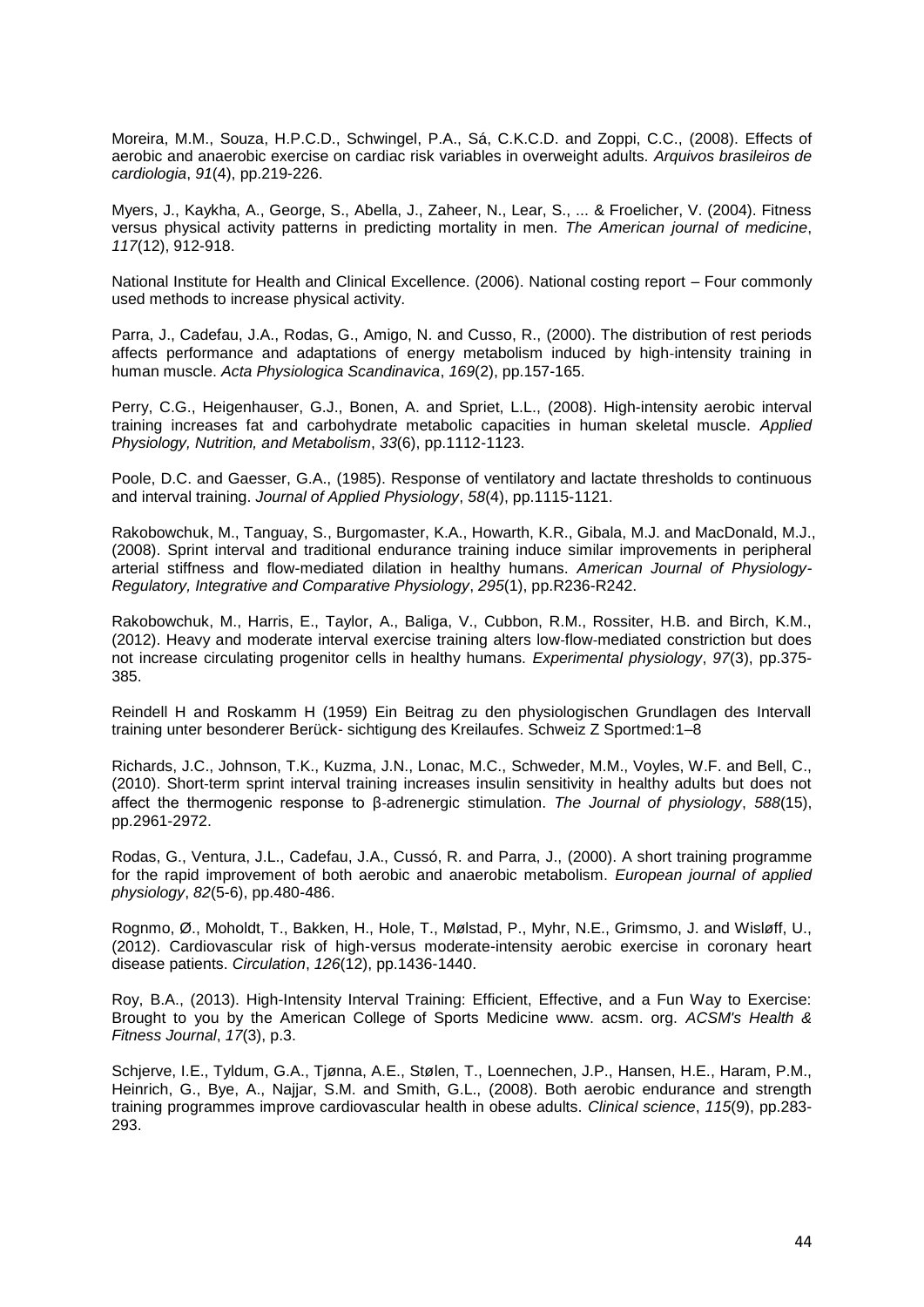Seiler, S. and Sjursen, J.E., (2004). Effect of work duration on physiological and rating scale of perceived exertion responses during self‐paced interval training. *Scandinavian journal of medicine & science in sports*, *14*(5), pp.318-325.

Seiler, S.T.E.P.H.E.N. and Hetlelid, K.J., (2005). The impact of rest duration on work intensity and RPE during interval training. *Medicine and Science in Sports and Exercise*, *37*(9), p.1601.

Serpiello, F.R., McKenna, M.J., Stepto, N.K., Bishop, D.J. and Aughey, R.J., (2011). Performance and physiological responses to repeated-sprint exercise: a novel multiple-set approach. *European journal of applied physiology*, *111*(4), pp.669-678.

Shaban, N., Kenno, K.A. and Milne, K.J., (2014). The effects of a 2 week modified high intensity interval training program on the homeostatic model of insulin resistance (HOMA-IR) in adults with type 2 diabetes. *The Journal of sports medicine and physical fitness*, *54*(2), pp.203-209.

Shepherd, S.O., Cocks, M., Tipton, K.D., Ranasinghe, A.M., Barker, T.A., Burniston, J.G., Wagenmakers, A.J. and Shaw, C.S. (2013). Sprint interval and traditional endurance training increase net intramuscular triglyceride breakdown and expression of perilipin 2 and 5. *The Journal of physiology*, *591*(3), pp.657-675.

Shepherd, S. O., Wilson, O. J., Taylor, A. S., Thøgersen-Ntoumani, C., Adlan, A. M., Wagenmakers, A. J., & Shaw, C. S. (2015). Low-Volume High-Intensity Interval Training in a Gym Setting Improves Cardio-Metabolic and Psychological Health. *PloS one*, *10*(9), e0139056.

Simoneau, J.A., Lortie, G., Boulay, M.R., Marcotte, M., Thibault, M.C. and Bouchard, C., (1986). Inheritance of human skeletal muscle and anaerobic capacity adaptation to high-intensity intermittent training. *International journal of sports medicine*, *7*(03), pp.167-171.

Skleryk, J.R., Karagounis, L.G., Hawley, J.A., Sharman, M.J., Laursen, P.B. and Watson, G., (2013). Two weeks of reduced‐volume sprint interval or traditional exercise training does not improve metabolic functioning in sedentary obese men. *Diabetes, Obesity and Metabolism*, *15*(12), pp.1146- 1153.

Stathis, C.G., Febbraio, M.A., Carey, M.F. and Snow, R.J., (1994). Influence of sprint training on human skeletal muscle purine nucleotide metabolism. *Journal of Applied Physiology*, *76*(4), pp.1802- 1809.

Stöggl, T. and Sperlich, B., (2014). Polarized training has greater impact on key endurance variables than threshold, high intensity, or high volume training. *Frontiers in physiology*, *5*, p.33.

Stöggl, T.L. and Sperlich, B., (2015). The training intensity distribution among well-trained and elite endurance athletes. *Frontiers in physiology*, *6*.

Talanian, J.L., Holloway, G.P., Snook, L.A., Heigenhauser, G.J., Bonen, A. and Spriet, L.L., (2010). Exercise training increases sarcolemmal and mitochondrial fatty acid transport proteins in human skeletal muscle. *American Journal of Physiology-Endocrinology and Metabolism*, *299*(2), pp.E180- E188.

Terada, T., Friesen, A., Chahal, B.S., Bell, G.J., McCargar, L.J. and Boulé, N.G., (2013). Feasibility and preliminary efficacy of high intensity interval training in type 2 diabetes. *Diabetes research and Clinical practice*, *99*(2), pp.120-129.

Tjonna, A., Stolen, T., Bye, A., Volden, M., Slordahl, S., Odegard, R., ... & Wisloff, U. (2009). Aerobic interval training reduces cardiovascular risk factors more than a multitreatment approach in overweight adolescents. *Clinical science*, *116*, 317-326.

Tong, T.K., Chung, P.K., Leung, R.W., Nie, J., Lin, H. and Zheng, J., (2011). Effects of non-Wingatebased high-intensity interval training on cardiorespiratory fitness and aerobic-based exercise capacity in sedentary subjects: a preliminary study. *Journal of Exercise Science & Fitness*, *9*(2), pp.75-81.